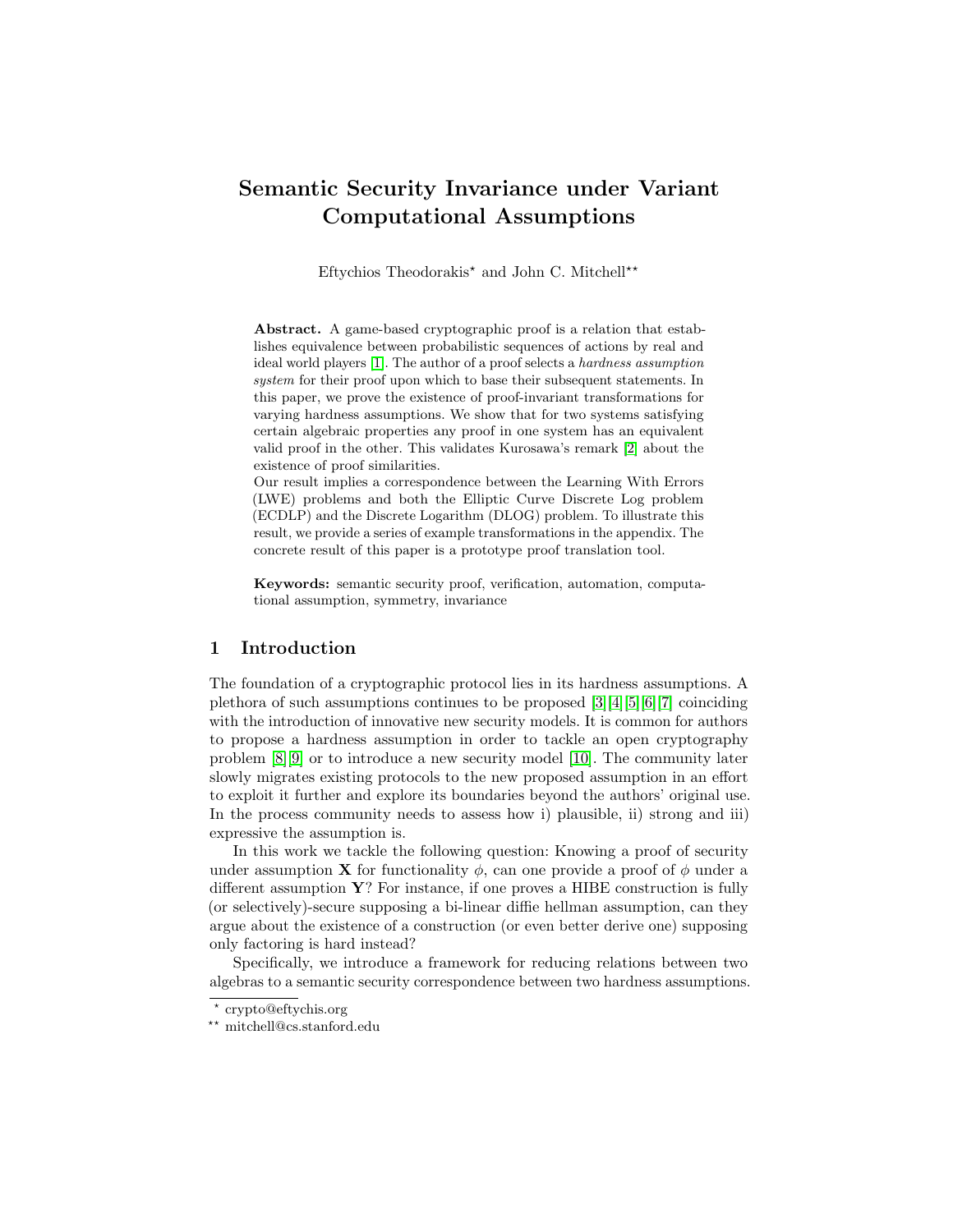We show in certain cases one can create a correspondence between a new hardness assumption and an existing one, such that any existing protocol with a gamebased proof of security can be migrated to utilize the new hardness assumption instead, in a manner that preserves its semantic security proof. That is, there exist proof transformations that preserve its soundness and security guarantees. We show this proof invariance is contingent only on the algebraic properties of the two hardness assumption systems. By the term hardness assumption system we denote the couple of hardness (computational) assumption and algebra  $\mathcal{L} = (U, \{+, \dots\})$ over a set U (universe) with a set of operantors  $\{+, \dots\}$ . Common examples are the learning with errors (LWE) [\[4\]](#page-27-1) and  $\mathbb{Z}_q^n$ , discrete linear (DLIN) and a bilinear group  $(G, \hat{G}, G_T, e: G \times \hat{G} \rightarrow G_T)$  (e.g. over supersingular elliptic curves).

We show that a relation between hardness assumptions  $A$  and  $B$  and their respective underlying algebras can imply the existence of a transformation between game-based proofs utilizing assumption  $A$  to proofs utilizing  $B$  (diagram [1\)](#page-1-0). The strength of this method lies in one's ability to prove correctness and soundness in the simpler or pre-existing framework and implement it using a more practical, novel or robust assumption of that family, congruent to the original via these correspondences. This boosts the currently slow exploration process.

<span id="page-1-0"></span>

Diagram 1: We reduce any proof transformation  $(\tau)$  to a hardness assumption system correspondence  $(\psi)$ . In this case (Hardness Assumption A, Algebra  $\mathcal{L}_A$ ) to (Hardness Assumption B, Algebra  $\mathcal{L}_B$ ).

#### 1.1 Contributions

We obtain proof transformations, i.e. correspondences between semantic security proofs, which differ in their hardness assumption premise. The transformations' soundness is based completely on the relation between the original and target algebra, provided a composition preserving transformation between the hardness assumptions. One is able to apply current or new algebraic correspondences to establish equivalences or improve this work regardless of application. We prove these correspondences preserve indistinguishability; specifically one can use a transformation on the original proof to construct a similar one with different assertions. We show the derived proof is sound. If such a transformation is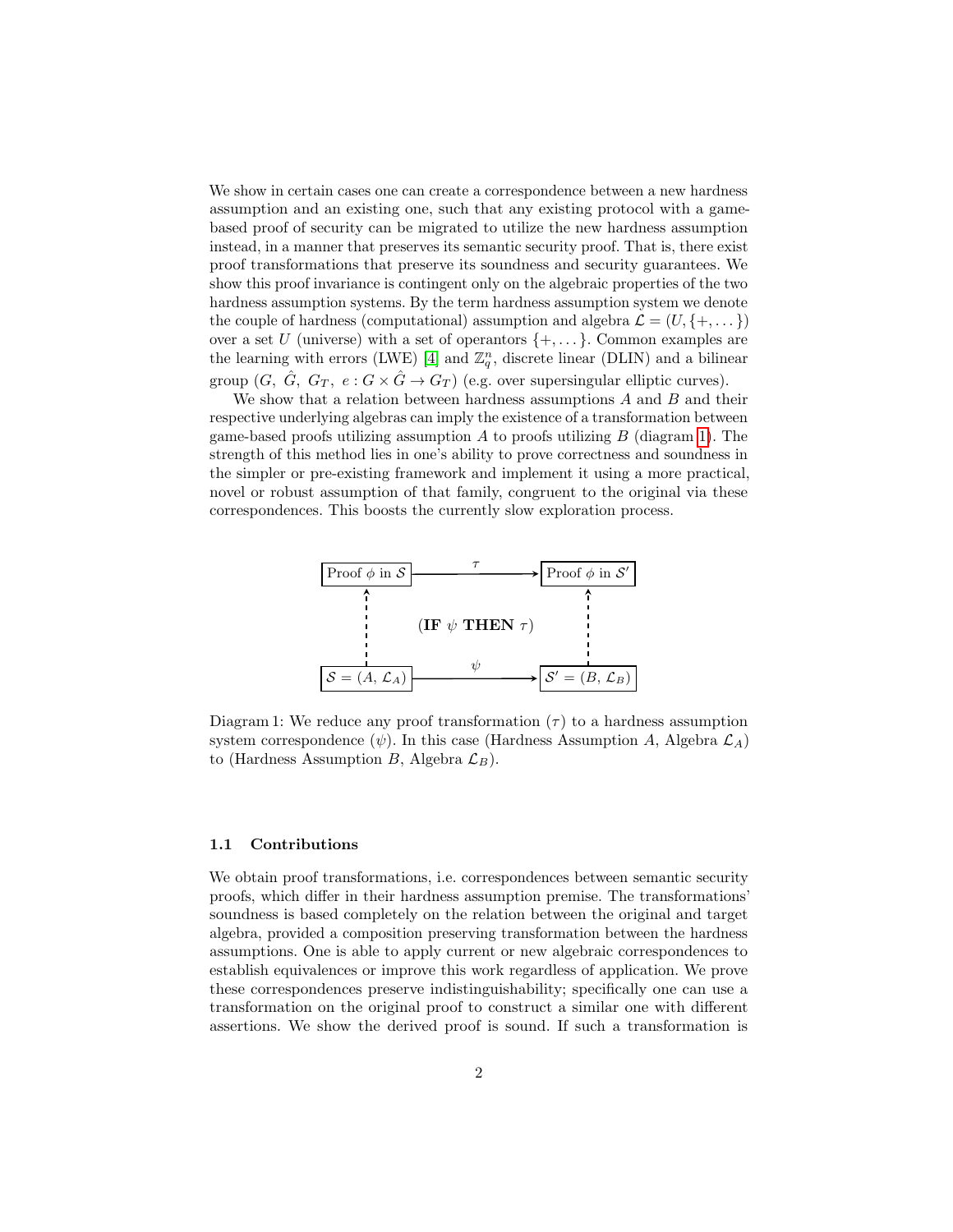invertible we call the two systems, i.e. couple of algebra and hardness assumptions, proof symmetric. Specifically, we construct such correspondences for surjective homomorphic algebras. Compared to past work we transform the cryptographic proofs, not the protocol. This allows us to utilize and preserve the proof's logic and structure; we preserve soundness rather than validate it as a last step. See section [10](#page-25-0) for a comprehensive exposition of prior work.

Our approach can thus summarize a new lengthy proof into a short list of algebraic transformations, easier to formalize. That is, we derive a certificate of soundness for the transformed proof and do not generate a new one. Existing synthesis and refinement methods are transferable via this invariance – an old refinement method can be used via the transformation in the end system. In conclusion, we gain i) an already rich toolkit of protocols, ii) an idea of the expressiveness of the new assumption relative to existing ones, that is the "space" of protocols, for which one can prove semantic security, under the new assumption.

We apply our result to learning with errors and elliptic curve discrete log assumptions as well as the decision linear and bi-linear assumptions. We construct a correspondence from the Decision Learning With Errors (D-LWE) assumption to the Elliptic Curve Discrete Log assumption (ECDLP) and the Discrete Logarithm (DLOG). Note that altough ECDLP and DLOG are based on the same problem, as hardness assumption systems, they are distinct. This extends between the decision linear assumption (DLIN) and LIN-LWE and partially between DDH and DH-LWE. Among other, we produce an IBE construction under LWE and present the correspondence to recent IBE under CDH of Döttling and Garg [\[11\]](#page-27-8).

Limitations of Current Work The concrete proof correspondence construction we present in this paper is built on top of a surjective homomorphism between the algebras of the origin and desired algebras hardness assumption systems. This provides us with the necessary reflection, yet adds certain restrictions. For instance, the only homomorphisms from non-abelian to abelian rings are the trivial ones. This restricts direct application of the construction to protocols realized under R-LWE to any diffie hellman hardness assumption system in general; however quite a few interesting protocols require thus far an underlying ring, such as Fully-Homomorphic Encryption. This is also in line with previous impossibility results [\[12\]](#page-27-9).

**Future Directions** Our work is not restricted to the above assumptions. Pairings (and multi-linear maps) appear to be a fertile ground. Furthermore, a rich amount of work exists on algebraic correspondences. We think, the algebraic nature of the lift, indicates the existence and feasibility of establishing correspondences between interesting new assumptions and existing work. Restrictions to our main theorem (theorem [7.1\)](#page-20-0) are also of interest: For instance,  $\mathbb{Z}_q^n$  ring is non-abelian; hence there is no generic correspondence to abelian (prime) groups. Possible paths on how to circumvent this impossibility and other algebraic restrictions, can provide insight for other interesting constructions.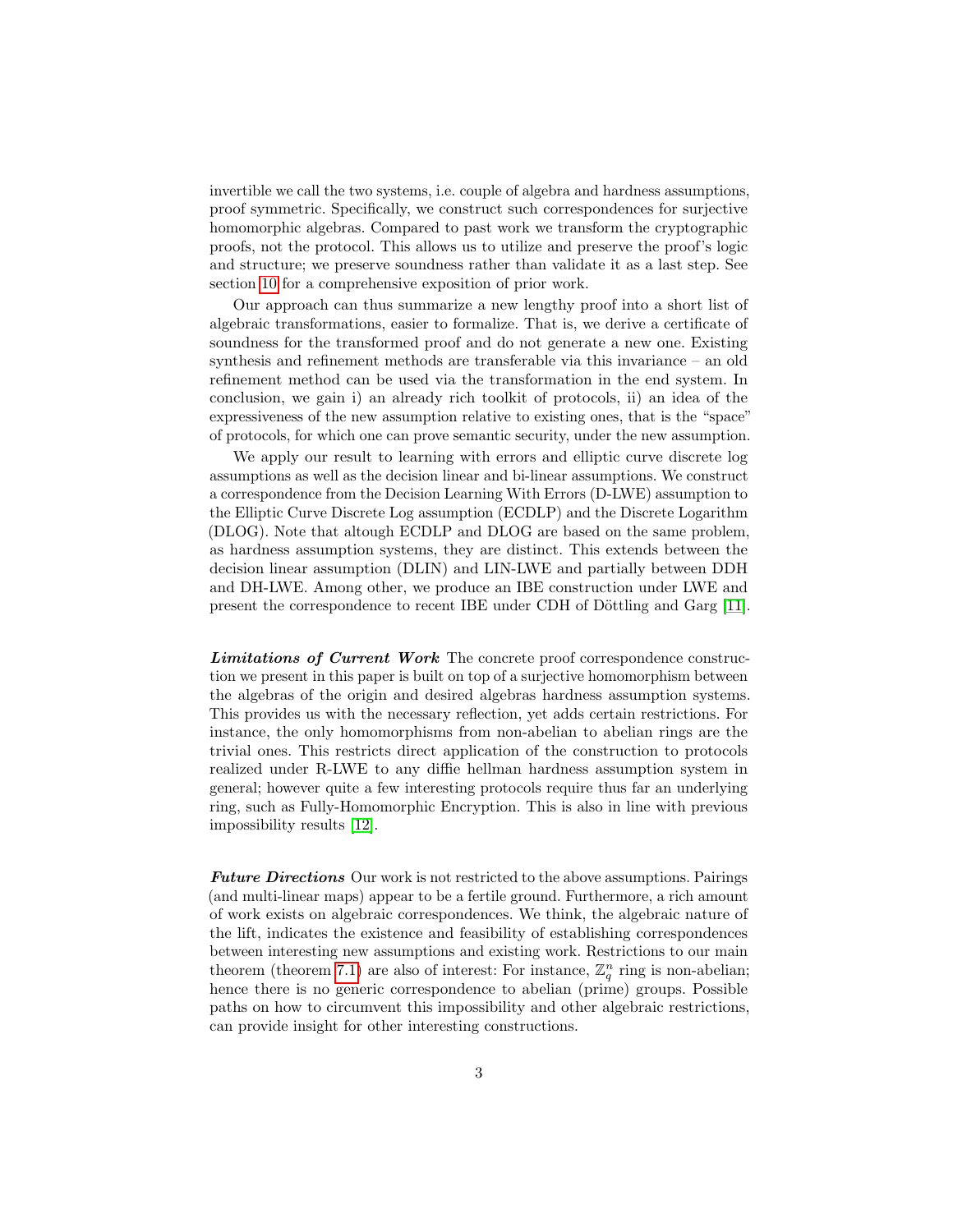# 2 Preliminaries

## 2.1 Protocol

A security protocol is a concurrent execution of actions by a finite number of parties. A realized security protocol simulates an ideal protocol where parties can query trusted realizable functionalities. Here we describe protocols in a similar fashion to Hoare's CSP [\[13\]](#page-27-10) and descendant approaches – like spi calculus [\[14\]](#page-27-11). This composability of functionalities view was presented by Canetti in [\[15\]](#page-27-12). The differentiating factor of security protocol languages and semantics with communicating protocols in general is the existence of an adversarial environment or participant.

## Protocol Language

Definition 2.1. We define a protocol as a member of language

 $\langle \Pi \rangle ::= \text{ 'seq'} [\langle Party \rangle \langle Fun \rangle]$  $\langle Func \rangle ::= 'func' [\langle Expression \rangle]$  $\langle Expression \rangle ::= \text{ 'while'} \langle Expression \rangle \text{ '{}' (Expression } \rangle \text{ '{}'}.$  $\langle AlgebraicExpression \rangle$  $\langle Variable \rangle =' \langle AlgebraicExpression \rangle$  $\langle Variable \rangle \cong \langle Distribution \rangle$  $\langle Expression \rangle \equiv' \langle Expression \rangle$  $\langle Expression \rangle \rightarrow \langle Expression \rangle$  $\langle Expression \rangle$  '!='  $\langle Expression \rangle$ 'out'  $\langle Party \rangle$  '.'  $\langle Variable \rangle$  $\langle Expression \rangle$   $\langle Term \rangle$   $\langle Expression \rangle$  $\langle Party \rangle ::= \text{Party'} \langle Natural \rangle$  $\langle Natural \rangle ::=$ .  $\langle Distribution \rangle ::=$ .  $\langle Term \rangle :: = 'return'$  $\begin{array}{ccc} & & R \\ & & \leftarrow & \end{array}$ 

 $\langle AlgebraicExpression \rangle ::= .$  // over an algebra  $\mathcal L$ 

This approach easily generalizes and applies to other languages. We are directing the user to the particular literature for the intricacies of aforementioned languages. Similarly to spi calculus, assume a basic algebra  $\mathcal L$  and a series of auxiliary terms. The basic building blocks are then the algebraic operations, send (out) operations,  $\stackrel{R}{\leftarrow}$  sampling oracle and return returning the probability the argument boolean expression is true. For convenience, we used common named variables to denote receipt of a message.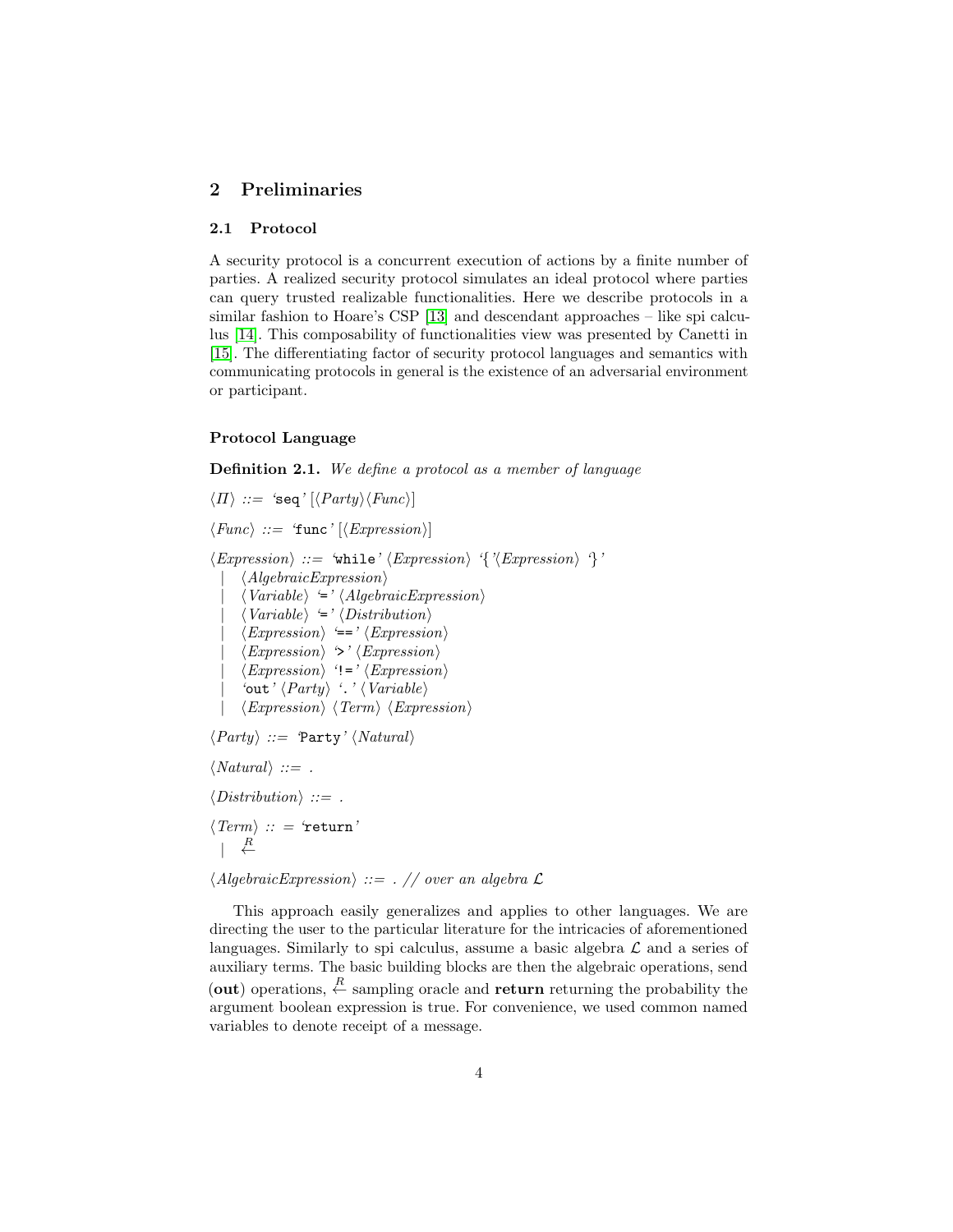**Games** Proving the security of a protocol is typically modeled  $(1|16|17)$  as an exchange of moves between at least two probabilistic processes – an adversary and one or more challengers. Our goal is to show the adversary's strategy is negligibly better than arbitrary choice; a strategy is defined as a weighted list of moves dependent on the current state of the system. A game-based proof steps through a particular probabilistic strategy of the challengers; the cryptographer proceeds to show this strategy is equivalent with an ideal construction.

We follow Shoup's approach which models games as probability space functions [\[1\]](#page-26-0); each player's move is a transition to a new probability space. A typical game would start with a set of initial values with probability 1. Then the challenger would sample a variable  $x \stackrel{R}{\leftarrow} \mathbb{Z}$ , compute  $f(x)$  for some function  $f(\cdot)$  and give the result to the adversary. In the end the adversary would try to guess the result returning true on success. In the end the game is a function between probability spaces  $\omega$ ,  $\omega'$ . We start with a null value with probability 1 and map it to a true event – the adversary guessed right with a certain probability. This has two benefits i) it is easier to show observational equivalence for any two games [\[17\]](#page-27-14) for an adversary ii) makes it easier to reason about game transformations and composition - as seen in [\[16\]](#page-27-13).

> Example 2.1.  $y = a$  with probability 1 (a constant)  $k \stackrel{R}{\leftarrow} \mathbb{Z}$  $x = k + y$ Guess:  $g = A(y)$ return  $x == g$

Formally,

**Definition 2.2.** A game  $P_l$ , for a protocol  $P$ , is modeled as a function  $P_l \in$  $P: \mathcal{D}_{init} \rightarrow \mathcal{D}_{final}$ , from an initial distribution  $\mathcal{D}_{init}$  over some probability space  $X = (\Omega, \mathcal{F}, P)$  to  $\mathcal{D}_{\text{final}}$  over  $X' = (\Omega', \mathcal{F}', P')$ ,  $X, X'$  representing the state of the system. Recall that a probability space  $x = (\Omega, \mathcal{F}, P)$  is a triple of a sample space  $(\Omega)$ , a  $\sigma$ -algebra  $\mathcal{F} \subseteq 2^{\Omega}$  and a measure  $P : \mathcal{F} \to [0,1]$ .

For convenience a game,

**Party 1:**  

$$
x_1 \stackrel{R}{\leftarrow} \{0,1\}
$$
  
out Party 2  $x_1$   
**Party 2:**  

$$
x_2 = x_1 + 1
$$

can be written in a more functional fashion as

$$
\underbrace{\text{Party 1 func out Party 2 } .x_1 = \xleftarrow{R} \{0, 1\}}, \underbrace{\text{Party 2 func ((+) 1 } x_1)(\cdot \to 1)}_{\text{Party 2}}
$$

Here *Party*  $1(\cdot \rightarrow 1)$  initializes party 1 with an initial distribution  $1 - a$  nop operation; out exposes the result to Party 2. Party 2 applies function  $(+)$  to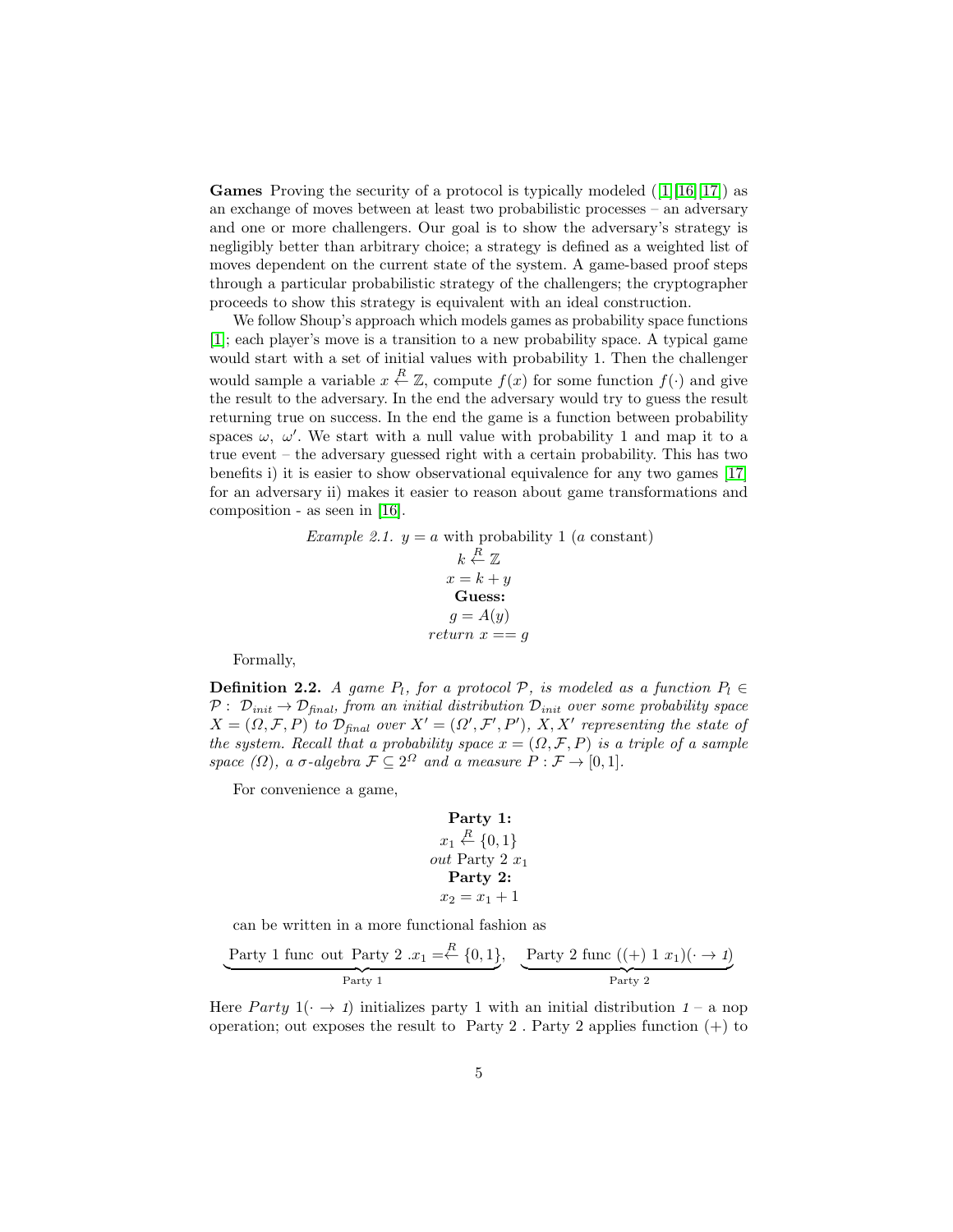$x_1$  and 1. The final distribution  $\mathcal{D}_{\text{final}}$  is  $Pr[x_1 = 1] = Pr[x_1 = 0] = 1/2, Pr[x_2 =$  $1$  = Pr[ $x_2 = 2$ ] = 1/2. Terms Party and out ensure type soundness and access – which party can modify and access which variables;  $=$  provides us with a naming directive.

#### 2.2 Game-based Proofs

We consider game sequence based proofs [\[1\]](#page-26-0). A proof then is a sequence of games, starting from an ideal to a realizable game (Real Game). The real game makes use of no trusted parties or any ideal constructions. We use the notation  $G_I, G_R$ for ideal and real game respectively. A complete proof is a game transition from an ideal to a real game. Recall game transitions are an equivalence relation. We use the standard definition for negligible events.

We define hereafter:

$$
Adv_{\mathcal{A}}(\beta, \gamma) \stackrel{\text{def}}{=} ||Pr(\mathcal{A}(\beta) = 1) - Pr(\mathcal{A}(\gamma) = 1)||
$$

(A a probabilistic polynomial time (PPT) algorithm),  $\beta$ ,  $\gamma$  games. Then

$$
[equiv] \frac{\forall \mathcal{A}, \text{ Adv}_{\mathcal{A}}(G_i, G_j) < \frac{1}{\text{poly}(n)}}{G_i \sim G_j} \tag{1}
$$

 $n$  the security parameter (usually sampled uniformly from the algebra universe). Then we can define

$$
[proves] \frac{G_I^{\phi} \sim G_R^{\phi}}{\text{Proof}^{\phi}}
$$
 (2)

(Superscript  $\phi$  denotes that respective games describe functionality  $\phi$ .) Namely, a series of games utilizing a hardness assumption  $A$  prove functionality  $\phi$  – expressed via the ideal game – if, and only if, it implies the advantage of any PPT adversary is negligible in the security parameter  $n$ . See Shoup [\[1\]](#page-26-0), Nowak [\[16\]](#page-27-13) and Barthe et al. [\[17\]](#page-27-14) for detailed analysis and examples. For brevity, we shall use derivation notation to describe proofs (assuming always a true premise); namely, a proof  $\Pi$  of R in system  $\mathcal T$  is the deduction denoted as

$$
\Pi \parallel R \atop R \tag{3}
$$

Premise t is dropped for convenience, where redundant, henceforth.

#### 2.3 Game-based proofs as categories

For the second part of the paper, we shall model games as categories. We utilize standard definitions; we provide them where applicable for the convenience of the reader. This allows us to focus on the properties and composability of game transitions as an algebraic consequence. Then a proof, being a game transition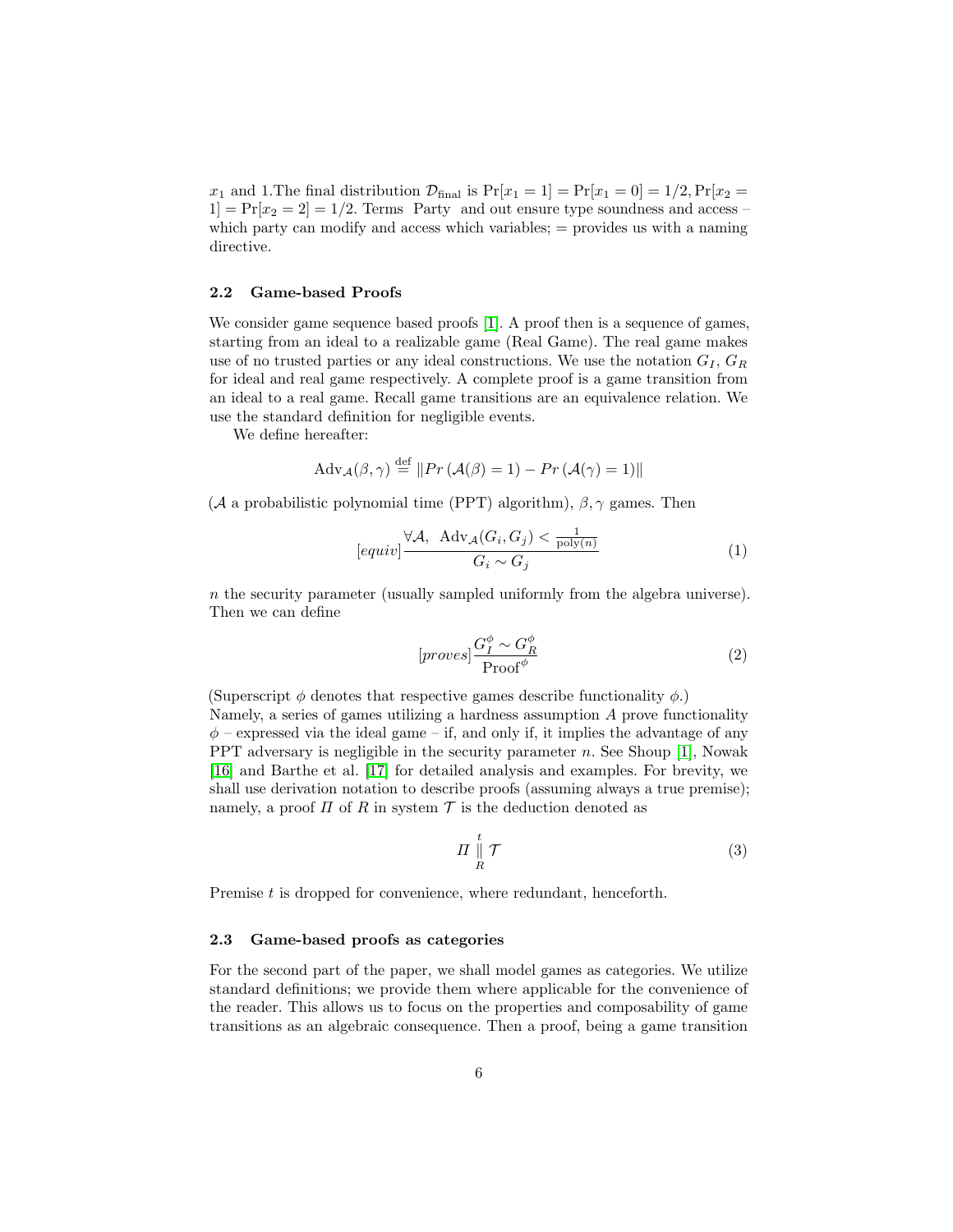forms a 2-category itself. Specifically, let protocol Λ contain all valid distribution functions, and a game  $\lambda(D_i)$  for some distribution  $D_i$  and  $\lambda \in \Lambda$ . A game transition is then

$$
\gamma : \text{Game} \to \text{Game}'
$$
s.t. Adv(Game, Game') 
$$
\frac{1}{\text{poly}(n)}
$$

And a proof  $\Pi$  ||  $G_I \sim G_R$  $(A, \mathcal{L})$  (see diagram [6\)](#page-19-0) can be written:

$$
\Pi = (\gamma, G_I, G_R)
$$
  
s.t.  $G_R = \gamma(G_I)$ 

Hence here we argue about the existence of game transition transformations  $(\gamma \mapsto \gamma')$ , that allow one to substitute hardness assumptions. First let us formalize the above notions.

### 2.4 Category of Games

Lemma 2.1. A game sequence of a predetermined set of parties, expressed in a protocol language  $\Lambda$  over an algebra  $L$  forms a category  $C(\Lambda)$ :

- all subdistributions  $\mathcal{D}_0, \mathcal{D}_1, \dots \in \Lambda$  as its objects
- $−$  all games  $γ_i ∈ Γ : Λ → Λ$ , functions between (sub)distributions  $D_x → D_y$ , as its morphisms
- $-\forall \mathcal{D}_I \in \Lambda$ ,  $\mathcal{D}_I \mapsto \mathcal{D}_I$  as the identity mapping
- function composition as the morphism composition

We denote the category containing all games realizing functionality  $\phi \mathfrak{G}_{\phi}$  and the category containing all games G.

Example 2.2. Suppose a protocol language  $\Lambda$  containing expressions from the integral domain Z.Let a uniform random sampler U over  $\{1, \ldots, m\}$ , for some integer  $m > 1$ , returning a uniform distribution.

Then objects are all distributions as described by  $\Lambda$ . Consider polynomials  $f(x) \in \mathbb{Z}[x]$  if we sample x from U. Then functions from one expression of  $\Lambda$  to another are morphisms (games) – for example  $y \mapsto$  while  $y! = 0\{y = y + 1\}.$ Composition and identity follow. For instance: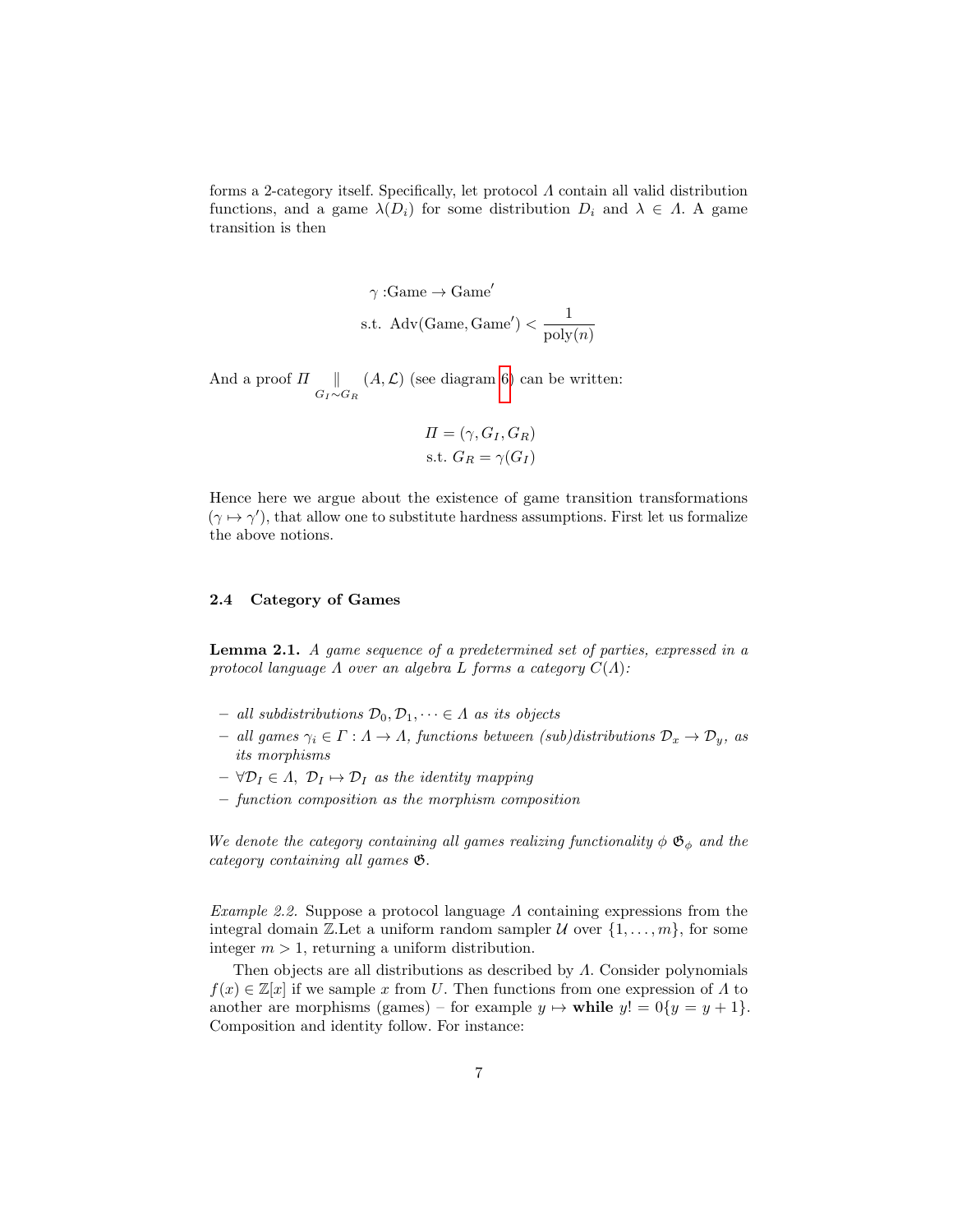Let  $g(x) = x^d + x^{d-1} + \cdots + 1$ . Given game f we can construct game  $f \circ g$  which accepts input from the uniform random sampler  $\mathcal{U}$ :

| $f(y) = \text{seq}$ Party 1:                  |  |
|-----------------------------------------------|--|
| while $y! = 0$                                |  |
| $\{y = y + 1\}$                               |  |
| out Party2. $y$                               |  |
| Party 2:                                      |  |
| while $y == 1$                                |  |
| $\{$ return 1}                                |  |
| return 0                                      |  |
| $f(q(\mathcal{U})) = \text{seq}$ Party 1:     |  |
| $x \stackrel{R}{\leftarrow} \{1, \ldots, m\}$ |  |
| while $y = (x^d + \cdots + 1)! = 0$           |  |
| $\{y = y + 1\}$                               |  |
| out Party $2.y$                               |  |
| Party 2:                                      |  |
| while $y == 1$                                |  |
| $\{$ return 1}                                |  |
| return 0                                      |  |

#### 2.5 Category of Proofs

Consequently, to our above definition, a security proof is a morphism of the 2-category. Recall a proof is a game transition between an ideal and a real game. If we define a category with games as its objects, then the morphisms between the games constitute valid game transitions, provided we guarantee the advantage of any adversary is negligible.

**Definition 2.3.** Morph  $(C)$  is the set containing all morphisms of category  $C$ .

**Definition 2.4.** Obj $(C)$  is the set containing all objects of category  $C$ .

**Definition 2.5.** We define Proof category  $P$  for functionality  $\phi$ 

- $-$  the set of games  $\{G\}_{\text{Morph}\,\mathcal{G}_\phi}$  as its objects
- set game transitions as morphisms
- id :  $G \mapsto G$  as the identity mapping
- game transition composition as the composition

In that sense we define the identity morphism as being the null substitution unique up to isomorphism  $\left( \frac{\Gamma \vdash \Delta, A \; Z \vdash E}{\Gamma \vdash A \; A} \right)$  $\frac{I\cap A, A \mid Z \vdash E}{\Gamma \vdash \Delta, A} \stackrel{\sim}{\rightarrow} \frac{\Gamma \vdash \Delta, A}{\Gamma \vdash \Delta, A}$ . Associativity is a direct result of logic application. Now, recall the standard definition of a functor:

**Definition 2.6.** A functor  $F: C \to D$  is a mapping from category C to category D that preserves structure, i.e.

1. For all  $A, B \in \text{Obj}(C) : F(A), F(B) \in D$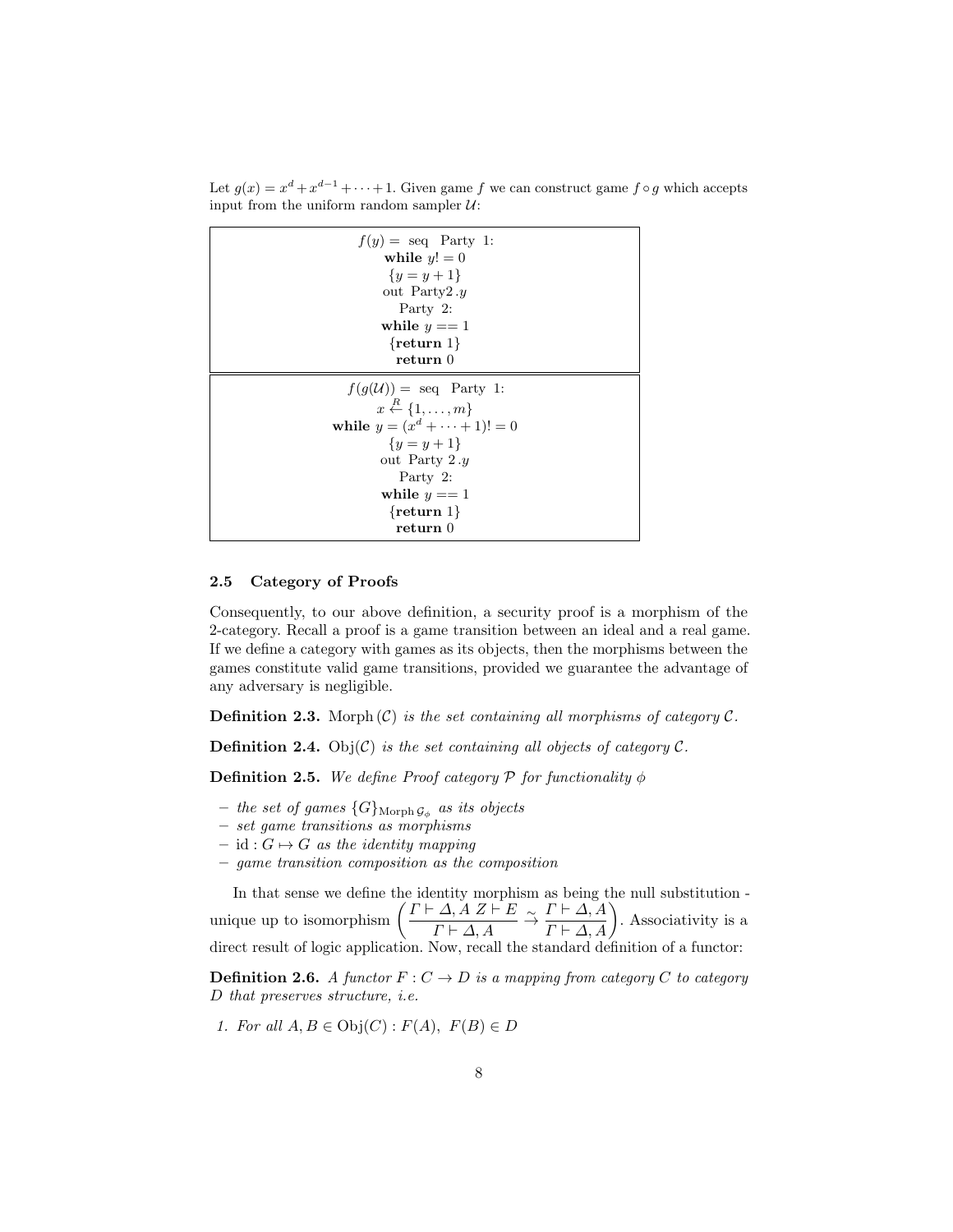- 2. For all  $f, g \in \text{Morph } C$ , s.t.  $f \circ g \in \text{Morph } C : F(f \circ g) = F(f) \circ F(g)$
- 3. Finally, for the identity  $\mathrm{id}_A$  of each object A in C:  $F(\mathrm{id}_A) = id_{F(A)}$

We can reword the problem of the introduction as follows now:

**Definition 2.7.** A translator  $\tau_D^C$  is a functor from proof category  $C$  to proof category D.

Namely, if there is a proof of  $\mathcal F$  in category C, Proof  $_{C}^{\mathcal F}$ , then given a functor  $\tau_D^C$ , there is a proof  $\text{Proof}_D^{\mathcal{F}} = \tau_D^C(\text{Proof}_C^{\mathcal{F}})$ . Recall, that the converse holds as  $a$  functor i) preserves composition, ii) maps game transitions in C to game transitions in D.

#### 2.6 The Diffie-Hellman Family of Assumptions

The Diffie Hellman problem has become the foundation of modern cryptography [\[18\]](#page-27-15). In this section we introduce the family of problems succinctly. For more information the reader is directed to [\[19\]](#page-27-16).

Computational and Decisional Diffie-Hellman Problems Let group  $G_p$ of order  $||p||$ , generator g,  $n = \log_2 ||p||$  and  $a, b \in \mathbb{Z}$ , sampled via the uniform distribution. Then

**Definition 2.8.** Suppose a group  $G = (g, p)$  with a randomly chosen generator g. The Computational Diffie-Hellman assumption states that there is no probablistic polynomial-time algorithm  $A$  able to efficiently compute the value  $g^{ab}$  provided with  $(g, g^a, g^b)$  with non-negligible probability. Specifically,

$$
\forall \mathcal{A}: \ Pr(\mathcal{A}(G = (g, p), g^a, g^b) = g^{ab}) < \frac{1}{\text{poly}(n)}\tag{4}
$$

 $n = |G|$  the security parameter.

Definition 2.9. The Decisional Diffie-Hellman Assumption states that there is no algorithm A solving the Decisional Diffie-Hellman problem with non-negligible probability. Specifically,

$$
Adv_{\mathcal{A}}((G, g^a, g^b, g^c), (G, g^a, g^b, g^{ab})) < \frac{1}{poly(n)}
$$
(5)

with  $g^c$  uniformly sampled.

#### 2.7 Decision Linear (DLIN)

Definition 2.10. The Decision Linear (DLIN Assumption states that there is no PPT algorithm A able to distinguish  $h^{a+b}$  from a uniformly sampled  $h^c$  with non-negligible probability, provided  $g^a$ ,  $g^b$  values for some  $g \in G$ . Specifically

$$
Adv_{\mathcal{A}}((G, g^a, g^b, h, h^c), (G, g^a, g^b, h, h^{a+b})) < \frac{1}{poly(n)}
$$
(6)

with h a sampled uniformly element of G.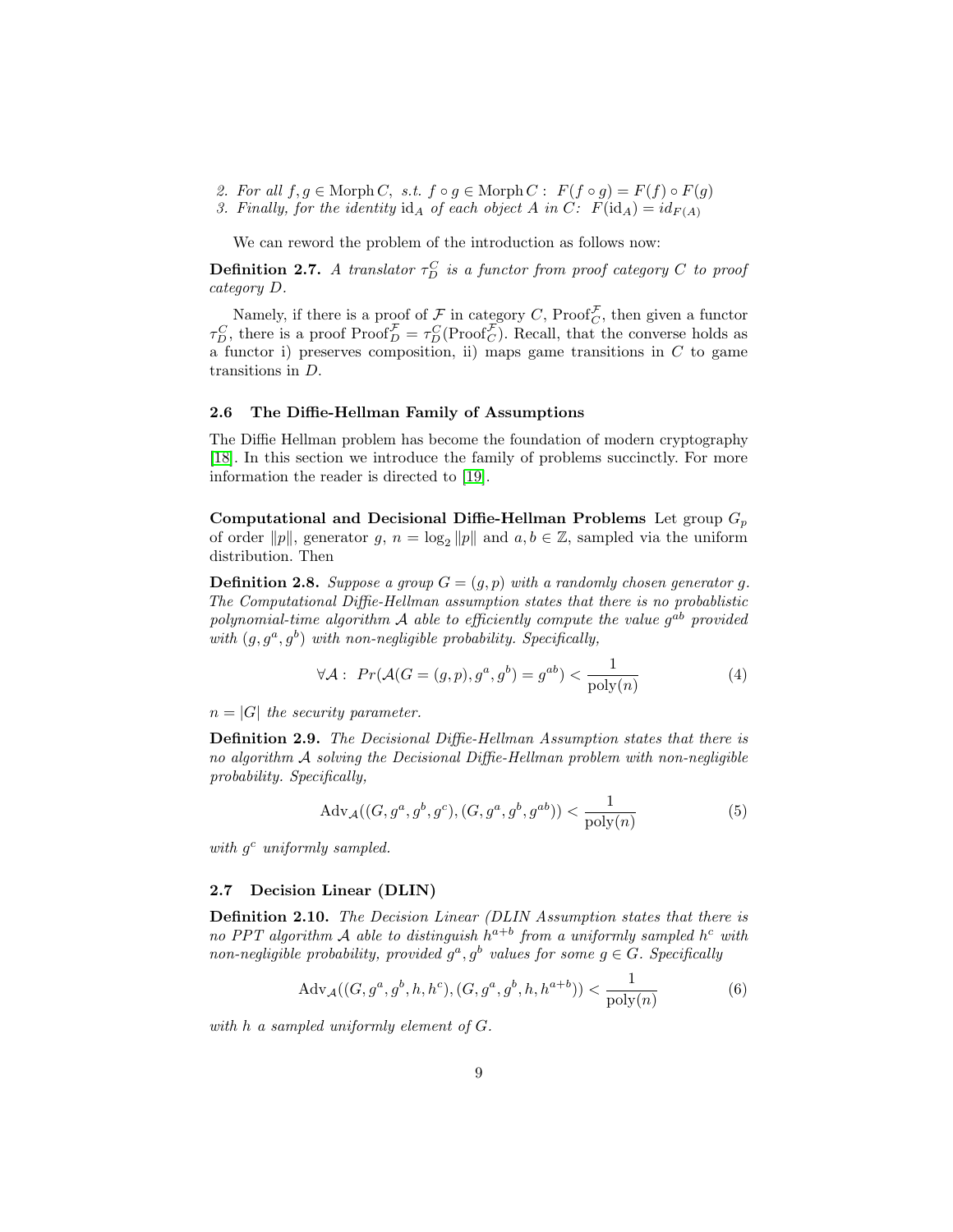#### 2.8 LWE and R-LWE Assumptions

The learning with errors (LWE) assumption is based on the hardness of the shortest vector approximation problem  $(\gamma - SVP)[4]$  $(\gamma - SVP)[4]$ .

Definition 2.11. Learning with Errors assumption implies that any PPT adversary A is unable to distinguish between  $(As + e) \mod q$  and u mod q where u is randomly chosen from  $\mathbb{Z}^m$  and  $A \in \mathbb{Z}^{m \times n}$ ,  $s \in \mathbb{Z}^n$  and e follows a noise distribution  $D$  (usually discrete gaussian). Hence

$$
Adv_{\mathcal{A}}((A, As+e), (A, u)) < \frac{1}{\text{poly}(n)}\tag{7}
$$

### 2.9 Computational Assumptions

Hence a computational hardness assumption is an assertion of a proof, based on the (conjectured) computational infeasibility of a particular problem. In particular,

**Definition 2.12.** [\[20\]](#page-27-17) A decisional computational assumption  $A(\mathcal{D}_0, \mathcal{D}_1)$  is an assertion that a pair of distributions  $\mathcal{D}_0$ ,  $\mathcal{D}_1$  are equivalent for every Probabilistic Polynomial Time (PPT) adversary A. Namely,

$$
\Pr_{b \leftarrow \{0,1\}, x \leftarrow B} \left[ \mathcal{A}(x) = b \right] < 1/2 + \frac{1}{poly(n)} \tag{8}
$$

with n the input size of the security parameter – the logarithm of the algebra's order e.g. log(|group|).

Assumption  $A(D_0, D_1)$  is thus written as an equivalence relation  $\frac{R}{T} - R$  being the premise and  $T$  the conclusion.

Examples For instance, one can write DDH as the pair

$$
[\alpha] \frac{g^{ab} \quad a, b \in \mathbb{Z}}{u \quad u \leftarrow \text{sample } G} \qquad [\rho] \frac{u \quad u \leftarrow \text{sample } G}{g^{ab} \quad a, b \in \mathbb{Z}} \tag{9}
$$

implying both  $\alpha \parallel$ R A and  $\rho \stackrel{R}{\parallel}$  $\boldsymbol{\mathcal{I}}$ A. Equivalence of premise and conclusion can be expressed by a pair of game transitions, as the following diagram exhibits.

$$
X = g, g^a, g^b \xleftarrow{\alpha} X_I
$$
  
\n
$$
\downarrow g^{ab} \qquad \qquad \downarrow u \leftarrow \text{sample } G
$$
  
\n
$$
Y \xleftarrow{\alpha} Y_I
$$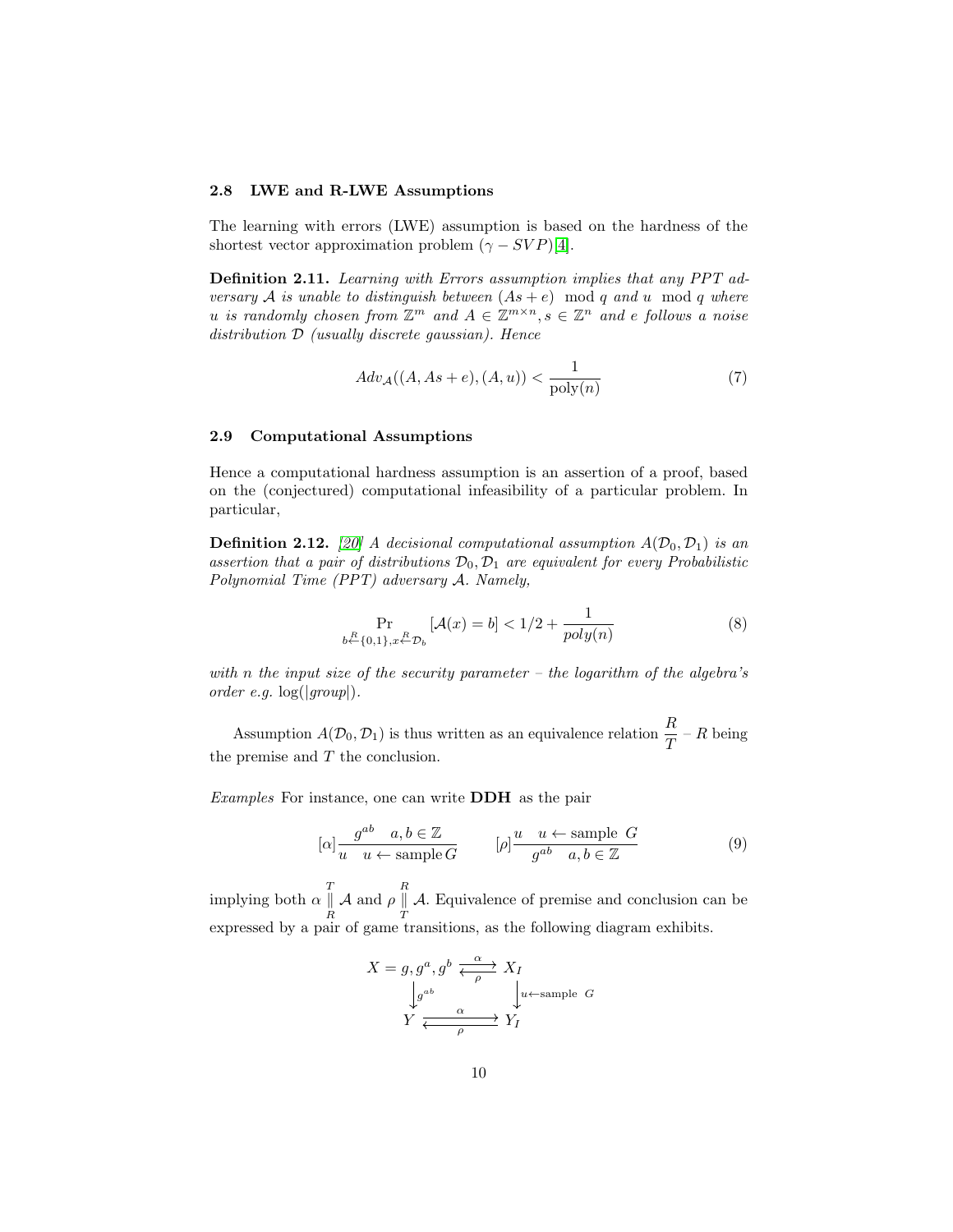Definition 2.13. Similarly, a search computational (search) assumption is an assertion that for every efficient (PPT) algorithm/adversary  $A: X \rightarrow Y$ , given a pair of polynomial time algorithms  $(D, V)$  (instance sampler and verifier):

$$
\Pr_{r \stackrel{R}{\leftarrow} \{0,1\}^n, \ x = \mathcal{D}(r)} \left[ \mathcal{A}(x) = y \ s.t. \ \mathcal{V}(x, y, r) = 1 \right] < \frac{1}{poly(n)} \tag{10}
$$

Here we use the most liberal definition of a privately-verifiable search hardness assumption in [\[20\]](#page-27-17). In this case we provide the randomness to the verifier function R. If we restrict access of the randomness for the verifier we define a "classical" search computational assumption. We can also extend the verifier to a t-search problem by bounding the probability of counting  $t(n)$  witnesses (for more details see [\[20\]](#page-27-17)). Hence, a search assumption is an equivalence with a simulated function  $S: \_ \rightarrow Y$ , with no access to x, uniformly sampling Y.

*Example 2.3.* CDH implies for an adversary A any function  $f : g^a \times g^b \mapsto g^{ab}$ is equivalent to a function  $r : g^a \times g^b \mapsto u \stackrel{R}{\leftarrow} G$ .

One may then represent a hardness assumption  $A$  a a pair of functors

$$
F^A: C \rightleftarrows D: G^A \tag{11}
$$

Example 2.4. DDH can be written as the following pair of game transitions. Recall these are endofuncttors – they map a category to itself:

$$
\overrightarrow{\mathcal{DDH}} = \begin{cases}\n(g^a \times g^b \mapsto g^a \times g^b \times g^{ab}), & (g^a \times g^b \mapsto g^a \times g^b \times \mathcal{U}_{\mathbb{Z}_p}) \\
\text{id}, & \text{otherwise}\n\end{cases}
$$
\n
$$
\overrightarrow{\mathcal{DDH}} = \begin{cases}\n(g^a \times g^b \mapsto g^a \times g^b \times \mathcal{U}_{\mathbb{Z}_p}), & (g^a \times g^b \mapsto g^a \times g^b \times g^{ab}) \\
\text{id}, & \text{otherwise}\n\end{cases}
$$

We denote with  $\mathcal{U}_X$  a type with the properties of a random sample from set X:

$$
\mathcal{U} + v \sim \mathcal{U}
$$

$$
v\mathcal{U} \sim \mathcal{U}
$$

$$
\forall v \in X
$$

For instance,

$$
(g^a, b, M) \mapsto g^{ab} + M
$$

can be written as

$$
(g^a, b, M) \mapsto \mathcal{D}\overset{\rightarrow}{\mathcal{D}}\mathcal{H}((g^a, b) \mapsto g^b, g^a, \mathcal{U}) + M
$$

Namely,  $\overrightarrow{DDH}$  takes any game, in this case  $(g^a, b, M) \mapsto g^{ab} + M$ , and returns a game querying  $U$  and addition of the query with  $M$ .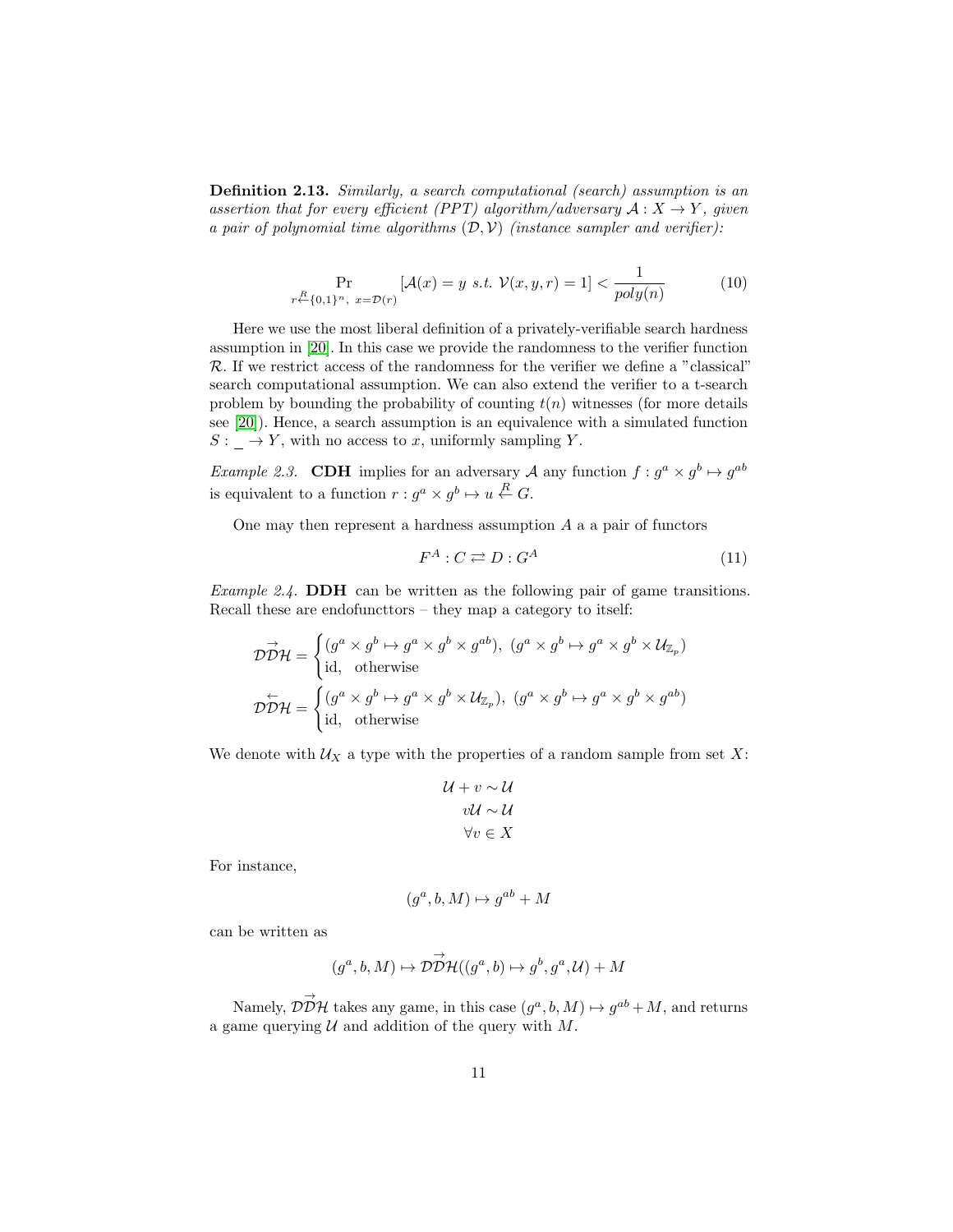Observe a hardness assumption is a parametric type proof: given a specific data type one could substitute it with another type with similar operators. We argue this allows us define transformations between hardness assumptions.

Recall the standard naturality definition:

**Definition 2.14.** Let functors  $F, G: C \rightarrow D$ . A natural tranformation  $\eta$  is a morphism such that  $\eta_X : F(X) \to G(X)$  for every object X of C and for all  $f: X \to Y$  holds  $F(f) \circ \eta_Y = \eta_X \circ G(f)$ .

Essentially a natural morphism between two hardness assumptions ensures we can write any game transition or functionality in the former assumption using the latter assumption. The converse also holds: if one can transform any functionality from one assumption to a different assumption then that transformation is natural. However, this does not imply game transitions are preserved! Note the natural transformation ensures the preservation of composition.

# 3 Motivating Example: El Gamal Encryption in Elliptic Curves from LWE public key encryption

Let us try to derive the El Gamal Encryption in Elliptic Curves proof (fig. [4a,](#page-13-0) fig. [4b\)](#page-13-0) from the following simple public key encryption primitive proof under LWE (see [\[21\]](#page-27-18)).

Init Phase:  $L = L(\mathbb{Z}_q^n),$  $(M_0, M_1) = \stackrel{A}{\leftarrow} \mathbb{Z}_q^{m \times 1}$  $s \stackrel{R}{\leftarrow} \mathbb{Z}_q^{n \times 1}$  (Bob's secret)  $A \stackrel{R}{\leftarrow} \mathbb{Z}_q^{m \times n}, B = As + e,$ (Bob's public key, e noise) Alice:  $k \stackrel{R}{\leftarrow} \mathbb{Z}_q^{m \times m}$  $a = \stackrel{R}{\leftarrow} \{0,1\}$  $y = kA + e, x = kB + M_a + e$ out Bob  $.(x, y)$ Guess:  $b = A(x, y)$ return b==a (a) Real Game for CPA proof of pub- (b) Ideal Game for CPA proof of public key encryption from LWE Init Phase:  $(M_0, M_1) = \stackrel{A}{\leftarrow} \{0, 1\}$ Alice:  $a = \stackrel{R}{\leftarrow} \{0,1\}$  $(x, y)$ :  $x, y = \mathcal{O}(M_a)$ out Bob  $(x, y)$ Guess:  $b = A(x, y)$ return b==a with  $\mathcal{O}: M \to X \times Y$  and  $\mathcal{O}_D: X \times Y \to M$  s.t.  $\mathcal{O}_D(\mathcal{O}(m)) = m$  and  $\mathcal{O}_D(x', y') = \perp$  otherwise. lic key encryption from LWE

Diagram 3: LWE Public key encryption CPA proof [\[21\]](#page-27-18)

We can write the real game: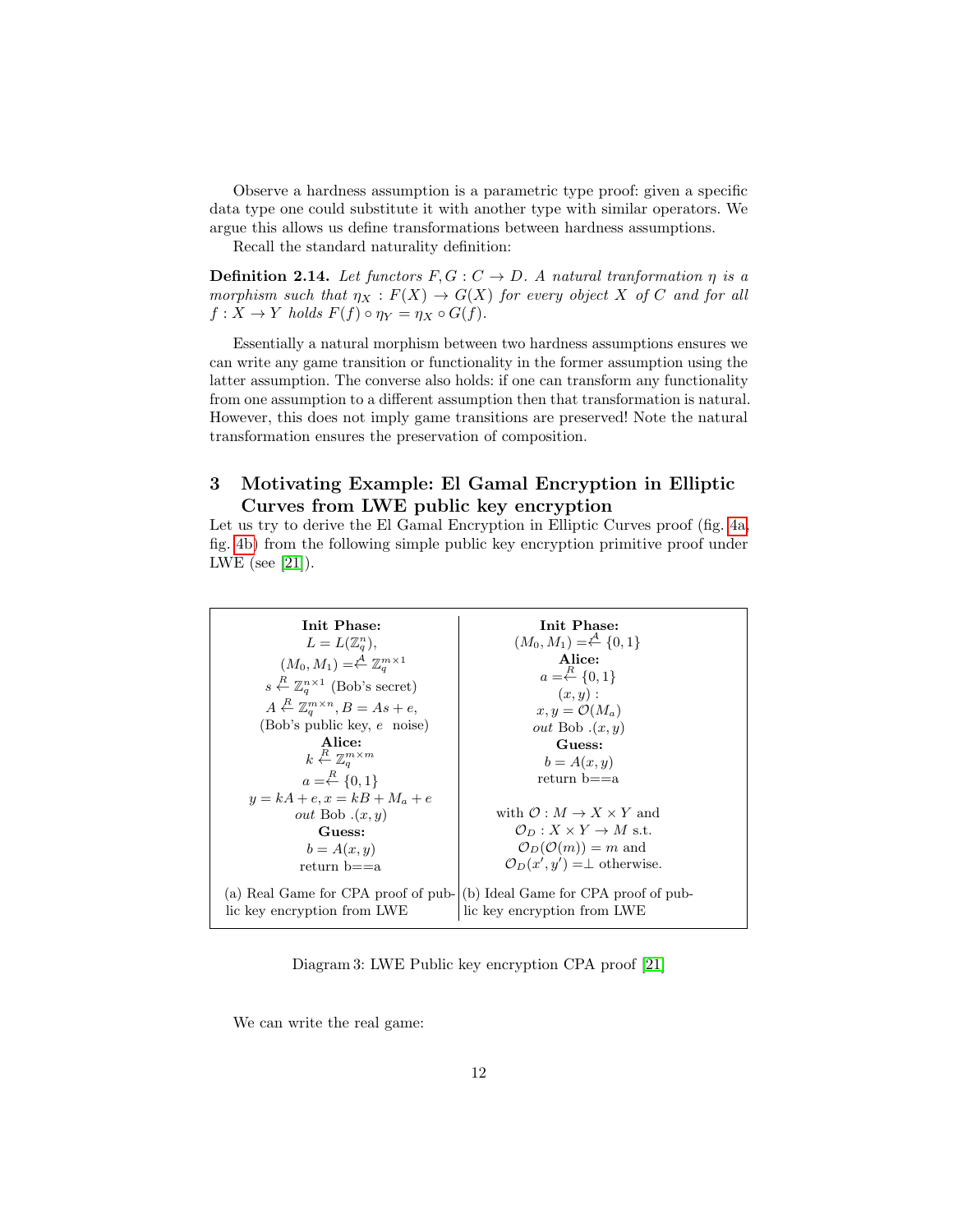El Gamal Public key CPA Game = Guess  $\circ$  Alice round  $\circ$  Party (Bob, Alice) init Guess = func return  $b == a, b = A(x, y)$ Alice Round = func out Party Bob  $(x, y)(y = kA + e)$  $x = kB + M_a + e, k = \frac{R}{\sqrt{q}} \mathbb{Z}_q^{m \times m}, a = \frac{R}{\sqrt{q}} \{0, 1\}$ init = func ( Party Bob ( $s \stackrel{R}{\leftarrow} \mathbb{Z}_q^{n \times 1}$ ),  $L = \mathbb{Z}_q^n$ ),  $A \stackrel{R}{\leftarrow} \mathbb{Z}_q^{m \times n}$  $, B = As + e, (M_0, M_1) = \stackrel{A}{\leftarrow} \mathbb{Z}_q^{1 \times m}$ 

and respectively the ideal one:

El Gamal Public key CPA Game = Guess  $\circ$  Alice round  $\circ$  Party (Bob, Alice) init Guess = func return  $b == a, b = A(x, y)$ Alice Round = func out Party Bob  $(x, y)(y = \mathcal{O}(k), x = \mathcal{O}_{\text{Energy}}(\mathcal{O}_{\text{KE}}(k, B), M_a)$  $, k = \stackrel{R}{\leftarrow} \mathbb{Z}, a = \stackrel{R}{\leftarrow} \{0, 1\})$ init = func (Party Bob  $(s \stackrel{R}{\leftarrow} \mathbb{Z}), B = \mathcal{O}(s), (M_0, M_1) = \stackrel{A}{\leftarrow} \mathcal{M})$ 

with  $M$  an arbitrary large set.

The proofs consists of two game transitions. First we substitute oracle  $\mathcal{O}(\cdot)$ sampling queries for public and private parameters with sampling from  $\mathbb{Z}_q^n$  (s<sub>a</sub>). Afterwards we substitute the encryption and private key retrieval queries with point multiplication operations  $(s_{\text{LWE}})$ . We can express the real game as the composition of the above game transitions on the ideal game:

Real Game =  $s_{\text{LWE}} \circ s_a \circ \text{Ideal Game}$ 

We write the elliptic curve equivalent of the above El gamal public key encryption as follows (see Koblitz original paper [\[22\]](#page-27-19)).

El Gamal Public key CPA Game = Guess  $\circ$  Alice round  $\circ$  Party (Bob, Alice) init Guess = func return  $b == a, b = A(x, y)$ Alice Round = func out Party Bob  $(x, y)(y = kP, x = kB + M_a)$  $, k = \stackrel{R}{\leftarrow} \mathbb{Z}, a = \stackrel{R}{\leftarrow} \{0, 1\})$ init = func (Party Bob  $(s \stackrel{R}{\leftarrow} \mathbb{Z}), E = E(\mathbb{F}_q), P \in E, B = sP, (M_0, M_1) = \stackrel{A}{\leftarrow} E)$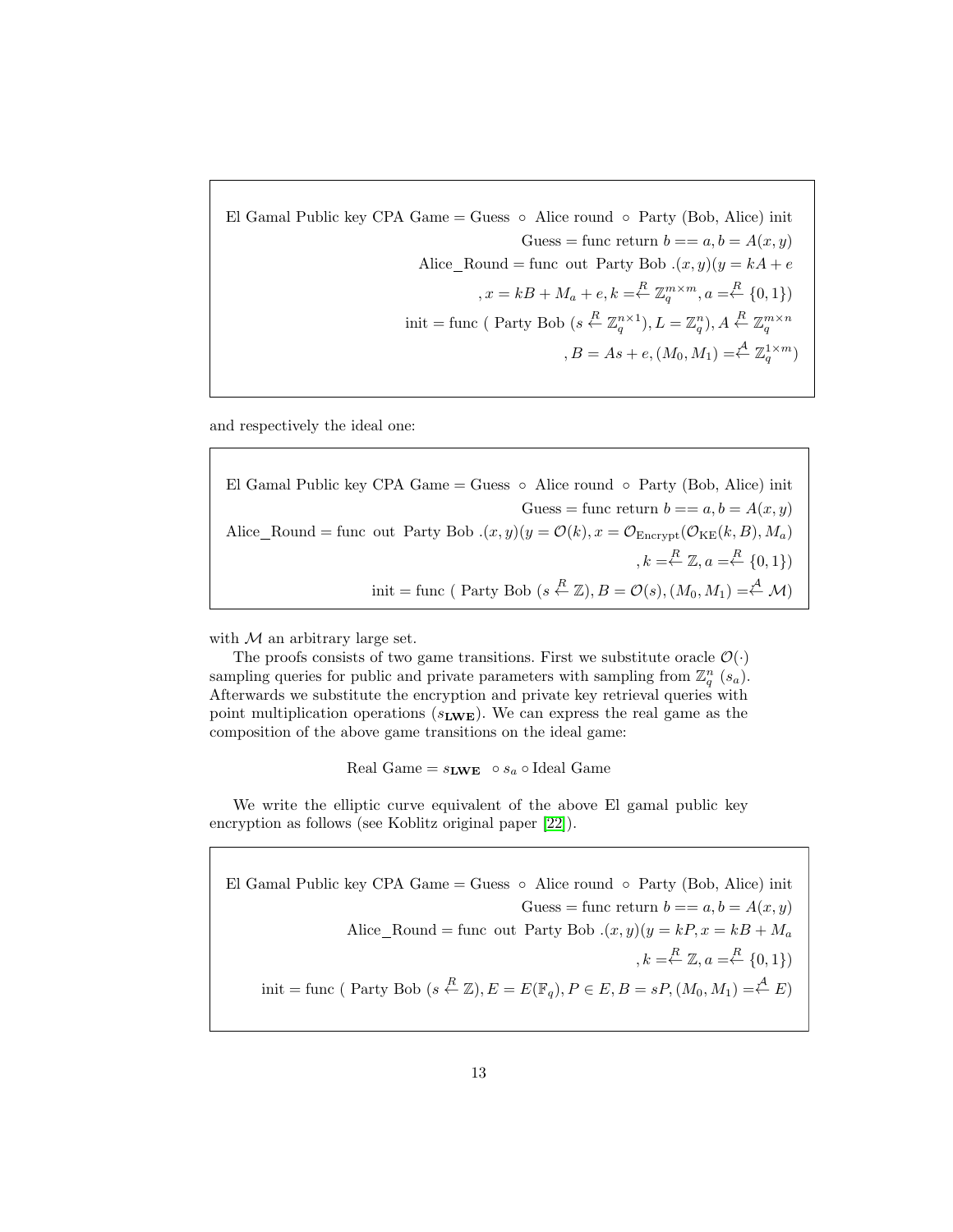We first define the parameters in init: we pick an elliptic curve is  $E$ , sample secret s under Bob's context, and pick a point  $P$  in  $E$  as public parameter. The ideal game is written similarly to the original CPA proof under LWE. Similarly,

Real Game El Gamal ECDLP =  $s_{\text{ECDLP}} \circ s'_a \circ$  Ideal Game

To derive the CPA proof for the El Gamal public key encryption (fig. [4\)](#page-13-0) under ECDH from the LWE proof we define the following transformation:

$$
\tau = \begin{cases} h: \mathbb{Z}_q^n \twoheadrightarrow E(\mathbb{F}_p) \\ s_{\text{LWE}} & \mapsto s_{\text{ECDLP}} \end{cases}
$$

 $1$  and

$$
\frac{\tau(f \circ g)}{\tau(f) \circ \tau(g)}, \quad \frac{\tau(x, y)}{\tau(x), \tau(y)}
$$

s.t.

 $\tau(\text{Real Game LWE}) = \tau(s_{\text{LWE}}) \circ \tau(s_a) \circ \tau(\text{Ideal Game})$  $= s_{\mathbf{ECDLP}} \circ s'_a \circ \tau(\text{Ideal Game})$  $=$  Real Game El Gamal ECDLP

We derived the proof<sup>[2](#page-13-2)</sup> as a transformation of the original LWE proof.

<span id="page-13-0"></span>

| Init Phase:                                                    | Init Phase:                                      |
|----------------------------------------------------------------|--------------------------------------------------|
| $E = E(\mathbb{F}_q), (M_0, M_1) = \stackrel{A}{\leftarrow} E$ | $(M_0, M_1) = \stackrel{A}{\leftarrow} \{0, 1\}$ |
| $s \stackrel{R}{\leftarrow} \mathbb{Z}$ (Bob's secret)         | Alice:                                           |
| $P \in E, B = sP$ , (Bob's                                     | $a = \stackrel{R}{\leftarrow} \{0,1\}$           |
| public key)                                                    | (x,y):                                           |
| Alice:                                                         | $x, y = \mathcal{O}(M_a)$                        |
| $k \stackrel{R}{\leftarrow} \mathbb{Z}$                        | <i>out</i> Bob $(x, y)$                          |
| $a = \stackrel{R}{\leftarrow} \{0, 1\}$                        | Guess:                                           |
| $(x,y)$ :                                                      | $b = A(x, y)$                                    |
| $y = kP, x = kB + M_a$                                         | return $b == a$                                  |
| <i>out</i> Bob $(x, y)$                                        | with $\mathcal{O}: M \to X \times Y$ and         |
| Guess:                                                         | $\mathcal{O}_D: X \times Y \to M$ s.t.           |
| $b = A(x, y)$                                                  | $\mathcal{O}_D(\mathcal{O}(m)) = m$ and          |
| return $b == a$                                                | $\mathcal{O}_D(x', y') = \perp$ otherwise.       |
| (a) Real Game for El Gamal Public                              | (b) Ideal Game for El Gamal Public               |
| Key Encryption                                                 | Key Encryption                                   |

Diagram 4: El Gamal CPA proof

<span id="page-13-1"></span><sup>&</sup>lt;sup>1</sup> We use standard double head arrow notation  $(\rightarrow)$  to denote a homomorphism.

<span id="page-13-2"></span> $2$  We have to consider the soundness proof too. This is simpler as it is a pair of equalities  $(x - sy = M)$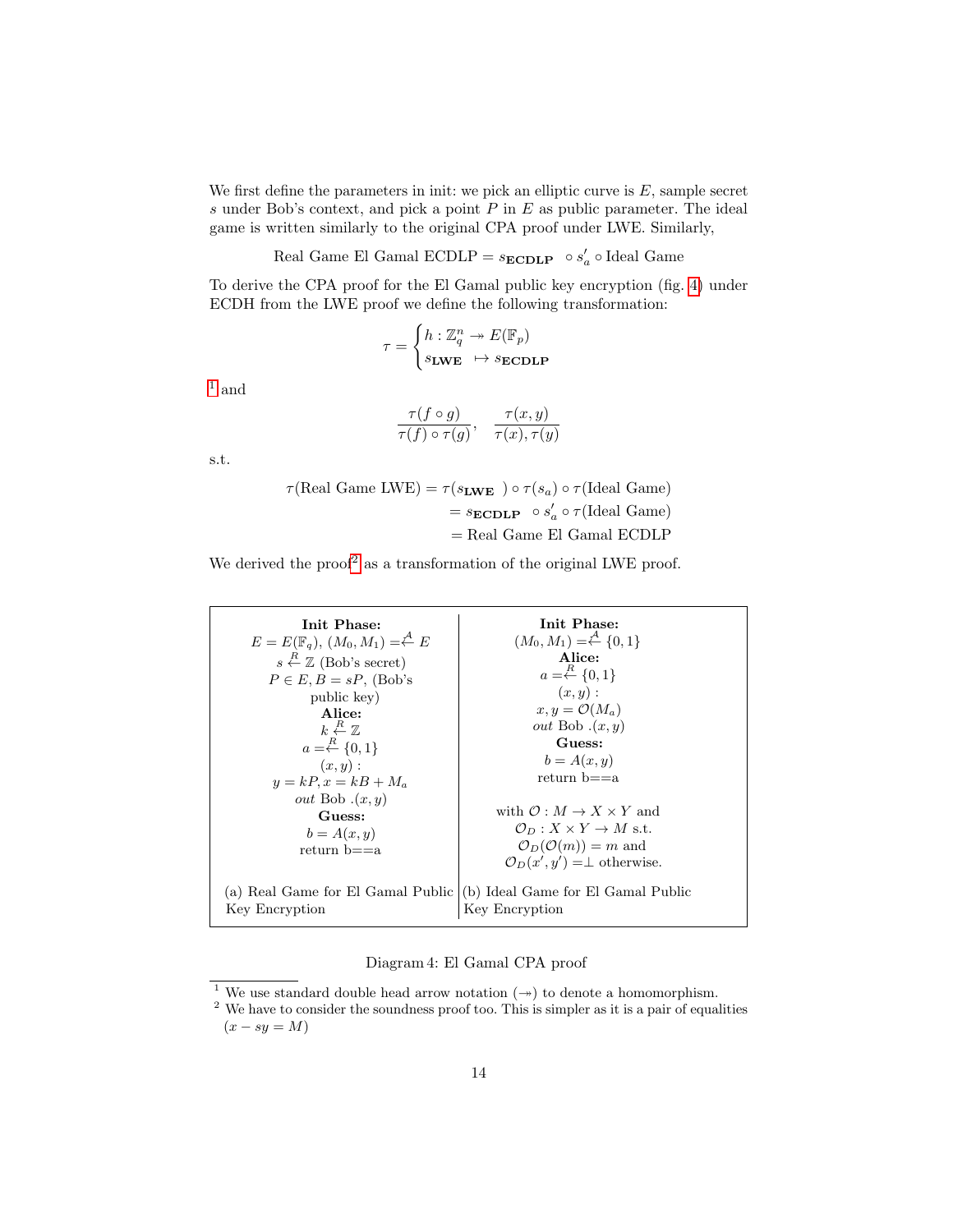# 4 Main Result and Overview

In this paper we consider computational assumptions and the underlying algebra as proof variables. For example, consider a CCA2-IND proof of a new primitive under LWE. One can substitute the LWE assumption with the discrete logarithm assumption (DLOG) (either over elliptic curves or a prime group) and transform the original proof into a new one. We coin the term translation and work on introducing a *translator*  $\tau$ . Hence, this paper studies the following type of transformations  $(\tau)$ :

$$
\tau: \Pi \parallel_{R} \mathcal{T}, \mathcal{A} \to \Pi' \parallel_{R} \mathcal{T}', \mathcal{A}' \tag{12}
$$

That is given aproof  $\Pi$  for some security model and functionality, find a proof  $\Pi'$  utilizing a different algebra and assumption.

## 4.1 Outline of our approach

In the rest of the paper we shall prove the existence and properties of game transition transformations. We divide the problem as follows:

- 1. Prove the existence of an equivalent ideal game (lemma [6.1\)](#page-19-1)
- 2. Prove every mirror transformation exists  $G_{ij} \Rightarrow G'_{ij}$  in the new system
- 3. Prove every mirror transformation is a game transition, i.e. an adversary has negligible advantage to distinguish between the two games (lemma [5.2,](#page-17-0) lemma [A.3\)](#page-31-0)

**Main Theorems** Consequently, we prove in section [7](#page-20-1) that:

Theorem 7.1. Suppose security parameter s, an algebraic surjective homomorphism  $h_s: \mathcal{L}_s \to \mathcal{L}'_s$ , with  $\{\mathcal{L}_s\}$ ,  $\{\mathcal{L}'_s\}$  families of finite algebras in the standard sense (first isomorphism theorem holds and equipped with an identity element), an  $S_0$  s.t. for all  $s > S_0$ :  $\frac{|\mathcal{L}_s|}{|\mathcal{L}_s|} s^c$  negligible in s for any  $c < 0$ . Also let theories  $T = T_{\star} \cup \{A\}$  and  $T' = T_{\star} \cup \{A'\}$ , such that  $\eta : A \to A'$  natural. Then a proof correspondence exists from system  $(T, \mathcal{L})$  to  $(T', \mathcal{L}')$ . Namely, for any functionality  $\phi$  with proof  $\Pi_{\phi}$  using security parameter s in  $(T, \mathcal{L})$  there is a proof  $\Pi'_{\phi}$  in  $(T', \mathcal{L}')$  satisfying the same security model.

We shall extend the above theorem for arbitrary algebras assuming weak equivalence:

**Theorem 7.2.** Suppose algebras  $\mathcal{L}$ ,  $\mathcal{L}'$  and consistent theories with  $T, T'-T=$  $T_{\star} \cup \{A\}$  and  $T' = T_{\star} \cup \{A'\}$ , with  $A, A'$  natural. If there is a weak equivalence between  $\mathcal L$  and  $\mathcal L'$  then there exists a proof symmetry between proofs in system  $(\mathcal{L},T)$  and  $(\mathcal{L}',T')$ . For every proof  $\Pi^{\phi}$  of  $(\mathcal{L},T)$  there exists  $\Pi'_{\phi}$  of  $(\mathcal{L}',T')$  and conversely.

We start by making a few observations about preserving probability distribution distance in the following section.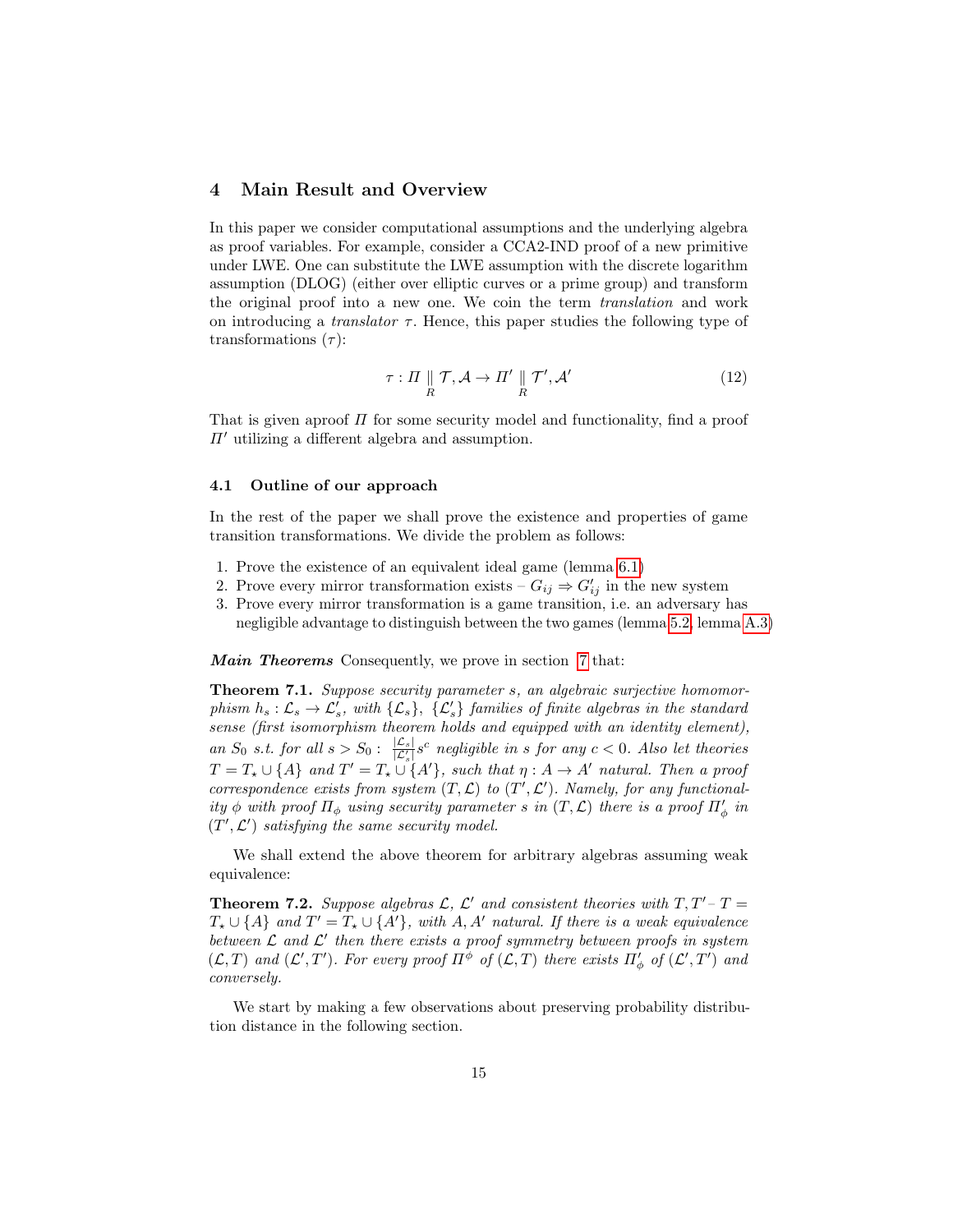# 5 Semantic Security Preserving Transformations

## 5.1 Outline of our argument

Suppose a mapping  $\tau$  between functions A, A' and B, B':

$$
\tau: A \mapsto A', \quad \tau: B \mapsto B' \tag{13}
$$

Assume for any adversary  $A$ 

$$
Adv_{\mathcal{A}}(A, B) \le \kappa \quad \text{for some } \kappa \tag{14}
$$

We want to find a  $\tau$  s.t. it holds for the pair of fuctions  $A', B'$ :

$$
Adv_{\mathcal{A}}(A', B') \le \kappa \tag{15}
$$

Note that as an end goal we desire  $\kappa$  to be a negligible quantity in the security parameters both for the domain and codomain of  $\tau$ .

Consider a  $F: \mathcal{L} \to \mathcal{L}'$  for some algebras  $\mathcal{L}, \mathcal{L}'$  (see diagram [5\)](#page-15-0). We shall show that there is an implied reflection relation  $r$  that affects any adversary's advantage in distinguishing between two distributions.

<span id="page-15-0"></span>Namely, consider a function  $A': \mathcal{L}' \to \mathcal{L}'$ . We show that if one bounds the advantage of the pre-image  $F^{-1}(A')$  by a quantity  $\delta$  and assumes the existence of an adversary  $\mathcal B$  with greater advantage than a  $\delta'(\delta)$ , then due to the implied reflection relation  $r$  there is an adversary  $\mathcal{A}'$  that contradicts the originally asserted bound.



Diagram 5: Here  $r$  represents the reflection property of  $F$ .

#### 5.2 Master Lemma and Extensions

We first argue at this point the cardinality of the kernel of a surjective homomorphism is a constant dependent only on the cardinality of the universes. We will use that to bound the advantage deviation only in terms of the underlying algebras. Recall that:

<span id="page-15-1"></span>**Proposition 5.1.** Suppose  $h : \mathcal{L} \to \mathcal{L}'$  as surjective homomorphism. Then it holds for its kernel k that  $|k| = \frac{|\mathcal{L}|}{|\mathcal{L}'|}$ .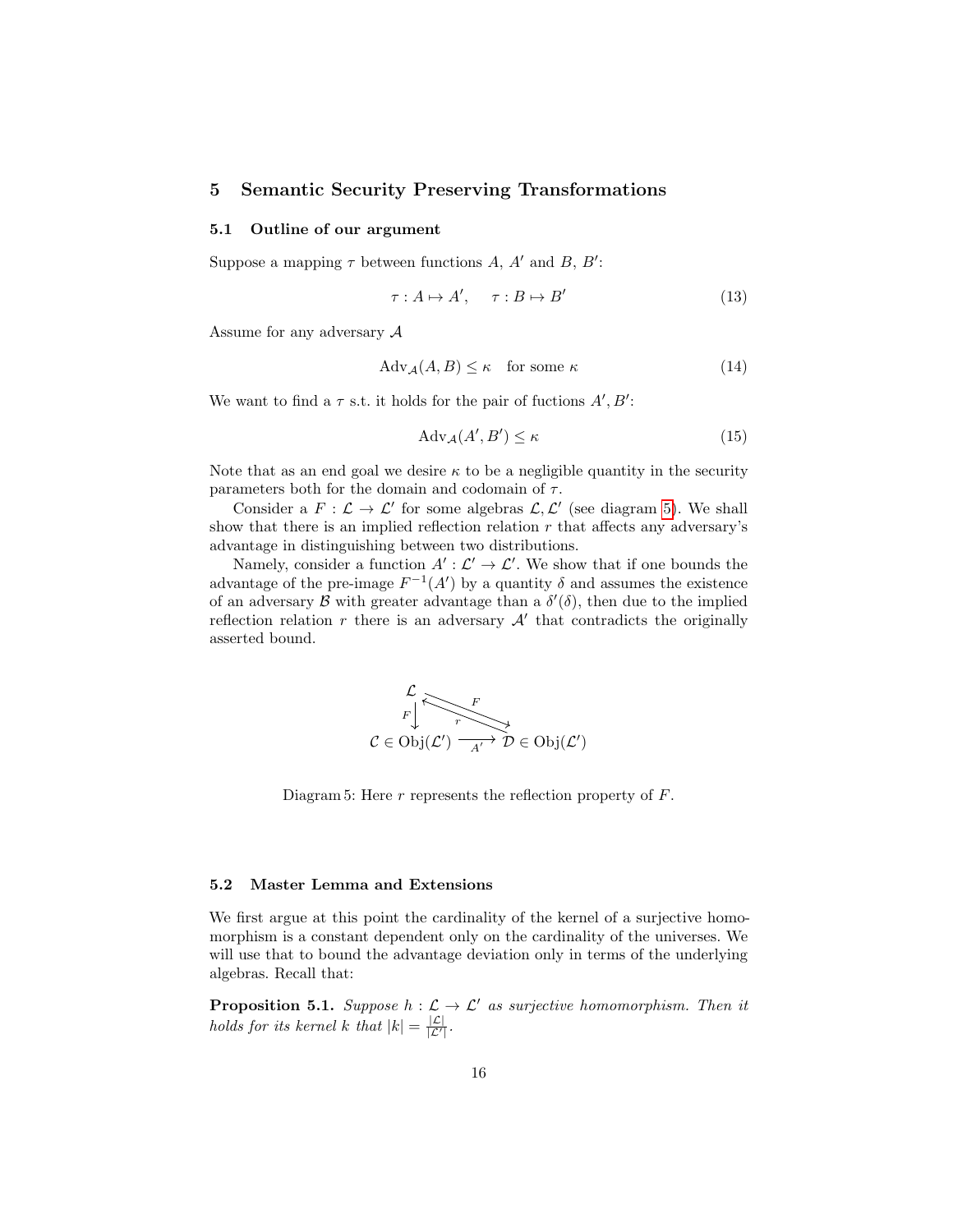(The proof is straightforward – for reader's convenience, we supply it in the appendix – see section [B.](#page-31-1)) We shall generalize Lemma 1 in  $[23]$  – i.e. show that an algebraic homomorphism preserves uniform distribution. The result follows from the fundamental homomophism theorem.

<span id="page-16-0"></span>**Lemma 5.1.** Given an (algebraic) surjective homomorphism  $h : \mathcal{L}_A \to \mathcal{L}_B$ , a uniform random variable X over  $\mathcal{L}_A$  then  $y \in \mathcal{L}_B$ ,  $\Pr[h(X) = y] = \frac{|\ker h|}{|\mathcal{L}_A|}$ .

Proof. Similarly to Li et al. [\[23\]](#page-27-20) we can write for the entropy H

$$
H(h(X)) = \log \frac{|\mathcal{L}|}{|\ker h|}
$$
 (16)

Let X sampled uniformly over  $\mathcal{L}_A$ . Then

$$
\Pr[X = x | x \in \mathcal{L}_A] = \frac{1}{|\mathcal{L}_A|} \tag{17}
$$

It follows:

$$
\Pr[h(X) = y | y \in \mathcal{L}_B] = \tag{18}
$$

$$
= \Pr[x = h^{-1}(y)|x \stackrel{R}{\leftarrow} X] \Pr[x \stackrel{R}{\leftarrow} X] = \frac{|\ker(h)|}{|\mathcal{L}_A|} = \frac{1}{|\mathcal{L}_B|}
$$
(19)

 $\Box$ 

We are interested in  $\frac{|\ker(h)|}{|\mathcal{L}_A|} = \frac{1}{|\mathcal{L}_B|} \leq \frac{1}{\text{poly}(n)}$ . Note from proposition [5.1](#page-15-1) the kernel cardinality is not related to the size of the security variable, but is an intrinsic value of the homomorphism. This result is not surprising though - any special attributes and characteristics of the algebra used to solve the problem are transplanted into the new algebra via the homomorphism.

Example 5.1. The Schwartz-Zippel lemma is usually applied in the generic group model (e.g. in [\[24\]](#page-27-21)), or generally when a problem reduces to polynomial identity testing. For a polynomial P holds:

$$
\Pr\left[P(r) = 0\right] \le \frac{d}{|S|}, \ P \in \mathbb{F}[x_0, \dots, x_n], \ r \in \mathbb{R}^n \tag{20}
$$

for maximum degree  $d$  and set  $S$ , can be bounded by

$$
\Pr[h(P(r)) = 0_h] \le \frac{d|\ker(h)|}{|S|} \tag{21}
$$

Assume we sample d points uniformly, bounding the probability a point is a root. Then by lemma [5.1](#page-16-0)  $Pr[h(P(r)) = 0_h] \leq \frac{d}{|h(S)|} = \frac{d |\ker(h)|}{|S|}$  $\frac{|\mathcal{S}|}{|S|}$ . Last substitution is due to proposition [5.1.](#page-15-1)

Next we shall extend the argument to distinguishing between two arbitrary distributions.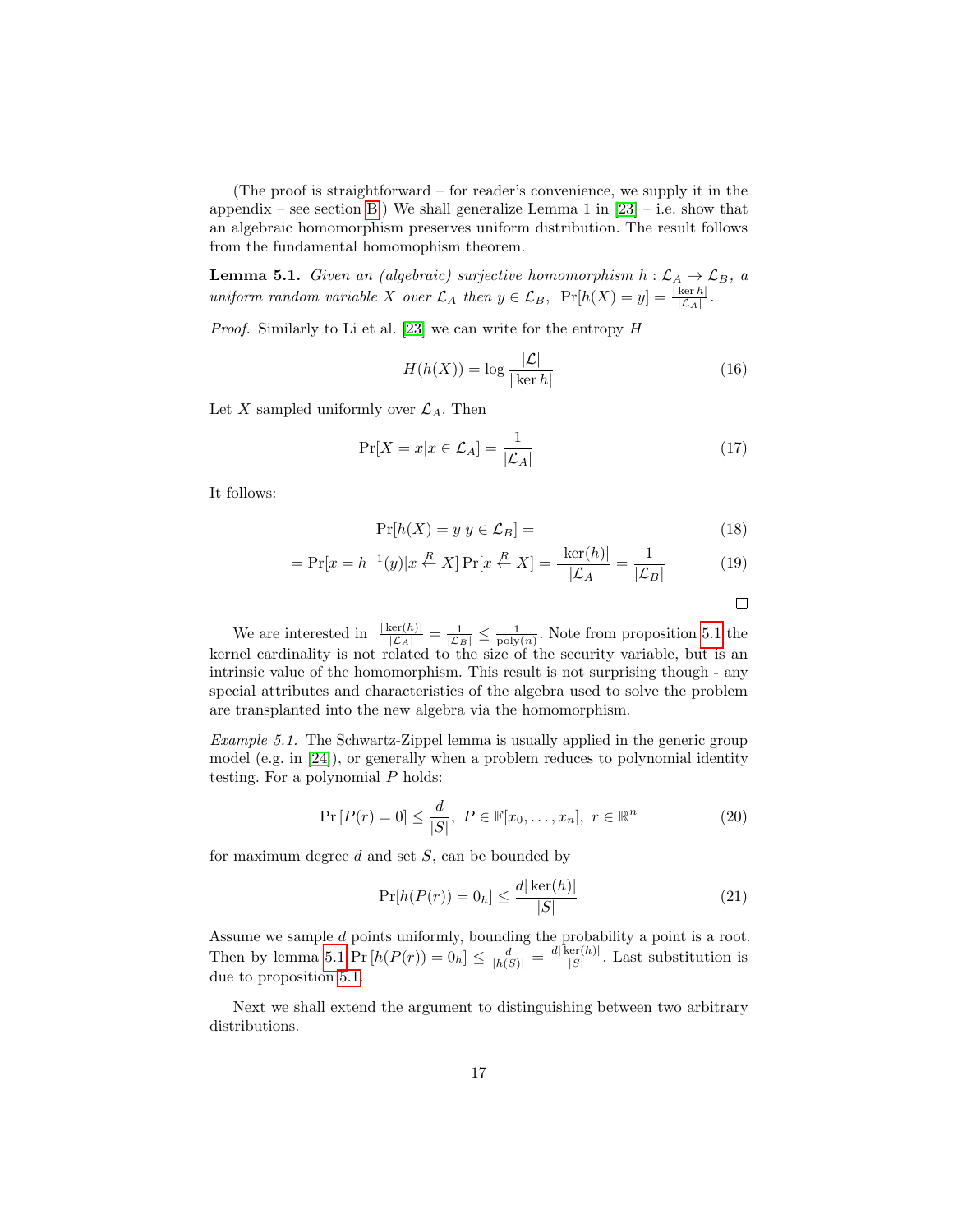#### 5.3 Preserving Distributions

Preserving Distribution Indistinguishability We want to derive an upper bound for the adversarial advantage of any game transition between two games  $G_0, G_1$  in the target system  $(T', \mathcal{L}')$ . We argue that given two distributions  $\mathcal{D}, \mathcal{E}'$ in  $\mathcal L$  with  $\text{Adv}_A(\mathcal D, \mathcal E) \leq \delta$  for all adversaries  $A \in PPT(\mathcal L \to \mathcal L)$ , we can derive a bound  $\text{Adv}_B(\mathcal{D}', \mathcal{E}') \leq \delta'$  for  $\mathcal{E}' = h \circ \mathcal{E}, \mathcal{D}' = h \circ \mathcal{D}$  for all adversaries B. Specifically we need  $\delta'$  to be negligible ( $\delta' \leq \delta + \epsilon = \delta + \frac{1}{\text{poly}(n)}$ ). Consider  $\epsilon$  as the deviation due to incomplete information.

We can now prove the following lemma and its corollaries follow. As mentioned, we denote surjections with  $\rightarrow$ .

<span id="page-17-0"></span>**Lemma 5.2.** Suppose two distributions  $D, \mathcal{E}$  on  $\mathcal{L}$  a finite algebra in the standard sense (satisfying the first isomorphism theorem and having an identity element) with  $\text{Adv}_{A}(\mathcal{D}, \mathcal{E}) \leq \delta$  for any PPT adversary  $A : \mathcal{L} \to \mathcal{L}$  and a surjective homomorphism  $h : \mathcal{L} \to \mathcal{L}'$ . Assume we can compute the algebraic operations of  $\mathcal{L}, \mathcal{L}'$  in polynomial time. It holds that for any adversary  $\mathcal B$  in  $\mathcal{L}'$ ,  $\text{Adv}_{\mathcal{B}}(h(\mathcal{D}), h(\mathcal{E})) \leq \frac{|\mathcal{L}|}{|\mathcal{L}'|} \delta$ . The minimum bound  $\delta$  is achieved only for an isomorphism.

Proof. Due to surjection:

$$
\forall B : \mathcal{L}' \to \mathcal{L}', \ \exists A : \mathcal{L} \to \mathcal{L}
$$
\n
$$
(22)
$$

s.t.

$$
\begin{array}{ccc}\n\mathcal{L} & \xrightarrow{A} & \mathcal{L} \\
h\downarrow & & \downarrow h \\
\mathcal{L}' & \xrightarrow{B} & \mathcal{L}'\n\end{array}
$$

commutes. Then we have that for distributions  $D', E'$  on  $\mathcal{L}'$ :

 $\mathbf{I}$ 

$$
|Pr[B(D') = e] - Pr[B(E') = e]| = \t(23)
$$

$$
=|Pr[BhD = e] - Pr[BhE = e]| \qquad (24)
$$

$$
=|Pr[hAD = e] - Pr[hAE = e]|
$$
\n(25)

 $\mathbf{I}$ 

$$
= \left| \sum_{g \in \ker h} (Pr_D[A = g] - Pr_E[A = g]) \right| \tag{26}
$$

$$
\leq \sum_{g \in \ker h} |(Pr_D[A = g] - Pr_E[A = g])| \tag{27}
$$

$$
\leq |\ker(h)| \left| (Pr_D[A = g] - Pr_E[A = g]) \right| \text{ for some } g \tag{28}
$$

$$
\leq |\ker(h)| \max_{g \in \ker(h)} |(Pr_D[A = g] - Pr_E[A = g])| \tag{29}
$$

Let there be  $g'$  maximizing point then there exists  $A'$ 

$$
A^{-1}(g') = A'^{-1}(e)
$$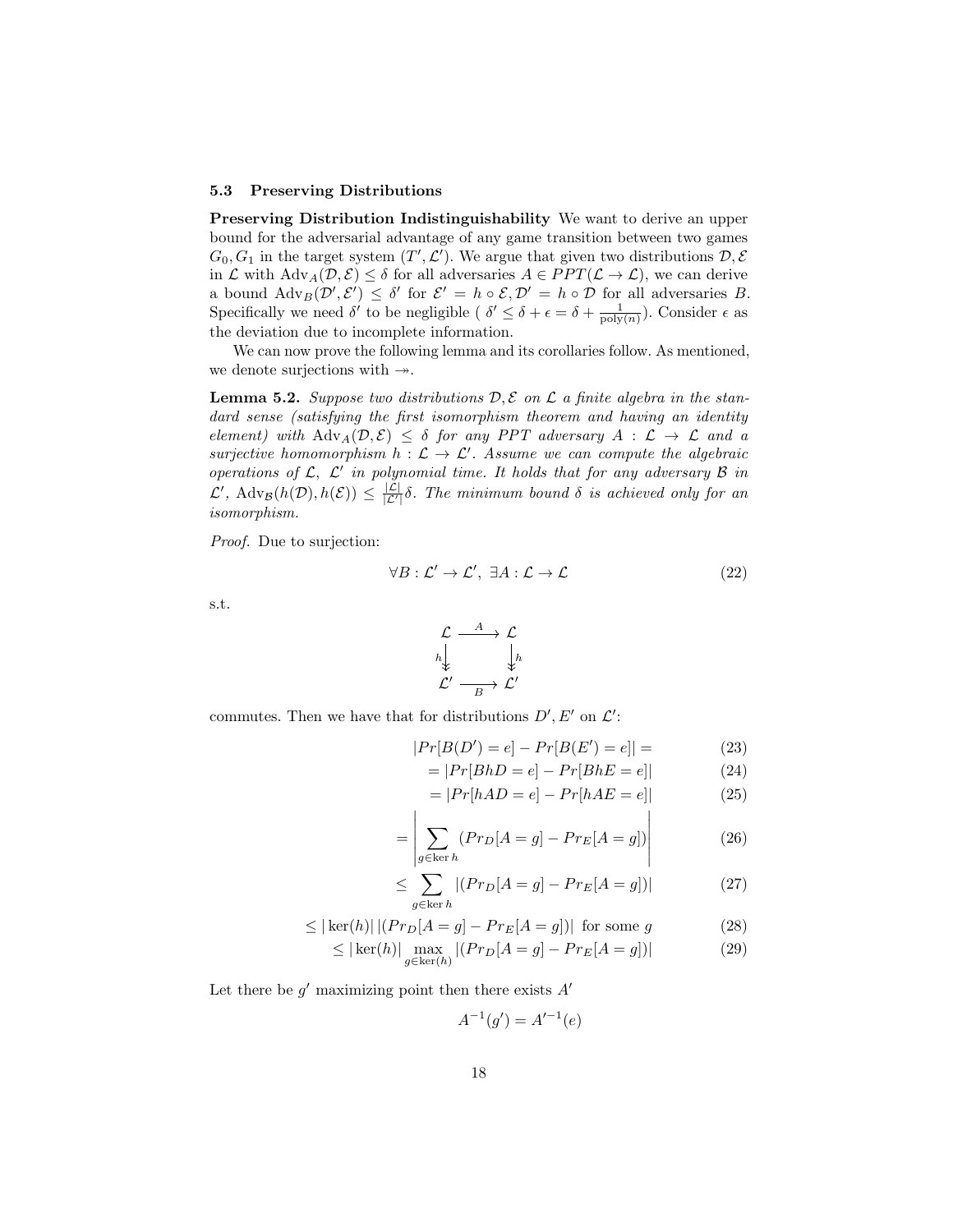for instance

$$
A'(x) = \begin{cases} A(x), & g \neq x \stackrel{R}{\leftarrow} D \\ e, & g = x \stackrel{R}{\leftarrow} D \end{cases}
$$

If A is a PPT algorithm we can see  $A'$  and thus any B are PPT<sup>[3](#page-18-0)</sup>. Conversely, if  $B$  is a function computed by a PPT algorithm then  $A'$  has to be computed by s.t.a PPT algorithm. Then

$$
|\ker(h)| \max_{g \in \ker(h)} |(Pr_D[A = g] - Pr_E[A = g])| = \tag{30}
$$

$$
|\ker(h)| |(Pr_D[A' = e] - Pr_E[A' = e])|
$$
\n(31)

$$
\leq |\ker(h)|\delta = \frac{|\mathcal{L}|}{|\mathcal{L}'|}\delta \tag{32}
$$

**Remark** Assume a PPT adversary  $A^+$  that can distinguish between two probability distributions  $D' = h(D)$ ,  $E' = h(E)$  over  $\mathcal{L}'$  without querying any PPT construction  $\mathcal{L}' \to \mathcal{L}'$  with noticeable advantage (greater than  $|\ker(h)|\delta$ ), then we can use that to construct such a function  $\mathcal{L}' \to \mathcal{L}'$  with the same noticeable advantage. Following the above process one can see then there is an adversary able to distinguish  $(D, E)$  contradicting our initial assumption.

 $\Box$ 

Notice that  $\kappa = \frac{|\mathcal{L}|}{|\mathcal{L}'|} \geq 1$ , with equality holding only for h isomorphism. This is optimal as we do not gain any further information by applying the transformation. Notice also  $\delta$  remains negligible in the new security variable as a result.

Corollary 5.1. Assume two indistinguishable distributions  $D$ ,  $\mathcal E$  with advantage  $\text{Adv}_{\mathcal{A}}(\mathcal{D}, \mathcal{E}) \leq \delta$  and a surjective homomorphism h with kernel ker(h) s.t.  $|\ker(h)|\delta \leq 1/\mathrm{poly}(n)$ , with n the security variable size (in the codomain of our transformation – e.g.  $n = \log(|image(h)|)$ ). The homomorphism h preserves indistinguishability, i.e. for any adversary  $\text{Adv}(h(\mathcal{D}), h(\mathcal{E}))$  is negligible.

# 6 Generating a Corresponding Ideal Game

Definition 6.1. A security model of a protocol is the collection of security properties the protocol must satisfy against specific adversarial attacks, expressed in the form of an ideal game.

Common Examples: IND-CPA, IND-CCA1,NM-CPA

Namely, an ideal game is a protocol execution specifying functionality  $\phi$  via abstract or ideal operations. It describes the relationship between the objects of the system, hence highlighting its structure. In that sense it is abstract; one describes how protocol participants interact with each other via ideal trusted

<span id="page-18-0"></span><sup>&</sup>lt;sup>3</sup> Recall  $h(f \circ g) = h(f) \circ h(g)$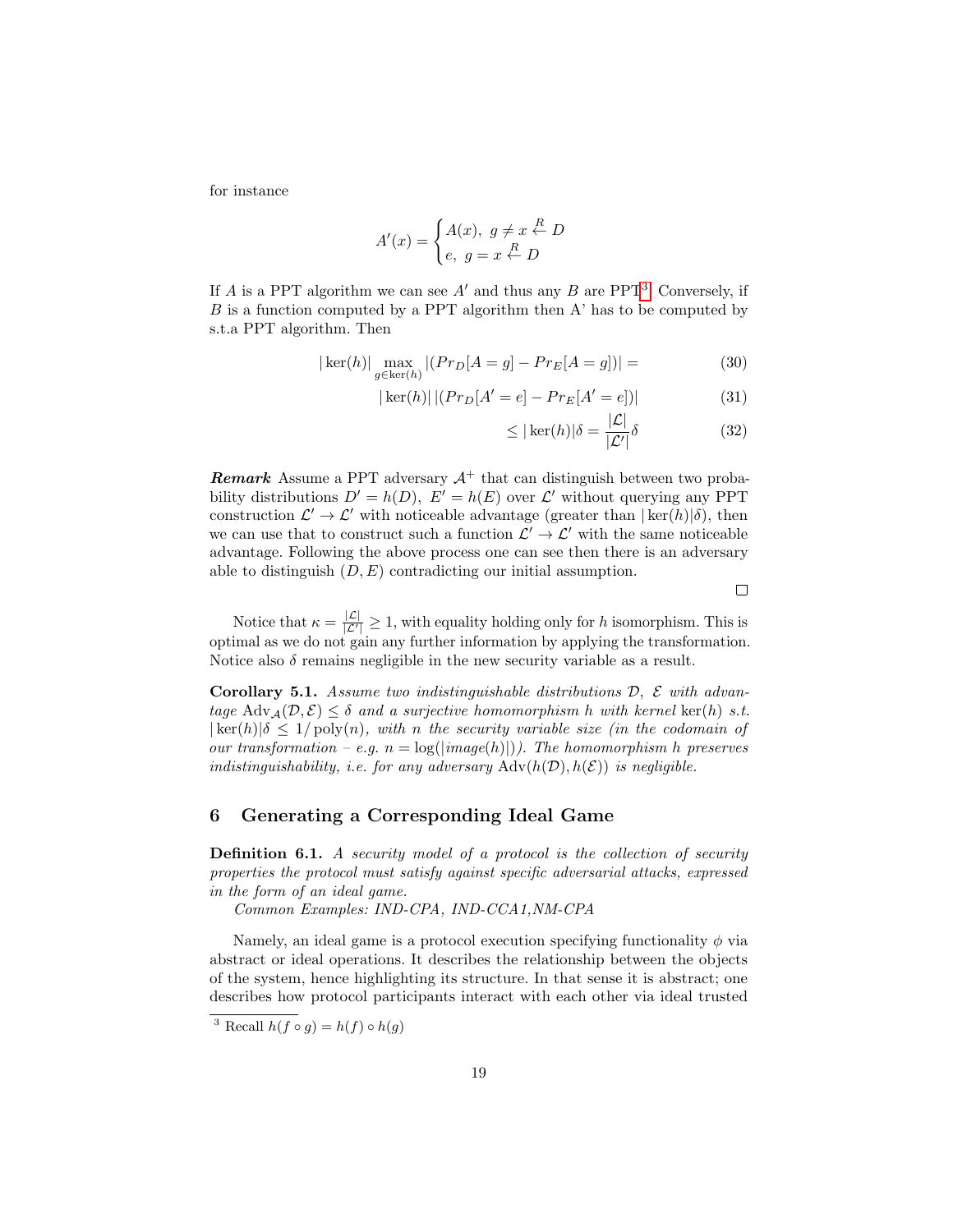<span id="page-19-0"></span>
$$
G_I: X \xrightarrow{F_{I1}} G_1: X \xrightarrow{F_{12}} \cdots \xrightarrow{F_{..R}} G_R: X
$$
  
\n
$$
\downarrow \mu_{XY}^I
$$
  
\n
$$
G_I: Y \xrightarrow{F_{I1}} G_1: Y \xrightarrow{F_{12}} \cdots \xrightarrow{F_{..R}} G_R: Y
$$
  
\n
$$
\downarrow \mu_{YZ}^I
$$
  
\n
$$
G_I: Z \xrightarrow{F_{I1}} G_1: Z \xrightarrow{F_{12}} \cdots \xrightarrow{F_{..R}} G_R: Z
$$
  
\n
$$
\downarrow \mu_{Z}^I
$$
  
\n
$$
\downarrow \mu_{Z}^I
$$
  
\n
$$
\downarrow \mu_{Z}^I
$$
  
\n
$$
\downarrow \mu_{Z}^I
$$
  
\n
$$
\downarrow \mu_{Z}^I
$$
  
\n
$$
\downarrow \mu_{Z}^I
$$
  
\n
$$
\downarrow \mu_{Z}^I
$$
  
\n
$$
\downarrow \mu_{Z}^I
$$
  
\n
$$
\downarrow \mu_{Z}^I
$$
  
\n
$$
\downarrow \mu_{Z}^I
$$
  
\n
$$
\downarrow \mu_{Z}^I
$$
  
\n
$$
\downarrow \mu_{Z}^I
$$
  
\n
$$
\downarrow \mu_{Z}^I
$$
  
\n
$$
\downarrow \mu_{Z}^I
$$
  
\n
$$
\downarrow \mu_{Z}^I
$$
  
\n
$$
\downarrow \mu_{Z}^I
$$
  
\n
$$
\downarrow \mu_{Z}^I
$$
  
\n
$$
\downarrow \mu_{Z}^I
$$

Diagram 6: A proof is a sequence of game transitions  $F_{ij}$  from an ideal to a real game. (In particular,  $F_{IR} = F_{Ix} \circ \cdots \circ F_{yR}$ . A game  $G: X \to Y$  itself is a composition of games; for instance hybrid game  $G_{XY}^A = \mu_{ZY}^A(\mu_{XZ}^A) G_X^A$ . The advantage for A is  $\text{Adv}_{\mathcal{A}}(G_I, G_R) = \sum_{A \in [I, ..., R-1]} \text{Adv}_{\mathcal{A}}(\mu_{ZY}^A(\mu_{XZ}^A) \widetilde{G}_X^A, \mu_{ZY}^{A+1}(\mu_{XZ}^{A+1}) G_X^{A+1})$ (equality being the worst case).

functionalities. It is devoid of any hardness assumption constructs and it is consistent. We need then to first provide the specification corresponding to the same security model utilizing the new algebra. Specifically, an ideal game  $G$  can be written as

$$
G = \text{Game } g(\mathcal{F}_0, \mathcal{F}_1, \cdots, \mathcal{F}_k)
$$
\n(33)

for ideal trusted functionalities  $\mathcal{F} = {\mathcal{F}_0, \mathcal{F}_1, \cdots, \mathcal{F}_k}$ , a function g, and a type constructor Game.

Recall an ideal functionality is supposed to be evidently secure and not due to computational assumptions [\[25\]](#page-28-0). Then two ideal functionalities  $\alpha, \beta$ , expressed through games, are equivalent if for their composition with any functions (games)  $f, g$  it holds that

$$
\Pr_{x \sim X}[f \circ \alpha \circ g(x)] = \Pr_{x \sim X}[f \circ \beta \circ g(x)] \tag{34}
$$

For brevity, we use superscripts to denote the category.

<span id="page-19-1"></span>**Lemma 6.1.** Suppose a functor  $F$  between the two proof categories; then the game  $G'_I = F(G_I)$  is ideal, consistent and satisfies the same security model, provided  $F(\mathcal{F}_i)$  is an ideal functionality for all  $\mathcal{F}_i$  and F is fully faithful.

Proof. An ideal game is a game invoking a collection of ideal functionalities. Consider ideal functionality  $\mathcal{F}_Y^C = \mathcal{F}_Y = g_0 \circ \mathcal{F}_0 \circ g_1 \circ \mathcal{F}_1 \circ \cdots \circ g_N \circ \mathcal{F}_N$ . Then we know that there is a functionality  $Y'$ :

$$
\mathcal{F}_{Y'}^D = F(\mathcal{F}_Y) = F(g_0) \circ F(\mathcal{F}_0) \circ F(g_1) \circ F(\mathcal{F}_1) \circ \cdots \circ F(g_N) \circ F(\mathcal{F}_N)
$$
(35)

By assumption  $F(\mathcal{F}_i)$  is a process that implements the same ideal functionality as  $\mathcal{F}_i$  for all  $[1, N]$ . Thus  $\mathcal{F}_{Y'}^D$  is also a process implementing an ideal functionality in D.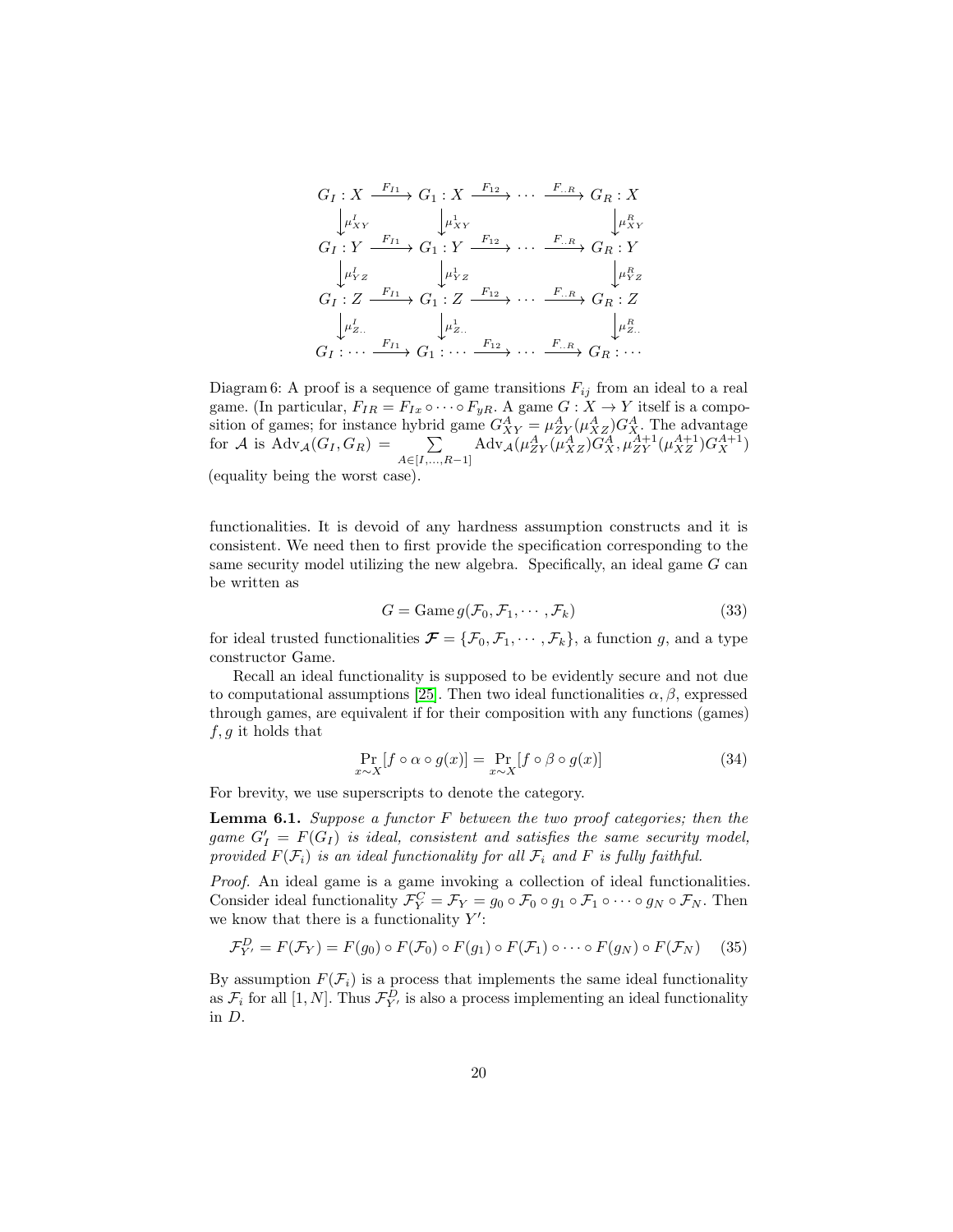

(a) The assumption  $\alpha$  in our theory (b) A new assumption  $\beta$  ( $\mu \sim \kappa$ )  $(u \sim v)$  is expressed by the above expressed by a similar diagram. diagram.



(c) There is an algebraic correspondence between assumptions.

Recall if  $F$  is faithful, it is injective and thus:

$$
F(\mathcal{F}_X) \circ F(\mathcal{F}_M) = F(\mathcal{F}_Y) \Rightarrow (36)
$$

$$
\mathcal{F}_X \circ \mathcal{F}_M = \mathcal{F}_Y \text{ for all } \mathcal{F}_X, \ \mathcal{F}_M \qquad (37)
$$

If it is also full then there is  $\mathcal{F}_{M}^{D} = F(\mathcal{F}_{M})$  s.t.

$$
\mathcal{F}_M^D \circ \mathcal{F}_{Y'}^D = F(\mathcal{F}_M) \circ F(\mathcal{F}_Y) = F(\mathcal{F}_M \circ \mathcal{F}_Y) \tag{38}
$$

For any 
$$
\mathcal{F}_M^D
$$
:  $\mathcal{F}_M^D \circ \mathcal{F}_{Y'}^D = F(\mathcal{F}_M \circ \mathcal{F}_Y) = F(\mathcal{F}_B) = \mathcal{F}_B^D$  (39)

$$
\Leftrightarrow \mathcal{F}_M \circ \mathcal{F}_Y = \mathcal{F}_B \Rightarrow \mathcal{F}_{Y'} = \mathcal{F}_Y \quad (40)
$$

Thus  $Y = Y'$  respective to all processes realizing functionalities  $\{\mathcal{M}\}.$  (41)

<span id="page-20-0"></span>
$$
\qquad \qquad \Box
$$

# <span id="page-20-1"></span>7 Main Theorems

**Definition 7.1.** Theories  $T = T_* \cup \{M\}$  and  $T' = T_* \cup \{M'\}$  are consistent if  $\exists \sigma \ s.t. \ T_{\star}, \ M \vDash \sigma, \ T_{\star} \ and \ M' = \neg \sigma.$ 

A theory in our case implies a hardness assumption and ideal functionalities. Now we can derive the two main theorems of the paper.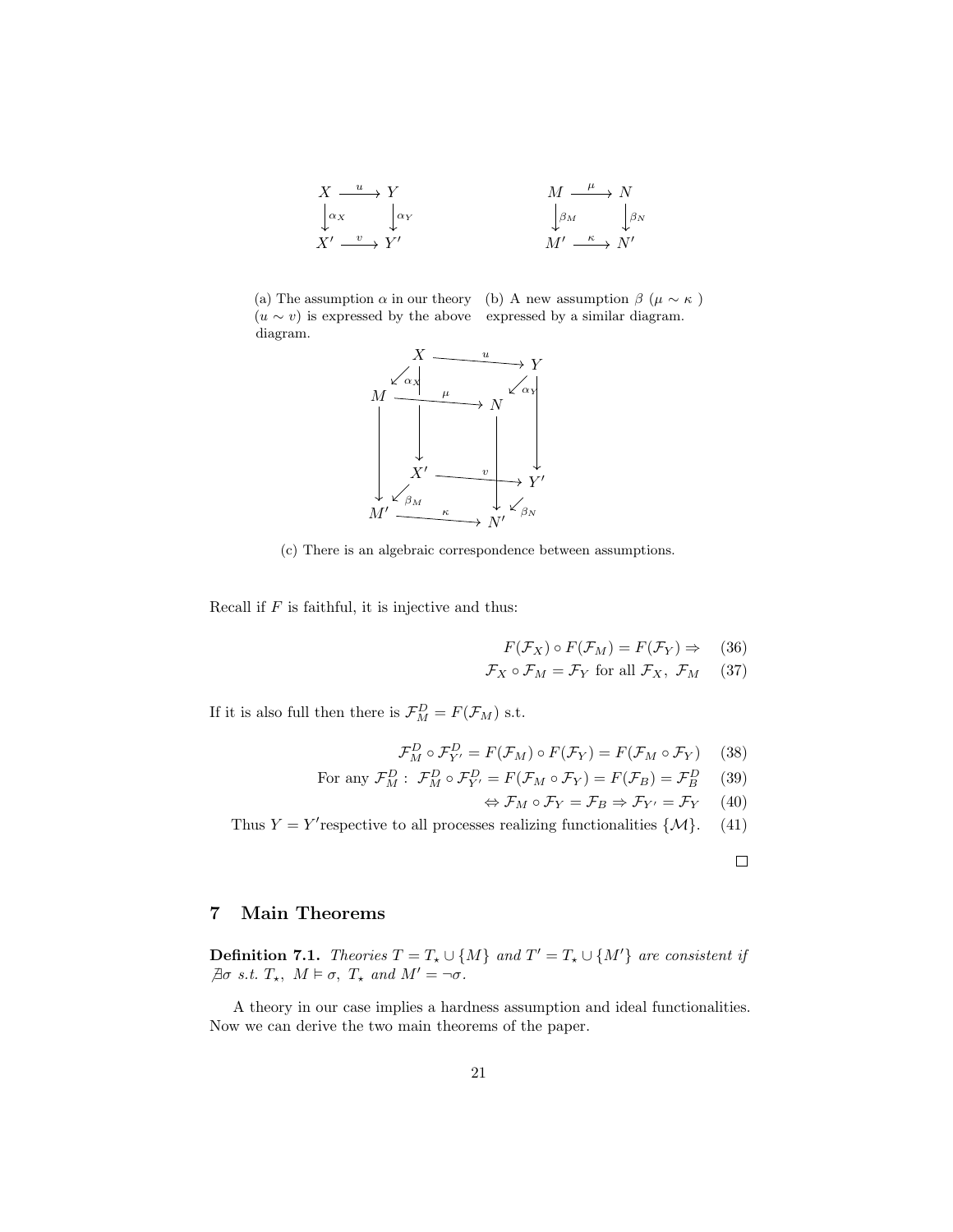Theorem 7.1. Suppose security parameter s, an algebraic surjective homomorphism  $h_s: \mathcal{L}_s \to \mathcal{L}'_s$ , with  $\{\mathcal{L}_s\}$ ,  $\{\mathcal{L}'_s\}$  families of finite algebras in the standard sense (first isomorphism theorem holds and equipped with an identity element), an  $S_0$  s.t. for all  $s > S_0$ :  $\frac{|\mathcal{L}_s|}{|\mathcal{L}'_s|} s^c$  negligible in s for any  $c < 0$ . Also let theories  $T = T_{\star} \cup \{A\}$  and  $T' = T_{\star} \cup \{A'\}$ , such that  $\eta : A \to A'$  natural. Then a proof correspondence exists from system  $(T, \mathcal{L})$  to  $(T', \mathcal{L}')$ . Namely, for any functionality  $\phi$  with proof  $\Pi_{\phi}$  using security parameter s in  $(T, \mathcal{L})$  there is a proof  $\Pi'_{\phi}$  in  $(T', \mathcal{L}')$  satisfying the same security model.

*Proof.* We first apply lemma [6.1](#page-19-1) constructing an ideal game in  $(T', \mathcal{L}')$  for  $\phi$ , S. We decompose original game transitions comprising of the hardness assumption. For each other game transition  $s_{ij}$   $(G_j = s_{ij}G_i)$  we apply the master lemma [5.2,](#page-17-0) applying  $h(s_{ij}^{-1}) = h(s_{ji})$ . As  $\frac{|\mathcal{L}|}{|\mathcal{L}'|}$  is independent of the security variable s, every new game transition can be bounded by  $\frac{1}{\text{poly}(s)}$ . Without loss of generality assume a single invocation of the hardness assumption asserted diagram. Then

$$
Adv(G'_{I}, G'_{R}) = Adv(G'_{I}, G'_{X}) + Adv(G'_{Y}, G'_{R}) + Adv(s_{A'})
$$
\n(42)

with  $G'_{I}$ ,  $G'_{R}$  the new ideal and real games respectively.  $G'_{Y} = s_{A'}G_{X}$  and the advantage of  $s_{A'}$  is negligible due to the hardness assumption. Note that at this point we have constructed only games  $[G'_I \dots G'_X]$ . Using  $A \mapsto A'$  (naturality condition) we can construct a game transition  $s_{A'}$  such that  $G'_X \simeq_c G'_Y$ . Summing the advantages of all new hybrid games we have  $\text{Adv}(G'_I, G_R) < \frac{1}{\text{poly}(n)}$ 

We call  $\mu = \frac{|\mathcal{L}|}{|\mathcal{L}'|}$  our transition magnification factor. The ratio of the advantage between ideal game and real game of the new proof over the original is the total magnification factor.

<span id="page-21-0"></span>We extend the above approach and show that if we define proof systems comprising of weak equivalent arbitrary algebras among other conditions, the equivalence is lifted to the proof system themselves.

**Theorem 7.2.** Suppose algebras  $\mathcal{L}$ ,  $\mathcal{L}'$  and consistent theories with  $T, T'-T =$  $T_{\star} \cup \{A\}$  and  $T' = T_{\star} \cup \{A'\}$ , with  $A, A'$  natural. If there is a weak equivalence between  $\mathcal L$  and  $\mathcal L'$  then there exists a proof symmetry between proofs in system  $(\mathcal{L},T)$  and  $(\mathcal{L}',T')$ . For every proof  $\Pi^{\phi}$  of  $(\mathcal{L},T)$  there exists  $\Pi'_{\phi}$  of  $(\mathcal{L}',T')$  and conversely.

We work similarly with theorem [7.1](#page-20-0) instead using lemma [A.3.](#page-31-0) Related lemmas and proof follow in the appendix (see page [31\)](#page-30-0).

Remarks Notice that the converse also holds, i.e. if there exists a surjective homomorphism or a weak equivalence and the naturality condition does not hold we can construct at least one proof for which the correspondence does not work. We present two direct corollaries in the appendix (section [B.4\)](#page-35-0).

**Proposition 7.1.** Suppose the existence of a surjective homomorphism  $h: K \rightarrow$ K' with kernel ker(h), s.t.  $|k| = o(\lambda)$ , with  $\lambda$  the security variable. If conditions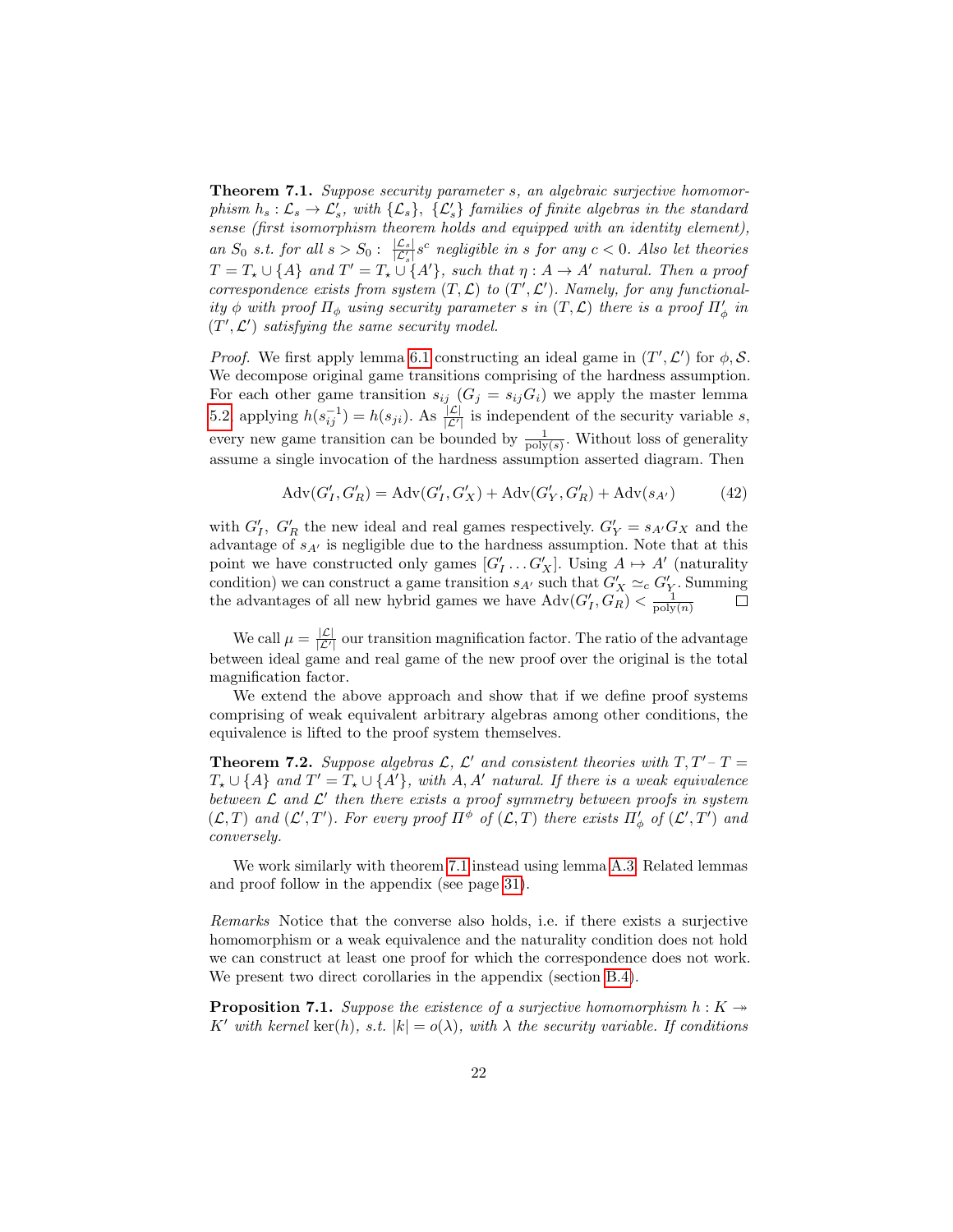of theorem [7.1](#page-20-0) hold for hardness assumption systems  $(K<sup>n</sup>, A)$  to  $(K', B)$  then we can construct a proof translator between  $(A, K^n) \to (B, K')$  with  $O(n)$  slowdown.

*Proof.* Observe that any function  $f: K^n \to K^n$  can be simulated with a function  $f' : K \to K$  s.t. for simulator S it holds that if for any adversary A that  $\text{Adv}_{\mathcal{A}}(f,g)$  is negligible then  $\text{Adv}_{\mathcal{A}}(\mathcal{S}(f'), g) < \frac{1}{\text{poly}(N')} = \frac{1}{\text{poly}(log(|K'|))}$ . Observe that the security variable in  $K'$   $\lambda'$  is  $O(\lambda)$ . Specifically it holds that  $\lambda' = \ker(h)\lambda/n.$   $|k| \frac{1}{\text{poly}(\lambda)} = \frac{1}{\text{poly}(\lambda')}$ 

 $\Box$ 

# 8 Connections between various Hardness Assumptions



Diagram 8: Proof correspondences between LWE, DLOG, ECDH and their derivations.. Dashed lines imply partial transfomations for key exchange protocols only, as shown in the appendix (propositions [C.1](#page-36-0) and [C.2\)](#page-36-1).

In this section we give as examples the relationship between some well known and utilized computational assumptions. We construct a surjective homomorphism from lattices  $Z_q^n$  to prime group  $Z_p$  (q, p prime) and bound the magnification factor and similarly between  $\mathbb{Z}_q^n$  to a curve  $E(\mathbb{Z}_p)$ . We use this to connect LWE to DLOG problem by showing and a natural tranformation exists. We extend this result to define a correspondences between DH-LWE and DDH and between the LWE - LIN and DLIN assumptions. Both aforementioned homomorphisms are tractable. We do not derive any efficiency guarantees.

Next we will define explicitly the aforementioned hardness assumptions.

Definition 8.1. The Discrete Log (DLOG) hardness assumption system is denoted as the tuple  $((\overrightarrow{DCOG}, \overrightarrow{DCOG}), (\mathbb{Z}_p, *) )$  with

$$
\mathcal{D}\vec{\mathcal{L}}\mathcal{O}\mathcal{G} = \begin{cases} y \mapsto g^y, \ y \mapsto \mathcal{U} \\ \text{id}, \quad otherwise \end{cases} \quad and \quad \mathcal{D}\vec{\mathcal{L}}\mathcal{O}\mathcal{G} = \begin{cases} y \mapsto \mathcal{U}, y \mapsto g^y \\ \text{id}, \quad otherwise \end{cases}
$$

endofunctors (they map the category to itself ).

Recall a functor maps game transitions. We can make the equivalent (with respect to algebra) statement that: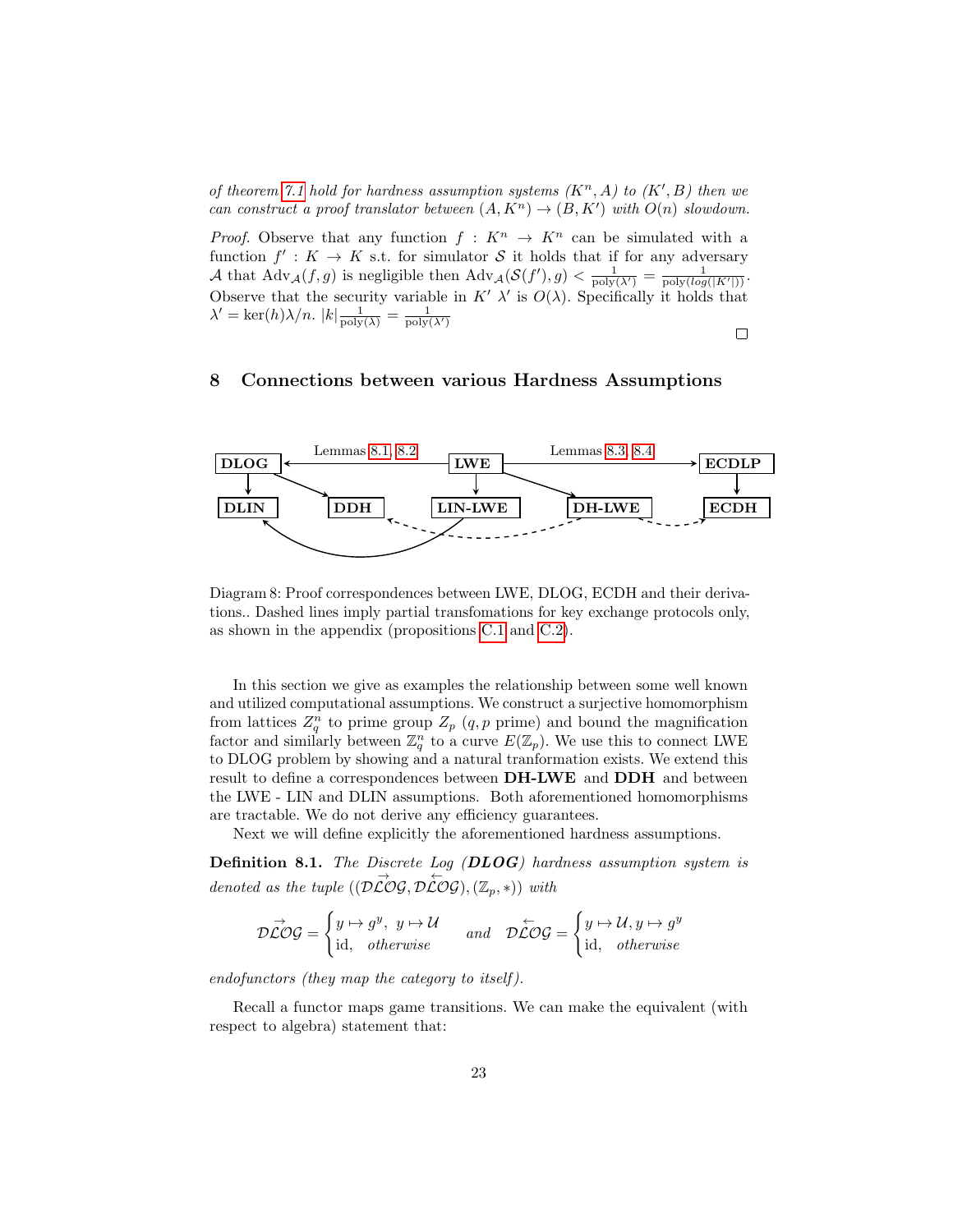Definition 8.2. The Elliptic Curve Discrete Log (ECDLP) hardness assumption system is denoted as the tuple  $((\mathcal{EC} \overrightarrow{D} \mathcal{LP}, \mathcal{EC} \overleftarrow{D} \mathcal{LP}), (E(\mathbb{F}_q), .))$  with

$$
\mathcal{EC} \overrightarrow{D} \mathcal{LP} = \begin{cases} s \times P \mapsto s \cdot P, & s \times P \mapsto \mathcal{U} \\ \text{id}, & \text{otherwise} \end{cases} \quad \text{and} \quad \mathcal{EC} \overleftarrow{D} \mathcal{LP} = \begin{cases} s \mapsto \mathcal{U}, s \mapsto s \cdot P \\ \text{id}, & \text{otherwise} \end{cases}
$$

endofunctors,  $P \in E(\mathbb{F}_p)$ ,  $s \in \mathbb{Z}$ .

**Definition 8.3.** The Learning With Errors  $(LWE)$  hardness assumption system is denoted as the tuple  $(\overrightarrow{D\mathcal{L}W\mathcal{E}}, \overrightarrow{D\mathcal{L}W\mathcal{E}}), (\mathbb{Z}_q^n, +))$  with

$$
\mathcal{D}\vec{\mathcal{L}}\mathcal{W}\mathcal{E} = \begin{cases} A \times s \mapsto A \times As + e, \ s \mapsto \mathcal{U} \\ \text{id}, \quad \text{otherwise} \end{cases}
$$
  
and 
$$
\mathcal{D}\vec{\mathcal{L}}\mathcal{W}\mathcal{E} = \begin{cases} s \mapsto \mathcal{U}, \ A \times s \mapsto A \times As + e \\ \text{id}, \quad \text{otherwise} \end{cases}
$$

endofunctors.  $A \in \mathbb{Z}_q^{m \times n}, s \in \mathbb{Z}_q^{n \times 1}, e$  noise in  $\mathbb{Z}_q^{m \times 1}$ .

# 8.1 LWE To DLOG Proof Correspondence

# Relation between  $\mathbb{Z}_q^n$  and  $\mathbb{Z}_p$

<span id="page-23-0"></span>**Lemma 8.1.** Suppose  $\mathbb{Z}^n/q\mathbb{Z} \to (\mathbb{Z}_p)^X$ . There is a surjective homomorphism  $h: \mathbb{Z}^n/q\mathbb{Z} \to \mathrm{QR}_q$  for some primes  $q, p$  with  $p = 2q + 1, n \geq 1$ .

*Proof.* The quadratic residue subgroup of  $\mathbb{Z}_p$ , QR<sub>q</sub>, has order  $\frac{p-1}{2} = q$ . By assumption q is a prime and thus  $\overline{QR}_q$  is isomorphic to  $\mathbb{Z}_q$ . The kernel cardinality of h is hence  $q^{n-1}$ . П

# Naturality Condition

<span id="page-23-1"></span>**Lemma 8.2.** There is a natural transformation  $\eta$  between  $\overrightarrow{D\mathcal{L}}\mathcal{W}\mathcal{E}$  and  $\overrightarrow{D\mathcal{L}}\mathcal{O}\mathcal{G}$ . Same for their opposite  $\mathcal{D}\overset{\leftarrow}{\mathcal{L}}\mathcal{W}\mathcal{E}$  and  $\mathcal{D}\overset{\leftarrow}{\mathcal{L}}\mathcal{O}\mathcal{G}$ .

*Proof.* We want to show there is  $\eta$  s.t. for every game transition  $f: X \to Y$ ,  $\overrightarrow{\eta_X} \circ \overrightarrow{\mathcal{D}\mathcal{L}}\mathcal{W}\mathcal{E} = \mathcal{D}\overrightarrow{\mathcal{L}}\mathcal{O}\mathcal{G} \circ \eta_Y.$  Construct  $\eta$  so it maps  $s \mapsto U \to (A \times s \mapsto A \times As + e)$ transitions to  $y \mapsto U \to (y \mapsto g^y)$ . Utilizing the homomorphism  $A \sum s \to g^{\sum y^y}$ we get the above equality for every transition  $f$ .

#### 8.2 LWE to ECDLP Proof Correspondence

# Relation between  $E(\mathbb{Z}_{n})$  and  $\mathbb{Z}_{q}^{n}$

<span id="page-23-2"></span>**Lemma 8.3.** There is a surjective homomorphism  $(\mathbb{Z}_q^n, +) \to (E(\mathbb{Z}_n), +)$ 

*Proof.* Assume  $h_k : \mathbb{Z}_q^n \to \mathbb{Z}_k$  surjective homomorphism for  $k \in \{w, m\}$ , with k co-prime to w and m. We have that  $E(\mathbb{Z}_p) \simeq \mathbb{Z}/m\mathbb{Z} \times \mathbb{Z}/w\mathbb{Z}$ .

$$
\mathbb{Z}_q^{2n} \xrightarrow{\ \sim \ } \mathbb{Z}^{2n}/q\mathbb{Z} \xrightarrow{\ \sim \ } \mathbb{Z}^n/q\mathbb{Z} \times \mathbb{Z}^n/q\mathbb{Z} \xrightarrow{\ \ } h_m(\mathbb{Z}/m\mathbb{Z}) \times h_w(\mathbb{Z}/w\mathbb{Z}) \quad \Box
$$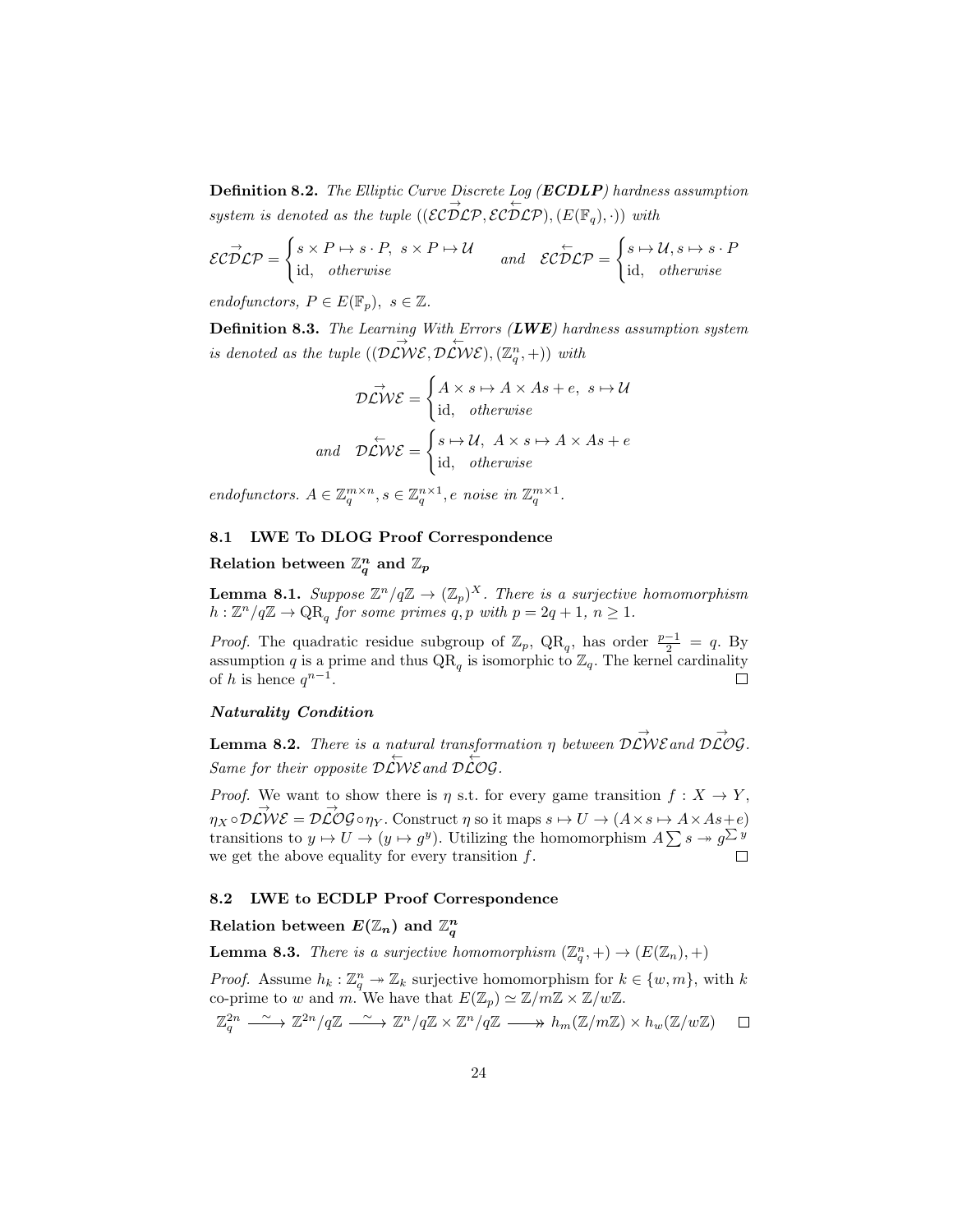## Naturality Condition

<span id="page-24-0"></span>**Lemma 8.4.** There is a natural transformation  $\eta$  between  $\stackrel{\rightarrow}{D\mathcal{L}}\stackrel{\rightarrow}{W}\mathcal{E}$  and  $\mathcal{ECDLP}$ . Same for their opposite  $\mathcal{DLWE}$  and  $\mathcal{ELDEP}$ .

Proof. As above.

 $\Box$ 

Note lemmas [8.1,](#page-23-0) [8.2](#page-23-1) and [8.3,](#page-23-2) [8.4](#page-24-0) satisfy theorem [7.1.](#page-20-0)

Lemma 8.5 (LWE to DLOG proof correspondence). There is a proof correspondence from  $((\overrightarrow{D\mathcal{L}}\mathcal{W}\mathcal{E}, \overrightarrow{D\mathcal{L}}\mathcal{W}\mathcal{E}), (\mathbb{Z}_q^n, +))$  hardness assumption system to  $((\mathcal{D}\overset{\rightarrow}{\mathcal{L}}\mathcal{O}\mathcal{G}, \mathcal{D}\overset{\leftarrow}{\mathcal{L}}\mathcal{O}\mathcal{G}), (\mathbb{Z}_p, *)).$ 

Proof. We apply the main theorem [7.1,](#page-20-0) considering lemmas [8.1](#page-23-0) and [8.2.](#page-23-1)  $\Box$ 

Lemma 8.6 (LWE to ECDLP proof correspondence). There is a proof correspondence from  $((\overrightarrow{D\mathcal{L}}\mathcal{W}\mathcal{E}, \overrightarrow{D\mathcal{L}}\mathcal{W}\mathcal{E}), (\mathbb{Z}_q^n, +))$  hardness assumption system to  $((\mathcal{EC} \overrightarrow{\mathcal{D}} \mathcal{LP}, \mathcal{EC} \overleftarrow{\mathcal{D}} \mathcal{LP}), (E(\mathbb{F}_q), \cdot)).$ 

Proof follows in a similar manner.

# 9 Discussion & Conclusions

We presented a security proof correspondence contingent on the algebraic structure of the hardness assumption systems. We showed how this implies a correspondence between the Learning with Errors (LWE) and Discrete Logarithm (DLOG) systems. Namely, our work reduces the question of existence of protocols based on DLOG to the existence of respective protocols in the  $(LWE, \mathbb{Z}_q)$  system.

The reader should observe that our work has a converse implication. The absence of an algebra that satisfies theorem [7.1,](#page-20-0) or the absence of a natural correspondence between two hardness assumptions, implies a functionality exists that is not realizable in the co-domain of the correspondence. This provides a concrete tool to investigate and compare hardness assumptions. It also provides the researcher an effective way to appraise the efficacy of their framework. It also opens the door to establish a hierarchy of hardness assumption systems. In particular, such an undertaking might be of interest as future work, for elliptic curves equipped with bilinear pairings, or other maps. See section [B.4](#page-35-0) of the full version for more details.

Note that studying a combination of assumptions and algebras, can also be of interest as we show in the appendix. Namely, equipping our hardness assumption system with constructs, such as garbled circuits, may offer a way to bridge a gap imposed by the algebra. We present such an example in the appendix inspired by recent work in [\[11\]](#page-27-8). We direct the reader to sections [D.1](#page-42-0) and [E.](#page-46-0)

Finally, as we mentioned in the introduction, this allows for proof assistants and synthesis tools to focus on support of a single hardness assumption system,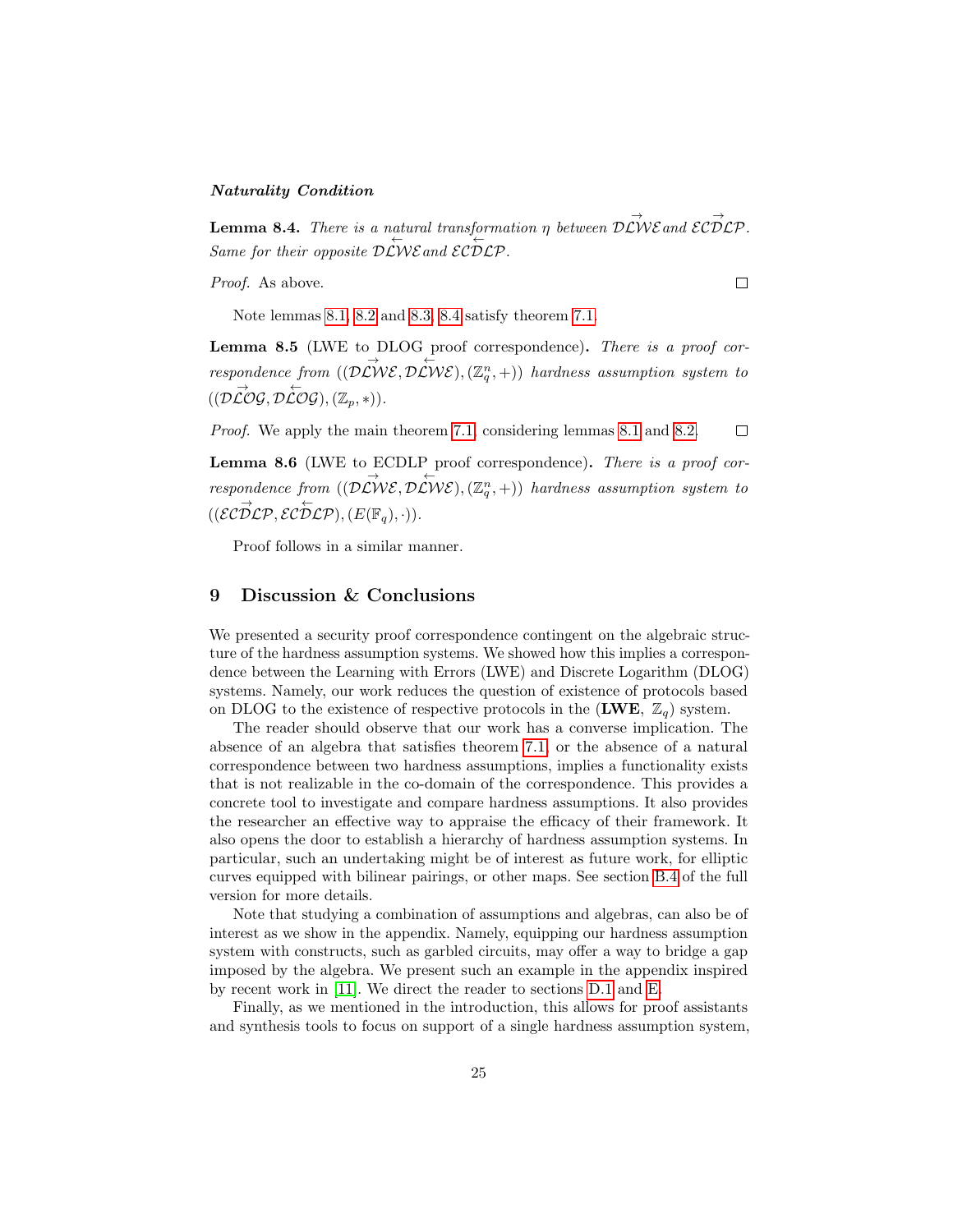and produce and compare multiple security proofs under different hardness assumptions.

In conclusion, our work allows the community to i) reference existing impossibility proofs from past well-explored systems and offer a concrete comparison, and ii) a way to work on more interesting and complicated systems and reduce proofs; that provides a form of automation in the case of computer-aided system to already proven statements.

# <span id="page-25-0"></span>10 Prior Work & Motivation

The literature is inundated with elaborate hardness assumptions. Pairing-based assumptions [\[10\]](#page-27-7)[\[26\]](#page-28-1) utilizing bilinear maps have a richer repertoire of trapdoors compared to the discrete log assumption, allowing for innovative cryptographic schemes. The advent of quantum computing shed the spotlight to quantumresistant suspected computational assumptions such as the Learning With Errors (LWE) [\[4\]](#page-27-1), R-LWE [\[21\]](#page-27-18) (multiple protocols proposed [\[27\]](#page-28-2)[\[28\]](#page-28-3)) and to more intricate varieties, such as Strong Isogenes Elliptical Curves [\[29\]](#page-28-4)[\[30\]](#page-28-5). The fragility of security protocol design also manifested itself (see [\[31\]](#page-28-6)). Several assumptions remain impractical; for instance, the recently suggested multilinear subgroup elimination assumption [\[32\]](#page-28-7) does not hold for multilinear groups [\[33\]](#page-28-8)[\[34\]](#page-28-9).

In response to the introduction of such complicated assumptions, there has been a focus to i) simplify the analysis of hardness assumptions, ii) mechanize proof generation, iii) automatically synthesize protocols. One tool for vetting the plausibility of an assumption is the generic group model, introduced by Nechaev [\[35\]](#page-28-10) and Shoup [\[36\]](#page-28-11). The generic group model, like the random oracle model, exposes group operations only, hiding intrinsic group structure – the adversary thus can not exploit any properties of the particular group. It is inadequate, however, for evaluating and comparing a new hardness assumption with past work; we miss the tangible link between the different group structures.

Naor [\[37\]](#page-28-12) suggested the notion of falsifiability, the ability to efficiently verify an adversary's success of breaking the hardness assumption. This allows one to validate whether a proposed computational assumption encompasses the security proof in question. One can then reason about the protocol's provable security. This notion was later extended and simplified by Gentry and Wichs [\[38\]](#page-28-13). Goldwasser and Kalai [\[20\]](#page-27-17) took a step further classifying assumptions into general and concrete, search and decision ones. In this paper we focus primarily on concrete computational hardness assumptions. Our results though naturally extend to generic ones. Boneh et al. introduced a master theorem to vet and associate bilinear pairing assumptions – utilized initially in [\[39\]](#page-28-14) and detailed in [\[40\]](#page-28-15). Barthe et al. in [\[24\]](#page-27-21) took a step further and introduced a mechanized algorithm for reducing and falsifying hardness assumptions under the generic group model to well-established basic assumptions.

This semi-automated verification is inspired by [\[41\]](#page-28-16), where Halevi envisioned and argued the need for computer-assisted cryptographic proofs. This vision has seen other recent advances – Easycrypt [\[42\]](#page-28-17)[\[43\]](#page-28-18)[\[44\]](#page-29-0)[\[17\]](#page-27-14) provides proof assistance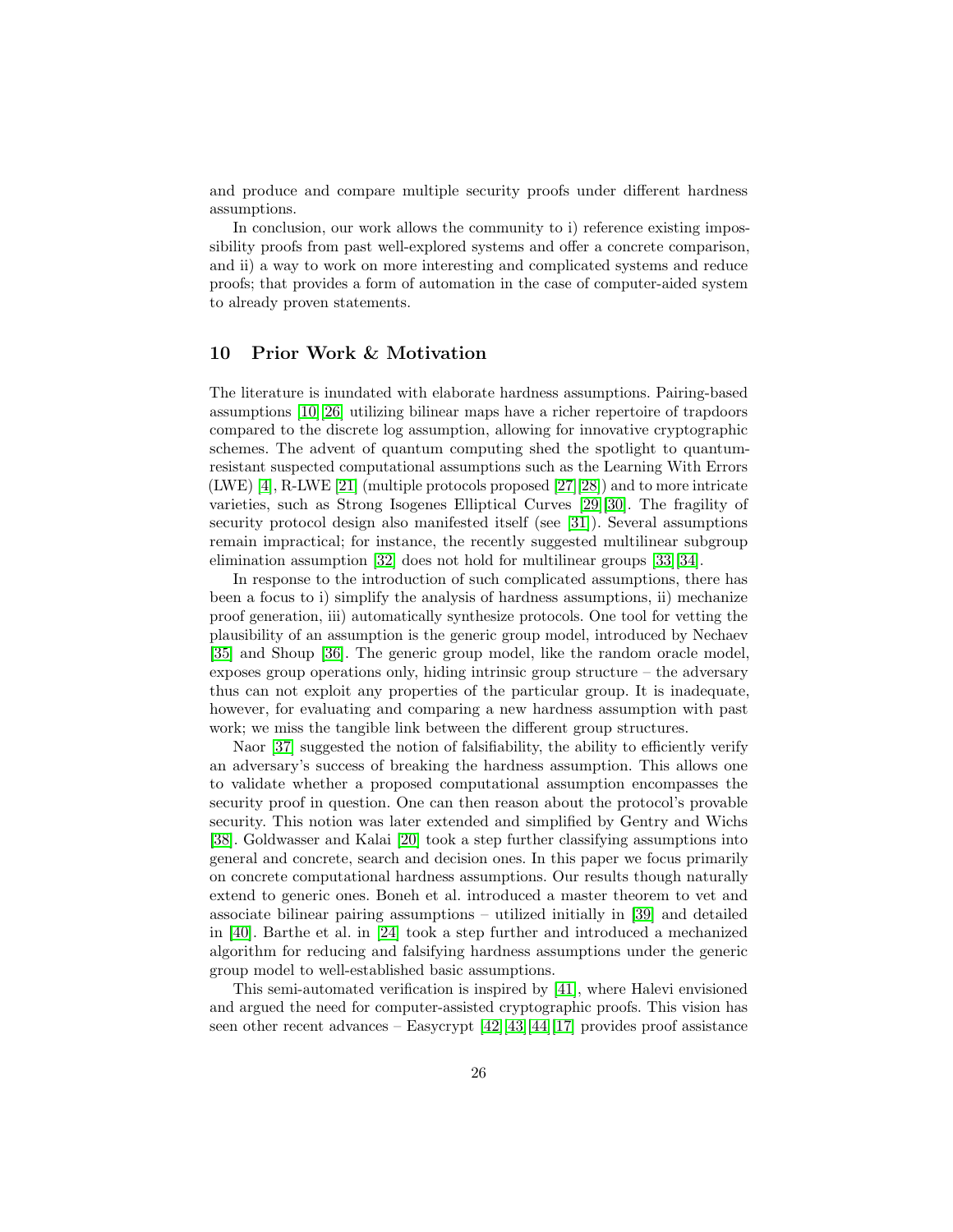by reducing game equivalence of probabilistic Hoare logic to SMT statements. Building on Halevi's dream, one could imagine the scenario where one provides a proof based on an incorrect premise or asking for a protocol alteration or refinement: the proof assistant would derive the new proofs of security and correctness based on the original proof.

These aspects remain unattainable, however, as the nature of formal proof generation is still laborious. Currently, the user first needs to provide a sequence of games and a series of asserted lemmas. The tool reduces game equivalence to a series of subgoal lemmas solved via SMT solver and user collaboration. Altering a hardness assumption or an assertion implies re-validation and rewriting a substantial subset of the goals. As a result, formal verification is an afterthought for completeness for the cryptographer, instead of an integral design step of the thought process.

Automated protocol synthesis algorithms like recent work of Hoang, Katz and Malozemoff [\[45\]](#page-29-1) aim to solve this problem via automated synthesis. However, the synthesis is based on an authenticated encryption template, which entails a final validation step which ensures soundness along with other desired properties.

Another approach is translation between systems. Akineyele, Garman and Hohenberger [\[46\]](#page-29-2) provide a translation tool between Type I  $(G = \hat{G})$  to Type III (no tractable homomorphism between  $G, \tilde{G}$  and vice versa) pairing schemes.

In comparison, we reduce transformations of proofs between different computational assumptions down to algebraic requirements. As a result our work is not restricted to a particular protocol type or class of assumptions, as in the above work focused only on pairing schemes. Proof similarities between different systems have been noted before. Our inspiration stems from Kurosawa et al. [\[2\]](#page-26-1) – they produced an IBE protocol under the DLIN intractability assumption similar in structure to previous work of Agrawal et al. [\[47\]](#page-29-3). They note certain similarities may be the result of a connection of DLIN and LWE systems.

The general idea of establishing protocol existence via algebraic properties is not new either; earlier Ostrovsky and Skeith III [\[48\]](#page-29-4)[\[12\]](#page-27-9) derived constraints on fully homomorphic encryption based on cardinality bounds between maps to provide an impossibility result. Barto in his work [\[49\]](#page-29-5)[\[50\]](#page-29-6) uses the symmetry provided by the existence of polymorphisms (e.g. Taylor) for CSP instances to prove they can be solved in polynomial time. In this work we take a step further, establishing classes of hardness assumptions.

# References

- <span id="page-26-0"></span>1. Shoup, V.: Sequences of games: a tool for taming complexity in security proofs. IACR Cryptology ePrint Archive 2004 (2004) 332
- <span id="page-26-1"></span>2. Kurosawa, K., Trieu Phong, L.: Leakage resilient ibe and ipe under the dlin assumption. In Jacobson, M., Locasto, M., Mohassel, P., Safavi-Naini, R., eds.: Applied Cryptography and Network Security. Volume 7954 of Lecture Notes in Computer Science. Springer Berlin Heidelberg (2013) 487–501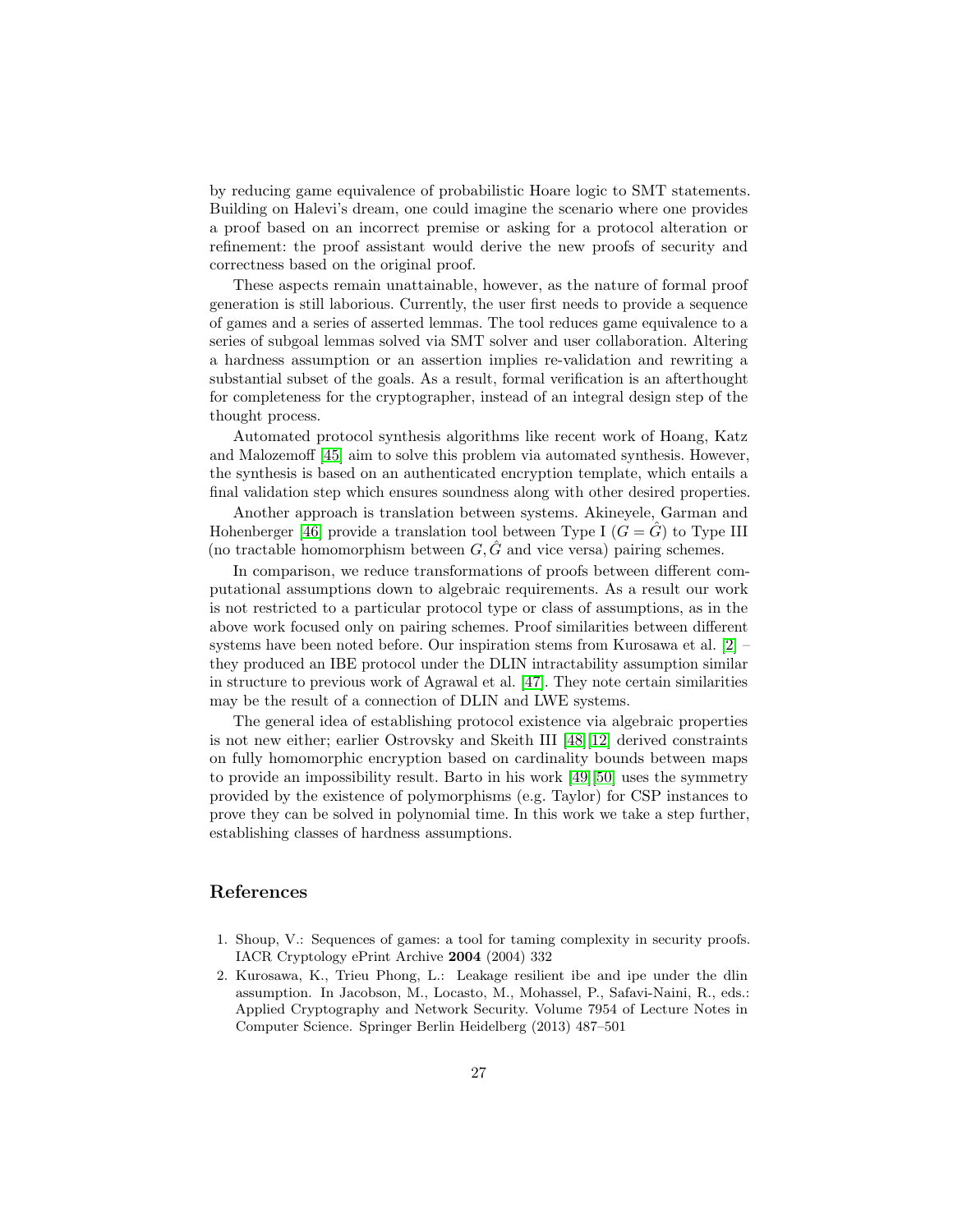- <span id="page-27-0"></span>3. Pass, R., Seth, K., Telang, S.: Indistinguishability obfuscation from semanticallysecure multilinear encodings. In: International Cryptology Conference, Springer (2014) 500–517
- <span id="page-27-1"></span>4. Regev, O.: On lattices, learning with errors, random linear codes, and cryptography. Journal of the ACM (JACM)  $56(6)$  (2009) 34
- <span id="page-27-2"></span>5. Peikert, C.: Public-key cryptosystems from the worst-case shortest vector problem. In: Proceedings of the forty-first annual ACM symposium on Theory of computing, ACM (2009) 333–342
- <span id="page-27-3"></span>6. Brakerski, Z., Langlois, A., Peikert, C., Regev, O., Stehlé, D.: Classical hardness of learning with errors. In: Proceedings of the forty-fifth annual ACM symposium on Theory of computing, ACM (2013) 575–584
- <span id="page-27-4"></span>7. Blum, A., Kalai, A., Wasserman, H.: Noise-tolerant learning, the parity problem, and the statistical query model. Journal of the ACM (JACM)  $50(4)$  (2003) 506–519
- <span id="page-27-5"></span>8. Pandey, O., Pass, R., Vaikuntanathan, V.: Adaptive one-way functions and applications. In: Annual International Cryptology Conference, Springer (2008) 57–74
- <span id="page-27-6"></span>9. Boneh, D., Boyen, X., Shacham, H.: Short group signatures. In: Advances in Cryptology–CRYPTO 2004, Springer (2004) 41–55
- <span id="page-27-7"></span>10. Boneh, D., Franklin, M.: Identity-based encryption from the weil pairing. In: Annual International Cryptology Conference, Springer (2001) 213–229
- <span id="page-27-8"></span>11. Döttling, N., Garg, S.: Identity-based encryption from the diffie-hellman assumption. In: Annual International Cryptology Conference, Springer (2017) 537–569
- <span id="page-27-9"></span>12. Ostrovsky, R., Skeith Iii, W.E.: Communication complexity in algebraic two-party protocols. In: Annual International Cryptology Conference, Springer (2008) 379–396
- <span id="page-27-10"></span>13. Hoare, C.A.R., et al.: Communicating sequential processes. Volume 178. Prenticehall Englewood Cliffs (1985)
- <span id="page-27-11"></span>14. Abadi, M., Gordon, A.D.: A calculus for cryptographic protocols: The spi calculus. In: Proceedings of the 4th ACM conference on Computer and communications security, ACM (1997) 36–47
- <span id="page-27-12"></span>15. Canetti, R.: Universally composable security: A new paradigm for cryptographic protocols. In: Foundations of Computer Science, 2001. Proceedings. 42nd IEEE Symposium on, IEEE (2001) 136–145
- <span id="page-27-13"></span>16. Nowak, D.: A framework for game-based security proofs. In: International Conference on Information and Communications Security, Springer (2007) 319–333
- <span id="page-27-14"></span>17. Barthe, G., Grégoire, B., Zanella Béguelin, S.: Formal certification of code-based cryptographic proofs. ACM SIGPLAN Notices 44(1) (2009) 90–101
- <span id="page-27-15"></span>18. Diffie, W., Hellman, M.E.: New directions in cryptography. Information Theory, IEEE Transactions on 22(6) (1976) 644–654
- <span id="page-27-16"></span>19. Boneh, D.: The decision diffie-hellman problem. In: Algorithmic number theory. Springer (1998) 48–63
- <span id="page-27-17"></span>20. Goldwasser, S., Kalai, Y.T.: Cryptographic assumptions: A position paper. In: Theory of Cryptography Conference, Springer (2016) 505–522
- <span id="page-27-18"></span>21. Lyubashevsky, V., Peikert, C., Regev, O.: On ideal lattices and learning with errors over rings. Journal of the ACM  $(JACM)$  60(6) (2013) 43
- <span id="page-27-19"></span>22. Koblitz, N.: Elliptic curve cryptosystems. Mathematics of computation 48(177) (1987) 203–209
- <span id="page-27-20"></span>23. Li, H., Chong, E.K.: On connections between group homomorphisms and the ingleton inequality. In: 2007 IEEE International Symposium on Information Theory, IEEE (2007) 1996–1999
- <span id="page-27-21"></span>24. Barthe, G., Fagerholm, E., Fiore, D., Mitchell, J., Scedrov, A., Schmidt, B.: Automated analysis of cryptographic assumptions in generic group models. In: International Cryptology Conference, Springer (2014) 95–112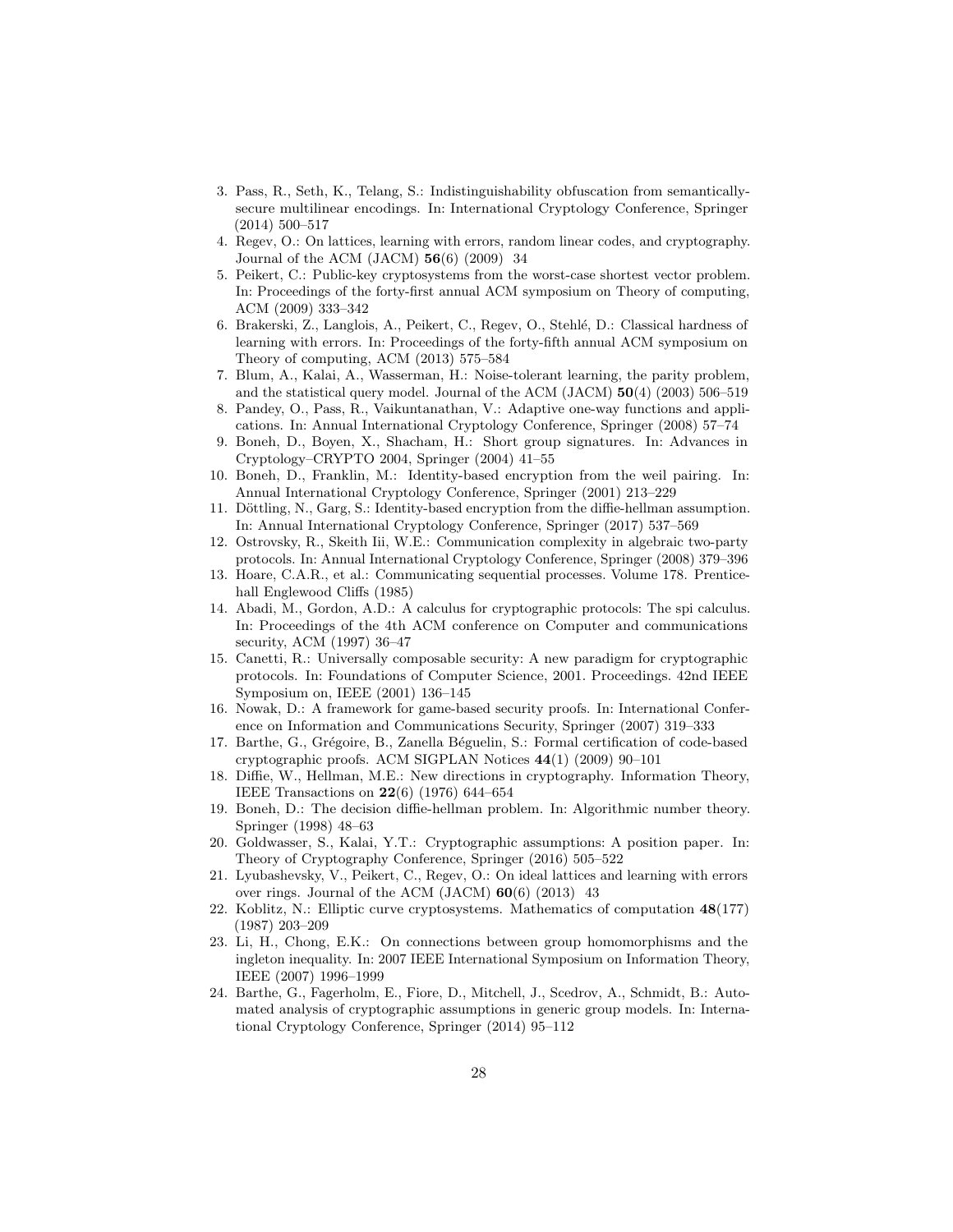- <span id="page-28-0"></span>25. Datta, A., Derek, A., Mitchell, J.C., Ramanathan, A., Scedrov, A.: Games and the impossibility of realizable ideal functionality. In: Theory of Cryptography Conference, Springer (2006) 360–379
- <span id="page-28-1"></span>26. Boldyreva, A., Gentry, C., O'Neill, A., Yum, D.H.: Ordered multisignatures and identity-based sequential aggregate signatures, with applications to secure routing. In: Proceedings of the 14th ACM conference on Computer and communications security, ACM (2007) 276–285
- <span id="page-28-2"></span>27. Bos, J.W., Costello, C., Naehrig, M., Stebila, D.: Post-quantum key exchange for the tls protocol from the ring learning with errors problem. In: Security and Privacy (SP), 2015 IEEE Symposium on, IEEE (2015) 553–570
- <span id="page-28-3"></span>28. Costello, C., Longa, P., Naehrig, M.: Efficient algorithms for supersingular isogeny diffie-hellman
- <span id="page-28-4"></span>29. Galbraith, S., Stolbunov, A.: Improved algorithm for the isogeny problem for ordinary elliptic curves. Applicable Algebra in Engineering, Communication and Computing 24(2) (2013) 107–131
- <span id="page-28-5"></span>30. Childs, A., Jao, D., Soukharev, V.: Constructing elliptic curve isogenies in quantum subexponential time. Journal of Mathematical Cryptology  $8(1)$  (2014) 1–29
- <span id="page-28-6"></span>31. Koblitz, N., Menezes, A.: The brave new world of bodacious assumptions in cryptography. Notices of the American Mathematical Society 57(3) (2010) 357–365
- <span id="page-28-7"></span>32. Gentry, C., Lewko, A.B., Sahai, A., Waters, B.: Indistinguishability obfuscation from the multilinear subgroup elimination assumption. In: Foundations of Computer Science (FOCS), 2015 IEEE 56th Annual Symposium on, IEEE (2015) 151–170
- <span id="page-28-8"></span>33. Minaud, B., Fouque, P.A.: Cryptanalysis of the new multilinear map over the integers. IACR Cryptology ePrint Archive 2015 (2015) 941
- <span id="page-28-9"></span>34. Cheon, J.H., Fouque, P.A., Lee, C., Minaud, B., Ryu, H.: Cryptanalysis of the new clt multilinear map over the integers. In: Annual International Conference on the Theory and Applications of Cryptographic Techniques, Springer (2016) 509–536
- <span id="page-28-10"></span>35. Nechaev, V.I.: Complexity of a determinate algorithm for the discrete logarithm. Mathematical Notes 55(2) (Feb 1994) 165–172
- <span id="page-28-11"></span>36. Shoup, V. In: Lower Bounds for Discrete Logarithms and Related Problems. Springer Berlin Heidelberg, Berlin, Heidelberg (1997) 256–266
- <span id="page-28-12"></span>37. Naor, M.: On cryptographic assumptions and challenges. In: Annual International Cryptology Conference, Springer (2003) 96–109
- <span id="page-28-13"></span>38. Gentry, C., Wichs, D.: Separating succinct non-interactive arguments from all falsifiable assumptions. In: Proceedings of the forty-third annual ACM symposium on Theory of computing, ACM (2011) 99–108
- <span id="page-28-14"></span>39. Boneh, D., Boyen, X., Goh, E.J.: Hierarchical identity based encryption with constant size ciphertext. In: Annual International Conference on the Theory and Applications of Cryptographic Techniques, Springer (2005) 440–456
- <span id="page-28-15"></span>40. Boyen, X.: The uber-assumption family. In: International Conference on Pairing-Based Cryptography, Springer (2008) 39–56
- <span id="page-28-16"></span>41. Halevi, S.: A plausible approach to computer-aided cryptographic proofs. IACR Cryptology ePrint Archive 2005 (2005) 181
- <span id="page-28-17"></span>42. Barthe, G., Grégoire, B., Heraud, S., Béguelin, S.Z.: Computer-aided security proofs for the working cryptographer. In: Annual Cryptology Conference, Springer (2011) 71–90
- <span id="page-28-18"></span>43. Barthe, G., Crespo, J.M., Grégoire, B., Kunz, C., Lakhnech, Y., Schmidt, B., Zanella-Béguelin, S.: Fully automated analysis of padding-based encryption in the computational model. In: Proceedings of the 2013 ACM SIGSAC conference on Computer & communications security, ACM (2013) 1247–1260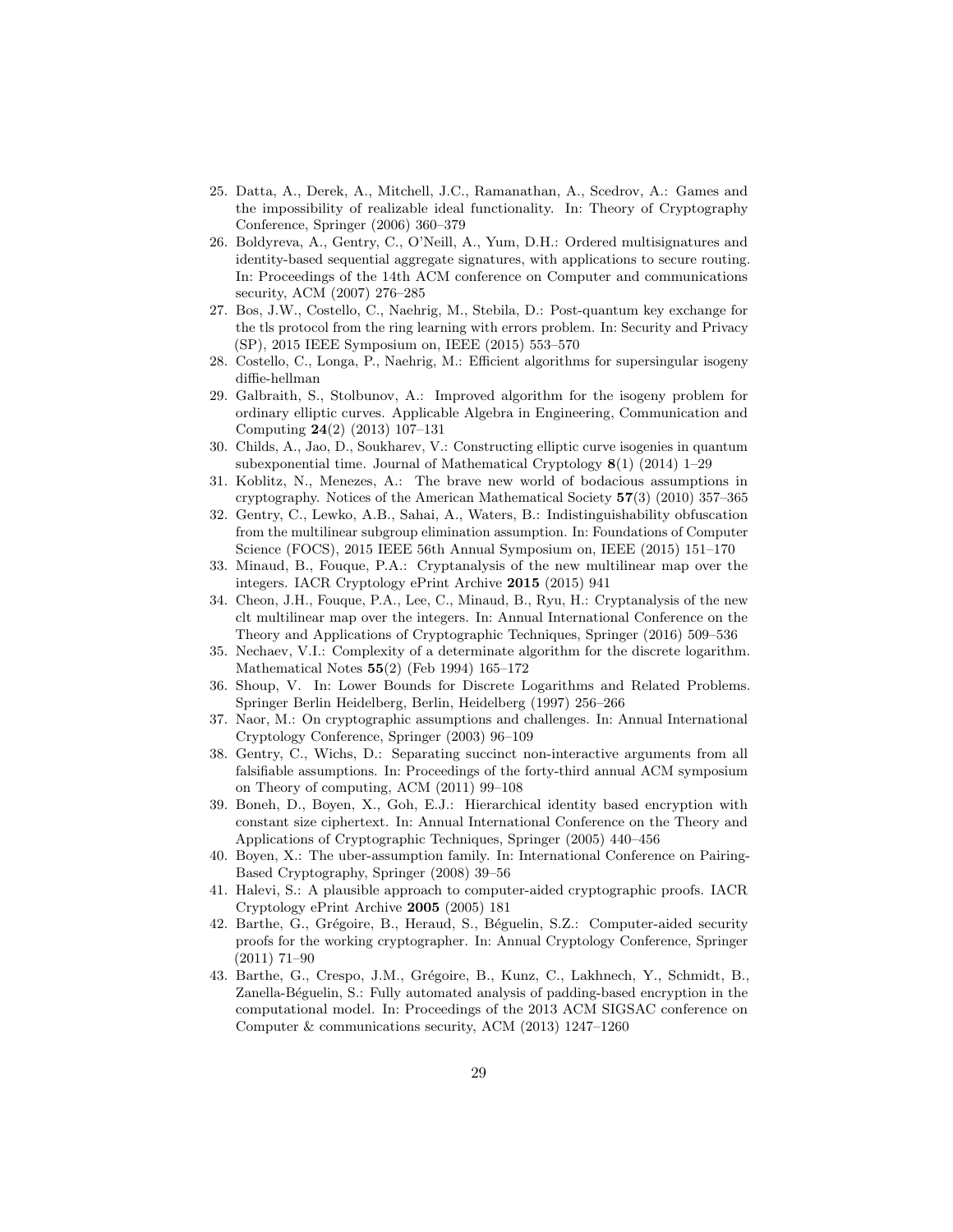- <span id="page-29-0"></span>44. Barthe, G., Grégoire, B., Béguelin, S.Z.: Probabilistic relational hoare logics for computer-aided security proofs. In: International Conference on Mathematics of Program Construction, Springer (2012) 1–6
- <span id="page-29-1"></span>45. Hoang, V.T., Katz, J., Malozemoff, A.J.: Automated analysis and synthesis of authenticated encryption schemes. In: Proceedings of the 22nd ACM SIGSAC Conference on Computer and Communications Security, ACM (2015) 84–95
- <span id="page-29-2"></span>46. Akinyele, J.A., Garman, C., Hohenberger, S.: Automating fast and secure translations from type-i to type-iii pairing schemes. In: Proceedings of the 22nd ACM SIGSAC Conference on Computer and Communications Security, ACM (2015) 1370–1381
- <span id="page-29-3"></span>47. Agrawal, S., Boneh, D., Boyen, X.: Lattice basis delegation in fixed dimension and shorter ciphertext hierarchical ibe. In: Proc. of Crypto'10. Volume 6223 of LNCS. (2010) 98–115
- <span id="page-29-4"></span>48. Ostrovsky, R., Skeith III, W.E.: Algebraic lower bounds for computing on encrypted data. IACR Cryptology ePrint Archive 2007 (2007) 64
- <span id="page-29-5"></span>49. Barto, L.: The constraint satisfaction problem and universal algebra. The Bulletin of Symbolic Logic (2015) 319–337
- <span id="page-29-6"></span>50. Barto, L., Kozik, M., Niven, T.: Graphs, polymorphisms and the complexity of homomorphism problems. In: Proceedings of the Fortieth Annual ACM Symposium on Theory of Computing. STOC '08, New York, NY, USA, ACM (2008) 789–796
- <span id="page-29-7"></span>51. Rabin, M.O.: How to exchange secrets with oblivious transfer. IACR Cryptology ePrint Archive 2005 (2005) 187
- <span id="page-29-8"></span>52. Kilian, J.: Founding crytpography on oblivious transfer. In: Proceedings of the twentieth annual ACM symposium on Theory of computing, ACM (1988) 20–31
- <span id="page-29-9"></span>53. Naor, M., Pinkas, B.: Efficient oblivious transfer protocols. In: Proceedings of the twelfth annual ACM-SIAM symposium on Discrete algorithms, Society for Industrial and Applied Mathematics (2001) 448–457
- <span id="page-29-10"></span>54. Naor, M., Pinkas, B.: Oblivious transfer and polynomial evaluation. In: Proceedings of the thirty-first annual ACM symposium on Theory of computing, ACM (1999) 245–254
- <span id="page-29-11"></span>55. Naor, M., Pinkas, B.: Oblivious transfer with adaptive queries. In: Advances in Cryptology—CRYPTO'99, Springer (1999) 573–590
- <span id="page-29-12"></span>56. Ding, J., Xie, X., Lin, X.: A simple provably secure key exchange scheme based on the learning with errors problem. IACR Cryptology ePrint Archive 2012 (2012) 688
- <span id="page-29-13"></span>57. Peikert, C.: Lattice cryptography for the internet. In: International Workshop on Post-Quantum Cryptography, Springer (2014) 197–219
- <span id="page-29-14"></span>58. Singh, V.: A practical key exchange for the internet using lattice cryptography. IACR Cryptology ePrint Archive 2015 (2015) 138
- <span id="page-29-15"></span>59. Alkim, E., Ducas, L., Pöppelmann, T., Schwabe, P.: Post-quantum key exchange-a new hope. In: USENIX Security Symposium. Volume 2016. (2016)
- <span id="page-29-16"></span>60. Akavia, A., Goldwasser, S., Vaikuntanathan, V.: Simultaneous hardcore bits and cryptography against memory attacks. In: Theory of Cryptography Conference, Springer (2009) 474–495
- <span id="page-29-17"></span>61. Boneh, D., Papakonstantinou, P., Rackoff, C., Vahlis, Y., Waters, B.: On the impossibility of basing identity based encryption on trapdoor permutations. In: Foundations of Computer Science, 2008. FOCS'08. IEEE 49th Annual IEEE Symposium on, IEEE (2008) 283–292
- <span id="page-29-18"></span>62. Yao, A.C.: Protocols for secure computations. In: Foundations of Computer Science, 1982. SFCS'08. 23rd Annual Symposium on, IEEE (1982) 160–164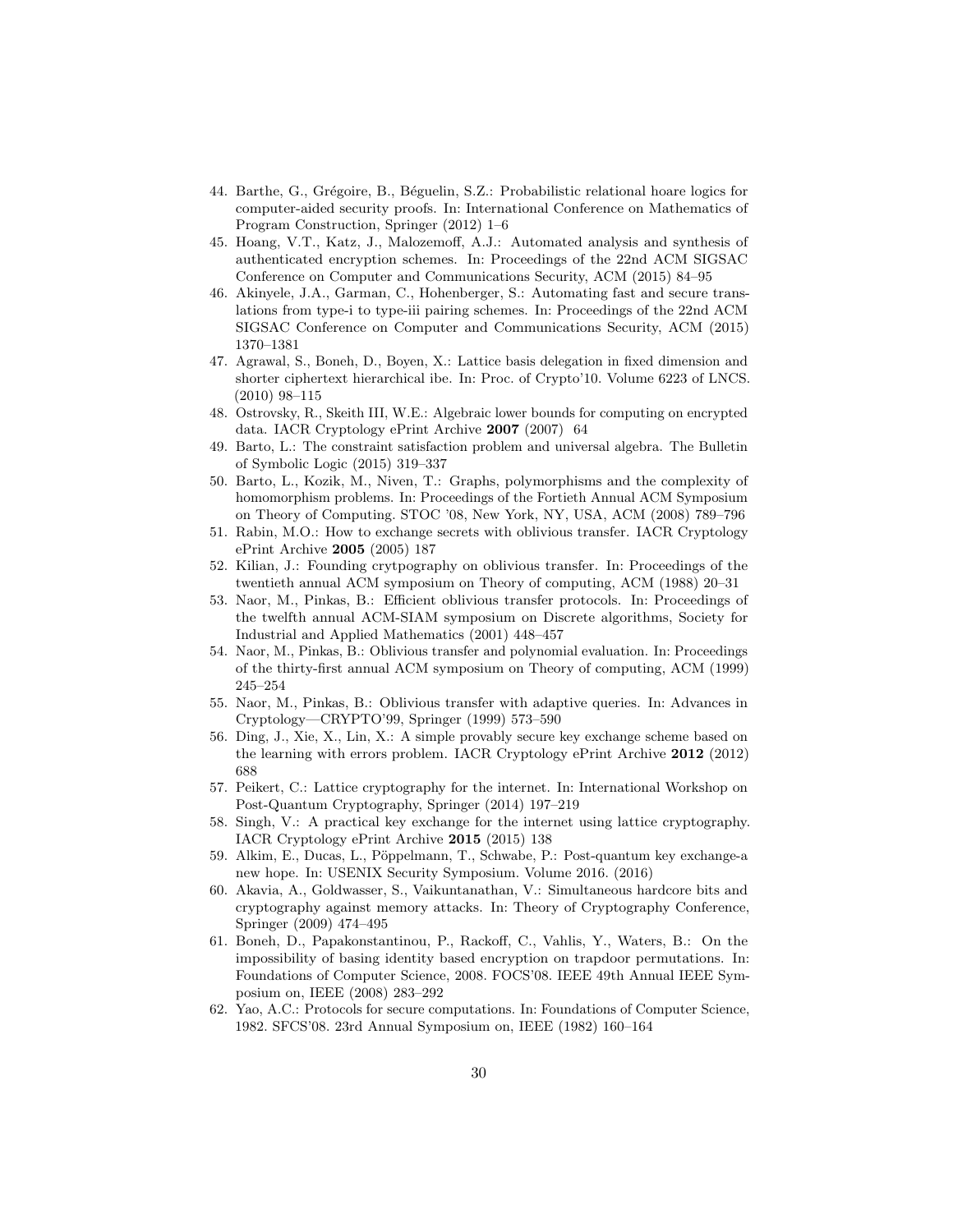# <span id="page-30-0"></span>A Lemmas for Theorem [7.2](#page-21-0)

Next we show that faithful functors reflect semantic security and a proof equivalence arises in the case of equivalence of two proof categories. This extends our results to arbitrary algebras. The lemmas below conclude to theorem [7.2.](#page-21-0)

**Theorem 7.2.** Suppose algebras  $\mathcal{L}$ ,  $\mathcal{L}'$  and consistent theories with  $T, T'-T=$  $T_{\star} \cup \{A\}$  and  $T' = T_{\star} \cup \{A'\}$ , with  $A, A'$  natural. If there is a weak equivalence between  $\mathcal L$  and  $\mathcal L'$  then there exists a proof symmetry between proofs in system  $(\mathcal{L},T)$  and  $(\mathcal{L}',T')$ . For every proof  $\Pi^{\phi}$  of  $(\mathcal{L},T)$  there exists  $\Pi'_{\phi}$  of  $(\mathcal{L}',T')$  and conversely.

**Proof sketch** (Theorem [7.2](#page-21-0) Proof outline). We work similarly to theorem [7.1.](#page-20-0) Weak equivalence implies the existence of a full faithful functor with a left adjoint from  $\mathcal L$  to  $\mathcal L'$ . Assuming consistent theories, then there exists an ideal game in  $(\mathcal{L}', T')$  (due to lemma [6.1\)](#page-19-1). We now apply lemma [A.3.](#page-31-0)

#### A.1 Faithful functors reflect indistinguishability

Similarly to lemma [5.2](#page-17-0) , we can make a contrapositive statement assuming a reflective transformation.

<span id="page-30-1"></span>**Lemma A.1.** Let  $A, D, \mu$  PPT algorithms, X collection of games. Then,

$$
Adv_{\mathcal{A}}(u, v) \le \delta(\text{ for all } \mathcal{A})
$$
  
is equivalent to  

$$
\forall D \forall \mu : \Pr_{x \sim X} [D(u \circ \mu(x)) = D(v \circ \mu(x))] \ge 1 - \delta
$$
 (43)  
with  $\mu : X \to X$ .

<span id="page-30-2"></span>**Lemma A.2.** Suppose there is a faithful functor  $F : C \rightarrow D$  and for some  $f, g: X \to Y \in \text{Morph}(C)$  it holds:  $\text{Adv}_{\mathcal{A}}(f, g) \leq \kappa$  for all A PPT algorithms in C. Also  $|F(X)| = |X|$ . Then it holds that  $\text{Adv}_{\mathcal{A}_C}(F \circ f, F \circ g) \leq \kappa$ , for all  $\mathcal{A}_C$ :  $F(\text{Morph}(C))$  PPT.

The result follows by applying the puncturing method, lemma [A.1](#page-30-1) and faithful functor definition.

#### A.2 Weak equivalence preserves indistinguishability

Consider a functor  $F: C \to D$  between C, D locally small categories. F implies the  $F_{X,Y}$ : hom $_C(X, Y) \to \text{hom}_D(F(X), F(Y))$  mapping.

**Definition A.1.** F is a full functor if and only if  $F_{X,Y}$  is surjective for each set of mappings  $(F(X), F(Y))$ .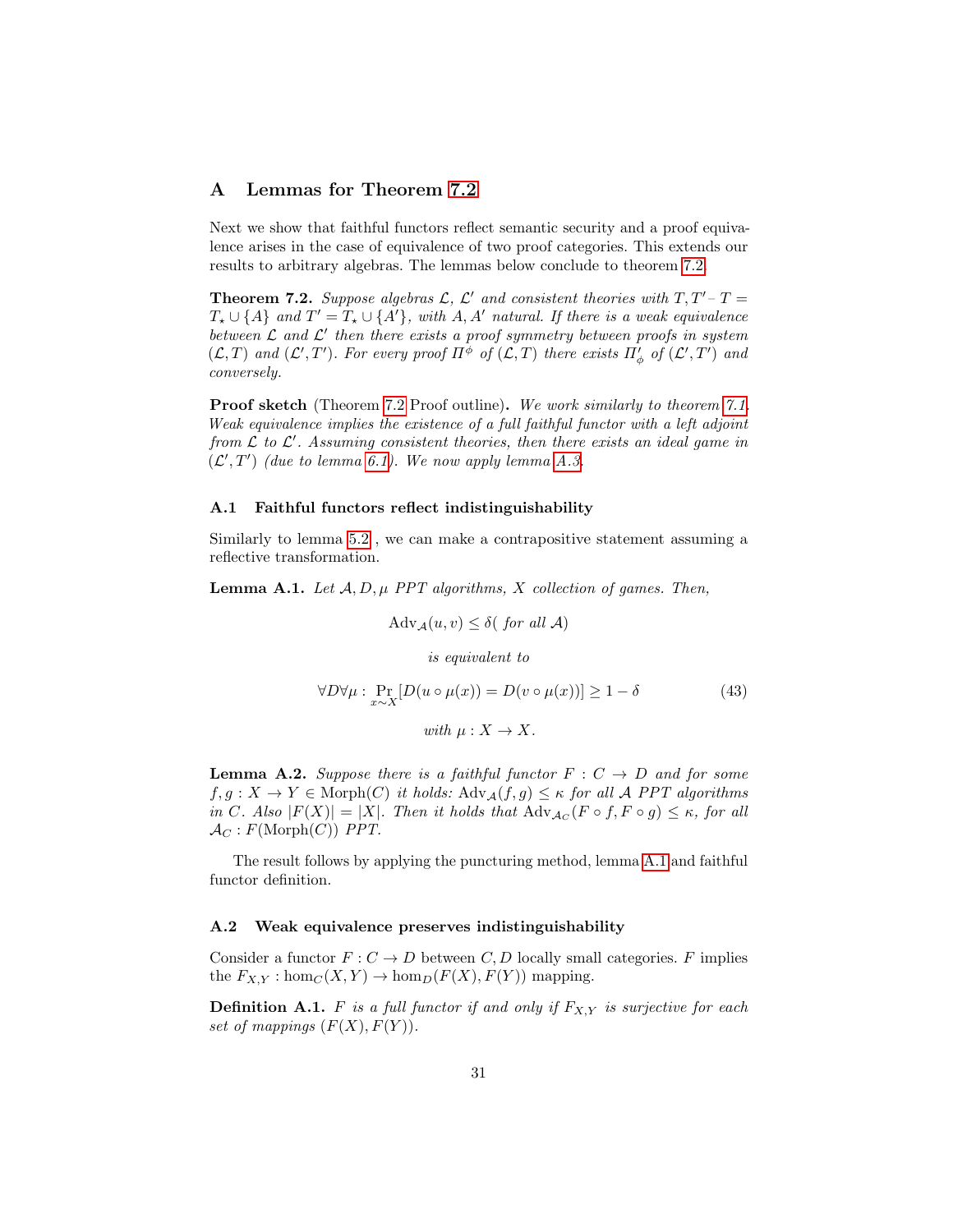**Definition A.2.** F is a faithful functor if and only if each function  $F_{X,Y}$  is injective.

**Definition A.3.** Let  $C, D$  proof categories. A strong translator is an injective on game transitions (faithful) proof transformation  $\tau_D^C : C \to D$ . Namely for all games  $f, g \in \text{Obj}(C)$  if  $\tau_D^C \circ g = \tau_D^C \circ f$  then  $f = g$  and

$$
f \simeq_c g \Leftrightarrow \tau_D^C \circ f \simeq_c \tau_D^C \circ g
$$

 $\simeq_c$  denotes computational indistinguishability.

We remark here that a strong translator also preserves the proof structure, i.e. all subproofs are also valid.

<span id="page-31-0"></span>**Lemma A.3.** A full and faithful functor  $F: C \rightarrow D$  with a left adjoint  $G: D \rightarrow$ C is a strong translator  $\tau_D^C$ .

The existence of a full and faithful functor with a left adjoint implies weak equivalence of the two categories. Recall then that  $F$  is object surjective. We state the proof in the next section.

# B Supplemental Proofs

<span id="page-31-1"></span>Deferred proofs follow.

**Proposition 5.1.** Suppose  $h : \mathcal{L} \to \mathcal{L}'$  as surjective homomorphism. Then it holds for its kernel k that  $|k| = \frac{|\mathcal{L}|}{|\mathcal{L}'|}$ .

Proof. From the first (generalized) isomorphism theorem of algebra we have that

$$
\mathcal{L}/\ker h \simeq Im(h) \tag{44}
$$

Because h is onto, it holds

$$
\mathcal{L}/\ker h \simeq Im(h) = \mathcal{L}' \tag{45}
$$

From the Langrange theorem it follows that

$$
|\mathcal{L}| = |\mathcal{L}/\ker h||\ker h| \Rightarrow \tag{46}
$$

$$
|\mathcal{L}| = |\mathcal{L}'| |\ker h| \Rightarrow \tag{47}
$$

$$
|\ker h| = \frac{|\mathcal{L}|}{|\mathcal{L}'|} \tag{48}
$$

 $\Box$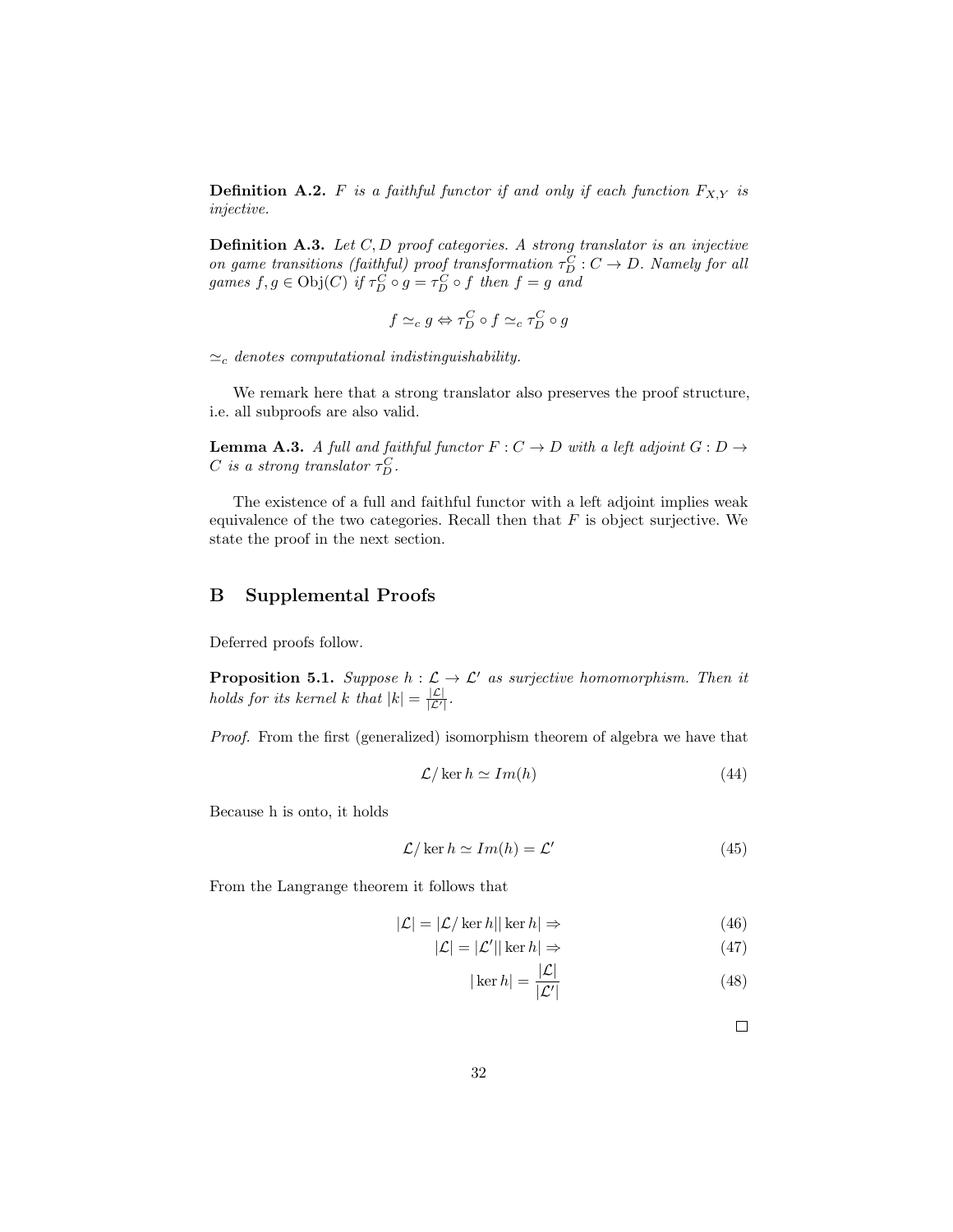# B.1 Proof of lemma [A.1](#page-30-1)

**Lemma A.1.** Let  $A, D, \mu$  PPT algorithms, X collection of games. Then,

$$
Adv_{\mathcal{A}}(u, v) \le \delta(\text{ for all } \mathcal{A})
$$

is equivalent to

$$
\forall D \forall \mu : \Pr_{x \sim X} [D(u \circ \mu(x)) = D(v \circ \mu(x))] \ge 1 - \delta
$$
 (43)  
with  $\mu : X \to X$ .

*Proof.* Suppose a game  $X$  and two game transitions  $u, v$ . Let us assume

$$
\forall \mathcal{A}: \delta > |\Pr_{x \sim X}[\mathcal{A}(v)(x) = e] - \Pr_{x \sim X}[\mathcal{A}(u)(x) = e]| \tag{49}
$$

$$
= \Pr_{x \sim X} [|\mathbb{1}(\mathcal{A}(v)(x) = e) - \mathbb{1}(\mathcal{A}(v)(x) = e)|]
$$
(50)

(1 the indicator function). Denote

$$
\Delta(\mathcal{A}, c)(u) = \begin{cases} e, & \mathcal{A}(u) = e \\ c, & \text{otherwise} \end{cases}
$$

Then:

$$
\Pr_{x \sim X}[\mathcal{A}(v) = e] - \Pr_{x \sim X}[\mathcal{A}(u) = e]
$$
\n(51)

$$
= \Pr[\mathbb{1}(\Delta(\mathcal{A}, 2)(u)(x) \neq \Delta(\mathcal{A}, 3)(v)(x))]
$$
(52)

$$
= 1 - \Pr[\mathbb{1}(\Delta(\mathcal{A}, 2)(u)(x) = \Delta(\mathcal{A}, 3)(v)(x)] \tag{53}
$$

for some PPT  $\mu$ . If there is a distinguisher pair of  $(D, \mu)$  s.t.

$$
\Pr_{x \sim X} [D(u \circ \mu(x)) = D(v \circ \mu(x))] \le 1 - \delta \tag{54}
$$

then

$$
\delta \le 1 - \Pr_{x \sim X} [D(u \circ \mu(x)) = D(v \circ \mu(x))] = \tag{55}
$$

$$
= \Pr_{x \sim X} [\mathbb{1}(D(u \circ \mu(x)) \neq D(v \circ \mu(x)))] \tag{56}
$$

$$
= \Pr_{x \sim X} [\mathbb{1}(B(x, u) \neq B(x, v))]
$$
\n(57)

Suppose an adversary  $A'_v(u)(x) = \mathbb{1}(B(x, u) \neq B(x, v))$  with v as a parameter. Its advantage then is greater than  $\delta$ ; this contradicts our initial assumption. Similarly if there is an adversary with advantage greater than  $\delta$  we can construct a pair $(D', \mu')$  with  $\Pr_{x \sim X}[D'(u \circ \mu'(x))] = D'(v \circ \mu'(x))] \leq 1 - \delta.$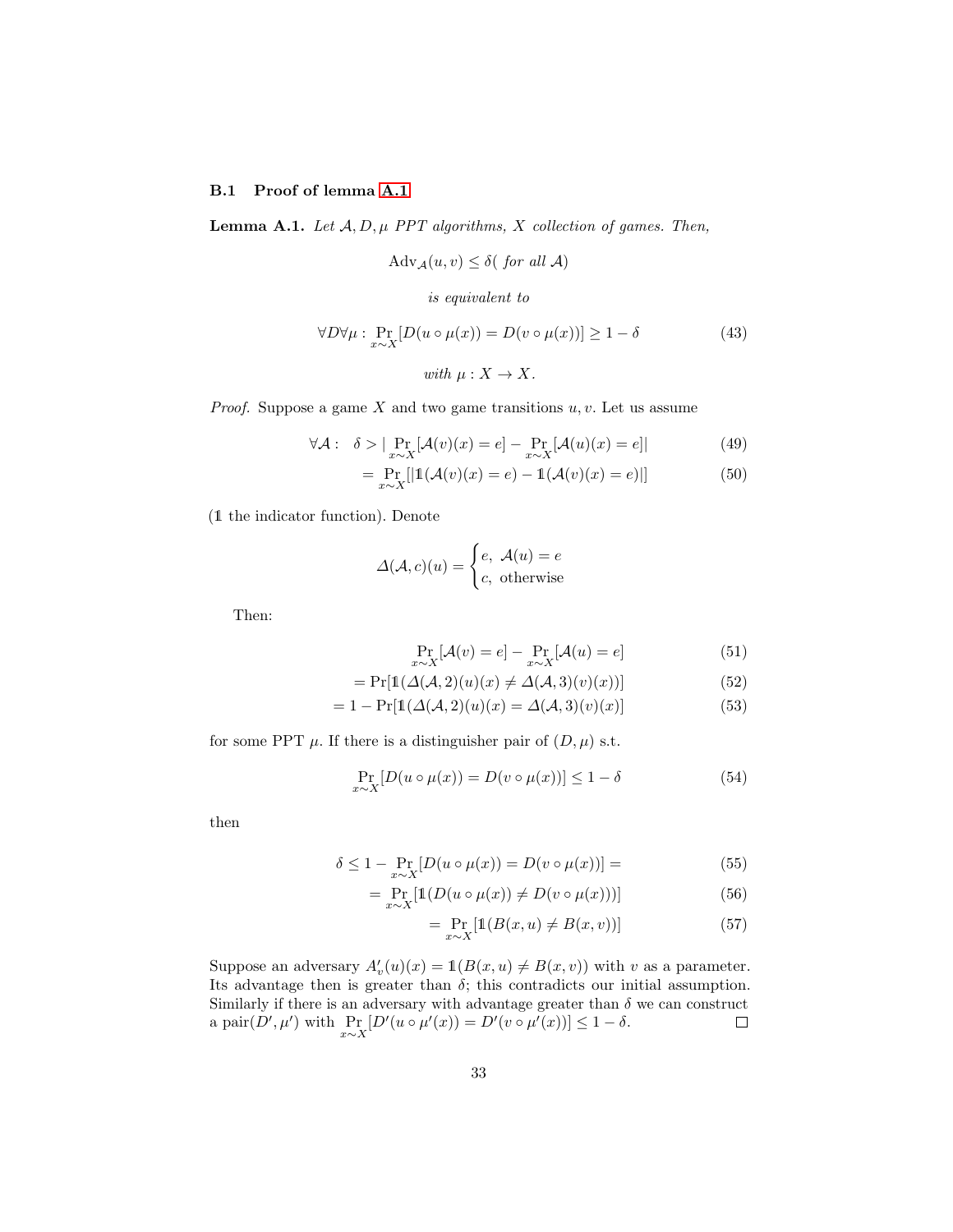# B.2 Proof of lemma [A.2](#page-30-2)

**Lemma A.2.** Suppose there is a faithful functor  $F : C \rightarrow D$  and for some  $f, g: X \to Y \in \text{Morph}(C)$  it holds:  $\text{Adv}_{\mathcal{A}}(f, g) \leq \kappa$  for all A PPT algorithms in C. Also  $|F(X)| = |X|$ . Then it holds that  $\text{Adv}_{\mathcal{A}_C}(F \circ f, F \circ g) \leq \kappa$ , for all  $\mathcal{A}_C$ :  $F(\text{Morph}(C))$  PPT.

*Proof.* Suppose that for all adversaries  $A$  it holds that:

$$
\kappa \ge \text{Adv}_{\mathcal{A}}(f, g) \tag{58}
$$

By definition of faithfulness we have that

$$
F \circ u = F \circ v \Rightarrow u = v \tag{59}
$$

as it holds that

$$
Morph(X, Y) \to Morph(F \circ X, F \circ Y)
$$
\n(60)

is an injection; then

$$
\mathbb{1}(F \circ u = F \circ v) \Leftrightarrow \mathbb{1}(u = v) \tag{61}
$$

for any  $u, v \in \text{Morph}(C)$ . Recall that due to lemma [A.1](#page-30-1) for all PPT algorithm pairs  $(D, \mu)$ 

$$
1 - \kappa \le \Pr_{z \sim F(X)}[D(F \circ f \circ \mu(z)) = D(F \circ g \circ \mu(z))]
$$
(62)

<span id="page-33-0"></span>
$$
\Leftrightarrow \kappa \ge \text{Adv}_{\mathcal{A}}(F \circ f, F \circ g) \tag{63}
$$

Due to the F being full, it holds that  $\forall D, \mu \in \text{Morph}(C)$  there are  $D', \mu'$  s.t.:

$$
F(D') = D, F(\mu') = \mu \tag{64}
$$

Hence

$$
\Pr_{z \sim F(X), D', \mu'} [F(D' \circ f \circ \mu')(z) = F(D' \circ g \circ \mu')(z)] \tag{65}
$$

$$
= \sum_{z \in F(X)} \mathbb{1}(F(D' \circ f \circ \mu')(z) = F(D' \circ g \circ \mu')(z))p_z \tag{66}
$$

Without loss of generality we will assume all adversaries sample  $F(X)$  (or X) uniformly; if there is a distribution  $D$  for some  $F \circ \mu$  (or  $\mu : X \to X$ ) s.t.

$$
\Pr_{z \stackrel{\mathcal{D}}{\sim} F(X), D', \mu} [F(D' \circ f \circ) \mu(z) = F(D' \circ g) \circ \mu(z)] < 1 - \kappa \tag{67}
$$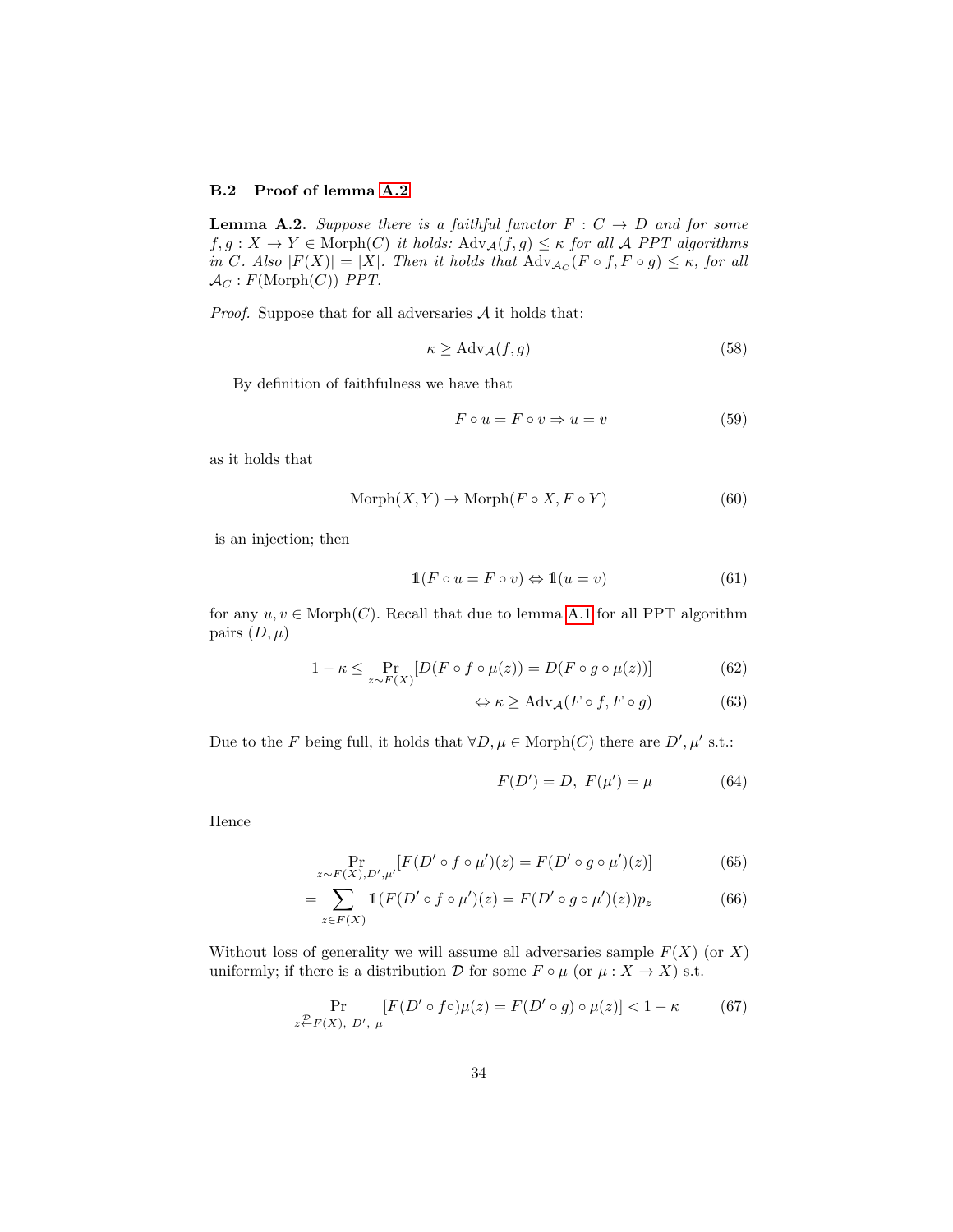then we can construct a  $\mu^*$  that takes samples from the uniform distribution to  ${\cal D}$ 

$$
\Pr_{z \stackrel{R}{\leftarrow} F(X), D', \mu} [F(D' \circ f) \circ \mu^*(z) = F(D' \circ g) \circ \mu^*(z)] < 1 - \kappa \tag{68}
$$

We have then that

$$
\Pr_{z \sim F(X), D', \mu'} [F(D' \circ f \circ \mu')(z) = F(D' \circ g \circ \mu')(z)] = (69)
$$

$$
= \sum_{z \in F(X)} \mathbb{1}(F(D' \circ f \circ \mu')(z) = F(D' \circ g \circ \mu')(z))p_zp_{\mu',D'} \tag{70}
$$

$$
= \frac{1}{|F(X)|} \sum_{z \in F(X)} \mathbb{1}(F(D' \circ f \circ \mu')(z) = F(D' \circ g \circ \mu')(z)) p_{\mu',D'} \tag{71}
$$

$$
= \frac{1}{|X|} \sum_{z \in F(X)} \mathbb{1}(F(D' \circ f \circ \mu')(z) = F(D' \circ g \circ \mu')(z)) p_{\mu',D'} \tag{72}
$$

$$
\geq \frac{1}{|X|} \sum_{z \in F(X)} \mathbb{1}(F(D' \circ f \circ \mu')(z) = F(D' \circ g \circ \mu')(z)) p_{\mu',D'}^* \tag{73}
$$

There is a measure  $(p_{D',\mu'}^*)$  that minimizes the above probability regardless of input

$$
= \frac{1}{|X|} \sum_{z \in F(X)} \mathbb{1}(F(D' \circ f \circ \mu') = F(D' \circ g \circ \mu'))p^*_{\mu',D'} \tag{74}
$$

Due to eq. [\(61\)](#page-33-0)

$$
= \frac{1}{|X|} \sum_{z \in F(X)} \mathbb{1}(D' \circ f \circ \mu' = D' \circ g \circ \mu') p_{\mu', D'}^* \ge 1 - \kappa \tag{75}
$$

$$
\qquad \qquad \Box
$$

## B.3 Proof of lemma [A.3](#page-31-0)

**Lemma A.3.** A full and faithful functor  $F: C \rightarrow D$  with a left adjoint  $G: D \rightarrow$ C is a strong translator  $\tau_D^C$ .

Proof. Note that by definition the existence of a full and faithful functor with a left adjoint implies weak equivalence of the two categories. Recall then that  $F: C \to D$  is essentially (object) surjective. That means

$$
\forall y \in \text{Obj}(D), \exists x : F(x) \simeq y \tag{76}
$$

We have that G is full and faithful from D to C and for all objects  $y \in \mathrm{Obj}(C)$ it holds that

$$
\exists x \in \text{Obj}(D): \ G(x) \simeq y \Rightarrow |G(x)| = |y| \tag{77}
$$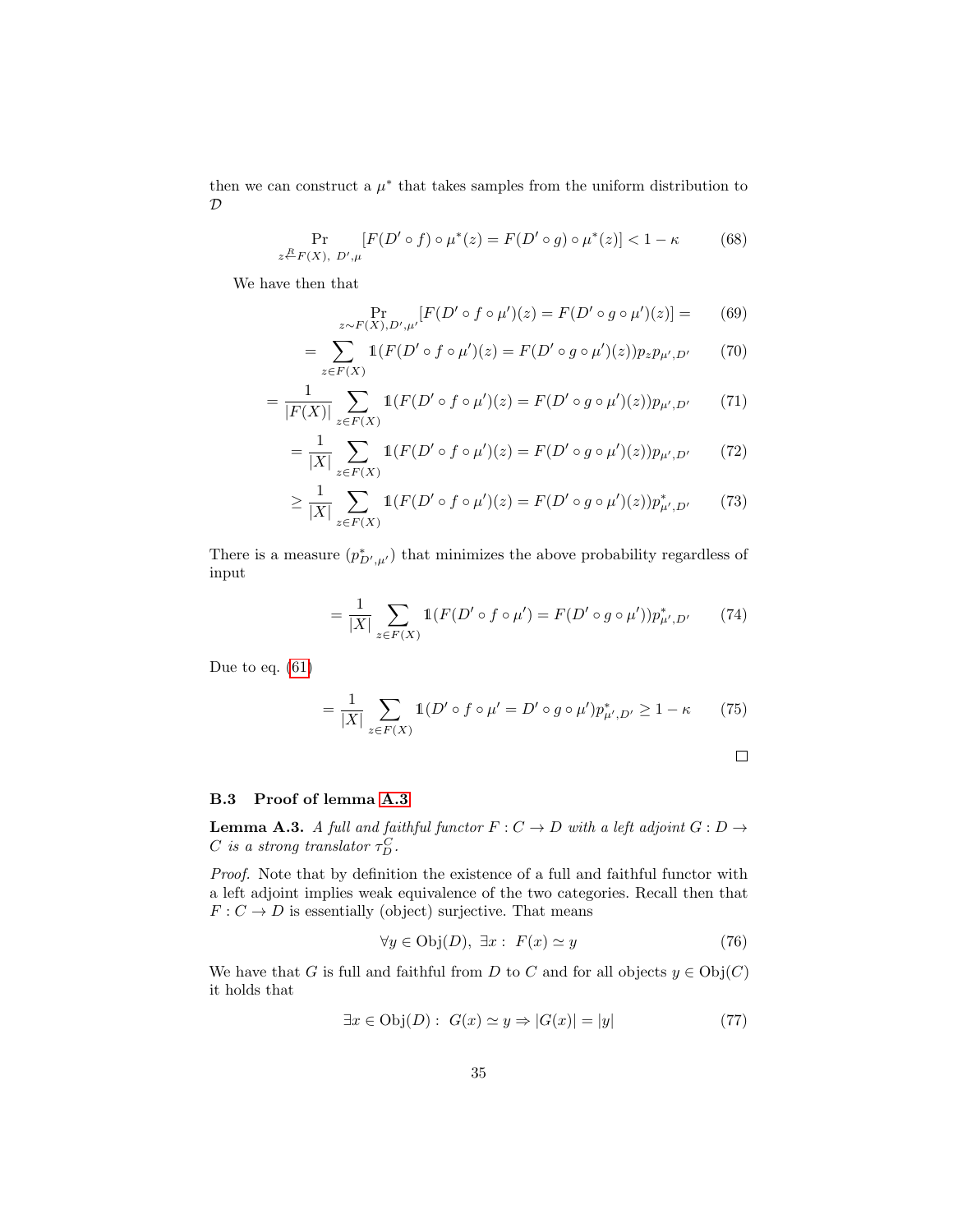Then we apply lemma [A.2.](#page-30-2) If for all adversaries:

$$
Adv_{\mathcal{A}}(u, v) \le \kappa, \ u, v \in Morph(C)
$$
\n(78)

then for all adversaries it also holds  $\text{Adv}_{\mathcal{A}}(G \circ u, G \circ v) \leq \kappa$  for any distribution of  $y \in \text{Obj}(D)$  as it is isomorphic to a  $x \in \text{Obj}(C)$ . Converse follows in exactly the same way for left adjoint.  $\Box$ 

#### <span id="page-35-0"></span>B.4 Corollaries to main theorems

Corollary B.1. Assume surjective homomorphism h between algebras  $\mathcal{L}, \mathcal{L}'$  and theories  $T = T_* \cup {\phi}$  and  $T' = T_* \cup {\phi'}$  with  $T, T'$  consistent, with  $\eta : A \to A'$ . If a proof symmetry exists between systems  $(T, \mathcal{L})$  and  $(T', \mathcal{L}')$ , i.e. for every proof  $\Pi^{\phi}$  of  $(\mathcal{L}, T)$  there exists  $\Pi'^{\phi}$  of  $(\mathcal{L}', T')$ , then  $\eta$  is natural.

Follows by contradiction: suppose there is a proof symmetry, i.e. for every proof there is a corresponding one in the new system; then we see the naturality diagram commutes. In a similar manner:

**Corollary B.2.** Suppose theories  $T = T_* \cup \{A\}$  and  $T' = T_* \cup \{A'\}$ , such that  $\eta : A \to A'$  natural. If there is a proof correspondence from system  $(T, \mathcal{L})$  to  $(T', \mathcal{L}')$  via a transformation  $\tau$ , then  $\tau = (\tau_T, \tau_L)$  satisfies the following properties:

 $\tau_L : \mathcal{L} \to \mathcal{L}'$  surjective  $- \tau(T, g \circ f) = \tau(T, g) \circ \tau(T, f)$ 

# C Selected Step by Step Examples

Oblivious Transfer: Oblivious Transfer was introduced by Rabin under the RSA assumption in 1981 [\[51\]](#page-29-7). Kilian showed later in [\[52\]](#page-29-8) the completeness of the primitive. Naor and Pinkas produced a more efficient protocol in [\[53\]](#page-29-9).

#### C.1 Outline

In this section we first present an Oblivious Transfer construction and proof of security based on ring-LWE. We then proceed and derive the original Naor-Pinkas Oblivious Transfer (1 out of 2), as introduced in [\[54\]](#page-29-10)[\[55\]](#page-29-11) under the CDH assumption. Furthermore, we derive a construction under the ECDH hardness assumption. Observe that there are no natural transformations between the two hardness assumptions. We show how to utilize lemma [5.2](#page-17-0) and show we can construct each game transition.

The Ring-LWE assumption was introduced initially by Singh in [\[56\]](#page-29-12) and later improved by Peikert [\[57\]](#page-29-13) and [\[58\]](#page-29-14) to construct a generic key-exchange primitive for lattice-based cryptography; Bos, Costello, Naehrig and Stebilla introduced later a TLS implementation utilizing DH-LWE in [\[27\]](#page-28-2) and later by Alkim, Ducas and Pöppelmann in [\[59\]](#page-29-15). For convenience, we define below the abstract DH-LWE assumption, based on the [\[57\]](#page-29-13)[\[27\]](#page-28-2) DDH-like problem of R-LWE.

We explicitly define the problem below: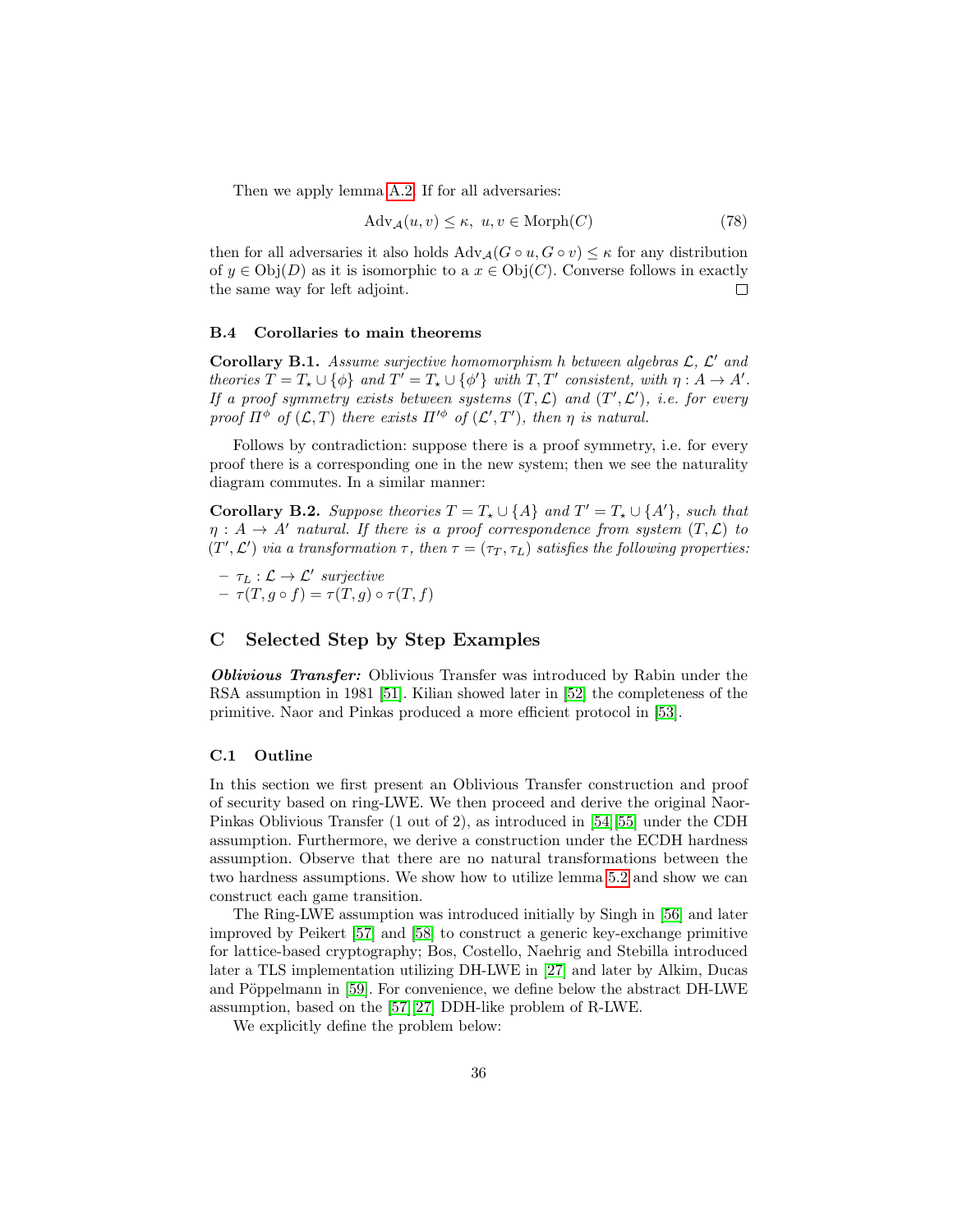**Definition C.1.** DH-LWE problem and hardness assumption system Let q be the integer modulus and  $\chi$  a distribution over  $\mathbb{Z}$ . We define the DH-LWE hardness assumption as follows:

$$
Adv_{\mathcal{A}}((A, As+n, yA+n', yAs+n''), (A, As+n, yA+n', \mathcal{U})) < \frac{1}{s^{O(1)}} \quad (79)
$$

s security variable,  $A \in \mathbb{Z}_p^{n \times n}$ ,  $s \in \mathbb{Z}_p^n$ ,  $y \in \mathbb{Z}_p^{1 \times n}$ ,  $\mathcal{U} \stackrel{R}{\leftarrow} \mathbb{Z}_p$ .

Now we can define the hardness assumption system to work on:

Definition C.2. The Learning With Errors (DH-LWE) hardness assumption system is denoted as the tuple  $((\mathcal{DH} - \mathcal{LWE}, \mathcal{DH} - \mathcal{LWE}), (\mathbb{Z}_q^n, +))$  with

$$
\mathcal{DH} \stackrel{\rightarrow}{-}\mathcal{LWE} = \begin{cases} A \times s \times y \mapsto A \times yAs + e, & s \times y \mapsto U \\ \text{id}, & otherwise \end{cases}
$$

and

$$
\mathcal{DH} \stackrel{\leftarrow}{-}\mathcal{LWE} = \begin{cases} s \times y \mapsto \mathcal{U}, & A \times s \times y \mapsto A \times yAs + e \\ \text{id}, & otherwise \end{cases}
$$

endofunctors.  $A \in \mathbb{Z}_q^{m \times n}, s \in \mathbb{Z}_q^{n \times 1}, y \in \mathbb{Z}^{1 \times 1}$  e noise in  $\mathbb{Z}_q$ .

Unlike Peikert's definition we define specificallly over  $\mathbb Z$ . Next we can derive a basic transformation between the hardness assumptions. Note there is no natural one.

<span id="page-36-0"></span>Proposition C.1 (DH-LWE to CDH hardness assumption system transformation). There is a transformation  $\eta$  for key exchange primitives between  $\overrightarrow{DH} - \overrightarrow{L}W\overrightarrow{E}$  and  $\overrightarrow{CDH}$ . Same for their opposite  $\overrightarrow{DH} - \overrightarrow{L}W\overrightarrow{E}$  and  $\overrightarrow{CDH}$ .

Proof. We construct the transformation as

$$
\vec{CDH} \circ G \circ \mathcal{DH} \stackrel{\leftarrow}{-}\mathcal{LWE} \tag{80}
$$

where G is a mapping  $\mathbb{Z}_p^n \to \mathbb{Z}_q$  that resamples random variables from the matrix group to  $\mathbb{Z}_q$ . Notice by definition of R-LWE and DH

$$
(yA)s + n \approx y(As) + n \leftrightarrow (g^b)^a = (g^a)^b \tag{81}
$$

the key exchange case is preserved.

 $\Box$ 

Similarly:

<span id="page-36-1"></span>Proposition C.2 (DH-LWE to ECDH hardness assumption system transformation). There is a transformation  $\eta$  for key exchange primitives between  $\overrightarrow{DH-CWE}$  and  $\overrightarrow{ECDH}$ . Same for their opposite  $\overrightarrow{DH-CWE}$  and  $\overleftarrow{ECDH}$ .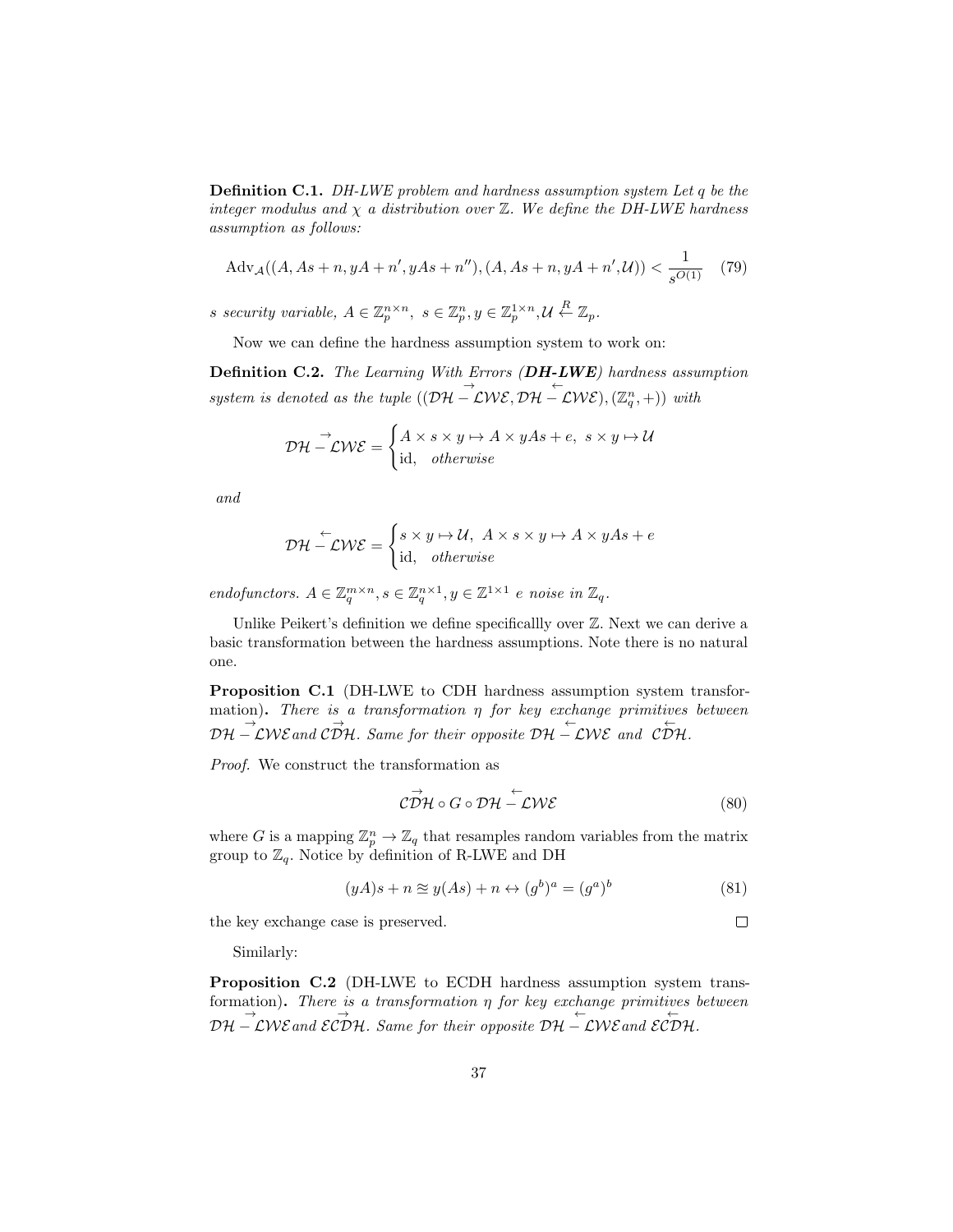# C.2 Reconstructing Oblivious Transfer under CDH assumption from DH-LWE Oblivious Transfer protocol

Diagrams [9f](#page-38-0) to [9d](#page-38-0) present a proof of security for Oblivious Transfer under the Learning With Errors assumption, while [9c](#page-38-0) to [9a](#page-38-0) the new (re-)derivation of sender's security proof for the original Naor-Pinkas oblivious Transfer protocol [\[53\]](#page-29-9).

The proposed protocol as the reader can see had information theoretic security for the Chooser and computational indistinguishability for the Sender's security. It is worth noting that first chooser response is constructed in a similar fashion as [\[27\]](#page-28-2), deriving an equivalent to elliptical curve diffie hellman (ECDH) key exchange primitive.

Ideal Functionality To describe the ideal game we utilize the following ideal functionality:

$$
\mathcal{T}(e,x,y) = \begin{cases} \zeta_0 \stackrel{R}{\leftarrow} \mathcal{U}, \zeta_1 \stackrel{R}{\leftarrow} \mathcal{U}, \omega_x, & \text{if } e == 0 \\ 1 \text{ and set } z \text{ for } \omega_x), & \text{if } e == 1 \land (x == \zeta_0 \lor x == \zeta_1) \\ m_a, & \text{if } e == 2 \land x == \omega_a \\ \perp, & \text{otherwise} \end{cases}
$$
(82)

 $U$  the sampling universe.

Hybrid Game  $\mathcal{H}'_0$  to  $\mathcal{H}'_1$  From the ideal game [9f](#page-38-0) to game [9e,](#page-38-0) we make the following changes. First we modify the  $b \stackrel{R}{\leftarrow} \{0,1\}$  to sample  $x_0, x_1$  instead. Sender generates choices  $x_0, x_1$  and sends them to the chooser. We remove the assignment of b to a to a coin flip between  $x_0$  and  $x_1$ . We also sample noise n and secret s the sender returns also  $As + n$ . Due to the hardness assumption the adversary has negligigle advantage distinguishing between the two games.

**Hybrid Game**  $\mathcal{H}'_1$  **to**  $\mathcal{H}'_2$  At this step we remove the ideal functionality. First, instead of querying  $T(0, a, 0)$ , the chooser samples a secret  $\underset{\leftarrow}{y}$  and computes  $u = yA$  and au. The substitution can be written as  $u = D\mathcal{H} - \mathcal{L}W\mathcal{E}(\mathbb{I}, y)$ . The change is distinguishable with negligible advantage due to the LWE hardness assumption. Next we query the random oracle with two different values. As the sender does not know y any adversary that can compute the inverse of s can break the search LWE problem with non-negligible probability. Note we assert the random oracle in this construction tolerates up to small noise (up to  $q/4$ ) for convenience.

Rederiving Naor Pinkas Oblivious Transfer Proof of security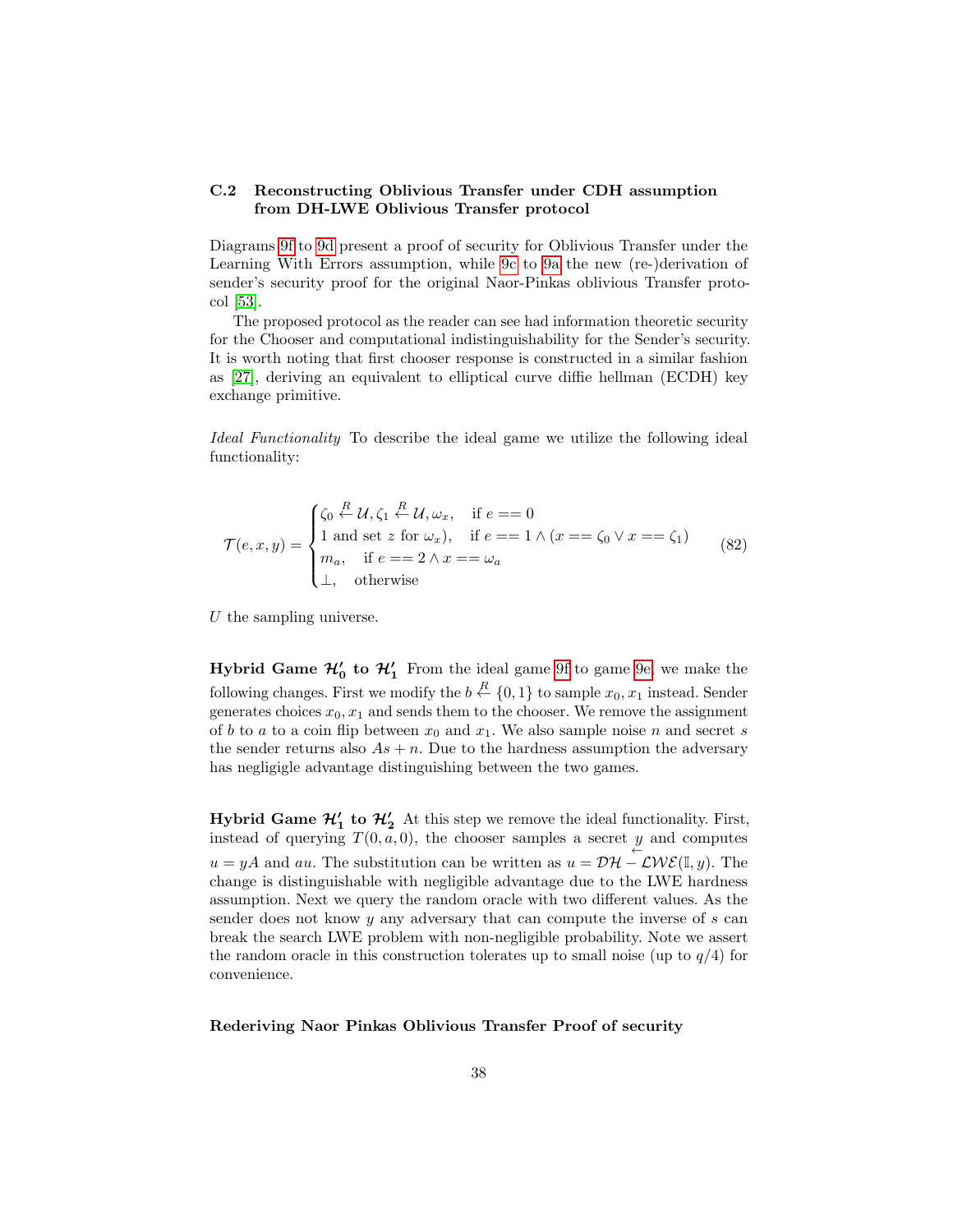<span id="page-38-0"></span>

Diagram 9: Games [9a](#page-38-0) to [9c](#page-38-0) show the original Naor- Pinkas Sender security proof. A Chooser able to acquire both messages can solve the CDH problem. Games [9d](#page-38-0) to [9f](#page-38-0) depict the LWE-DH proof for the Sender. H denotes the random oracle.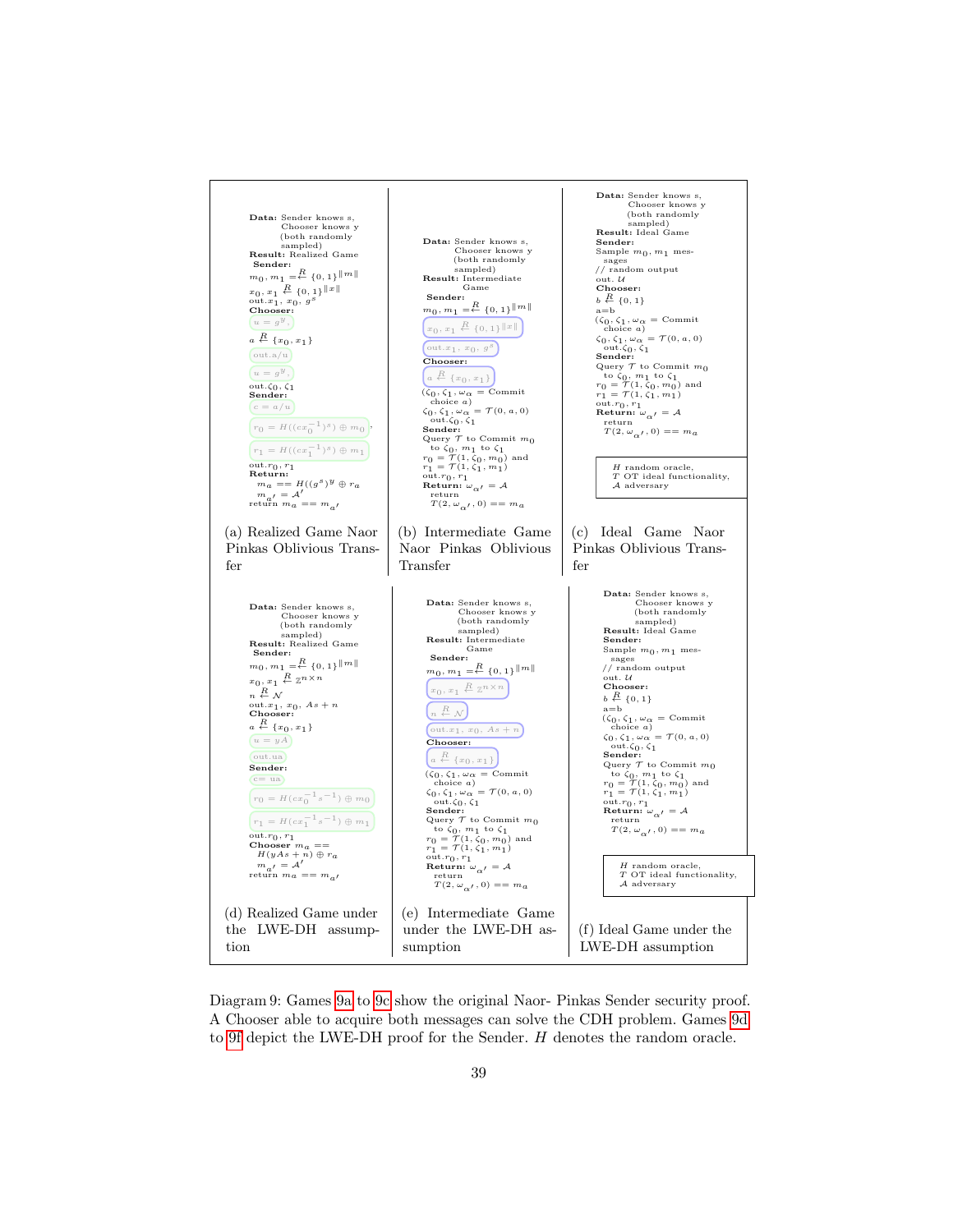**Hybrid Game**  $\mathcal{H}'_0$  to  $\mathcal{H}'_1$  The transformation from the original game transition  $\rightarrow$ is straightforward. As DH-LWE does not hold we apply the  $\mathcal{DH} - \mathcal{LWE} \rightarrow \mathcal{CDH}$ transformation. Observe on a second pass we need to remove the noise sampling  $n$  added, as it is not relevant anymore and becomes dead code. Applying  $h$ :  $\mathbb{Z}_q^n \to \mathbb{Z}_p$  preserves the distributions due to lemmas [5.2](#page-17-0) [5.1.](#page-16-0)

**Hybrid Game**  $\mathcal{H}_1'$  to  $\mathcal{H}_2'$  Note we modify the transition to exponentiate to  $y^{-1}$ instead and continue as above.

<span id="page-39-0"></span>

Diagram 10: Original 1-2 Oblivious Transfer under the DH-LWE assumption

Protocol Diagrams The reader can now see the original Naor Pinkas 1-2 Oblivious Transfer in diagram [11](#page-40-0) and an oblivious transfer under the DH-LWE assumption in diagram [10.](#page-39-0)

# C.3 Constructing Oblivious Transfer under the ECDH hardness assumption

# Reconstructing Game Transitions for computational ECDH hardness assumption

**Hybrid Game**  $\mathcal{H}'_0$  to  $\mathcal{H}'_1$  Similarly, we apply the  $\mathcal{DH}-\mathcal{LWE}\to \mathcal{CDH}$  trans-formation from proposition [C.1.](#page-36-0) The distribution  $\{x_0, x_1\}$  remains uniform after applying  $h: \mathbb{Z}_q^n \to E(F_q)$ . Observe again on a second pass we need to remove the noise sampling n added, as it is not relevant anymore and becomes dead code.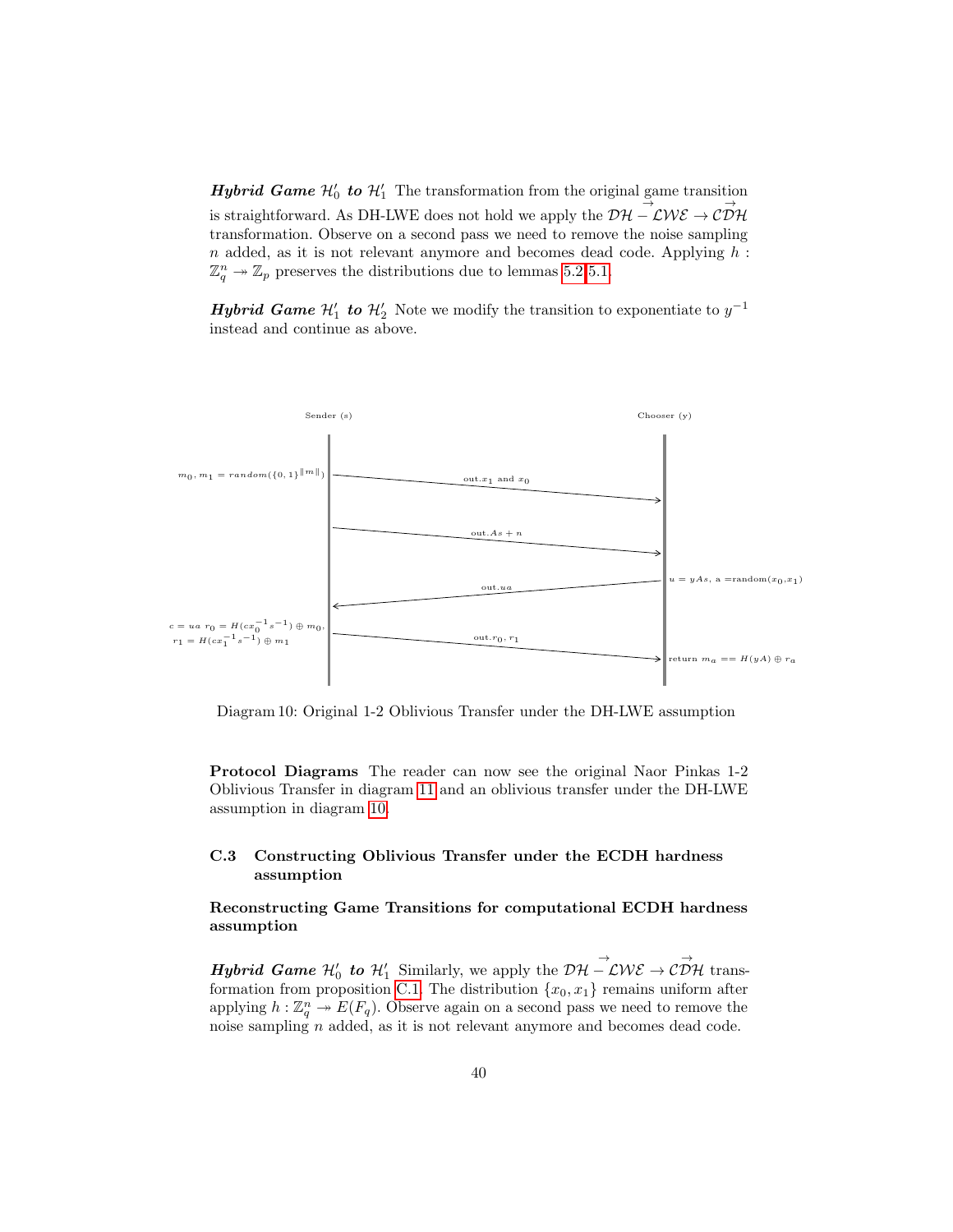<span id="page-40-0"></span>

Diagram 11: Reconstructed Naor Pinkas Oblivious Transfer under the CDH hardness assumption

**Hybrid Game**  $\mathcal{H}_1'$  to  $\mathcal{H}_2'$  The transformation over game transition  $\mathcal{H}_1 \rightarrow \mathcal{H}_2$ follows in a similar manner.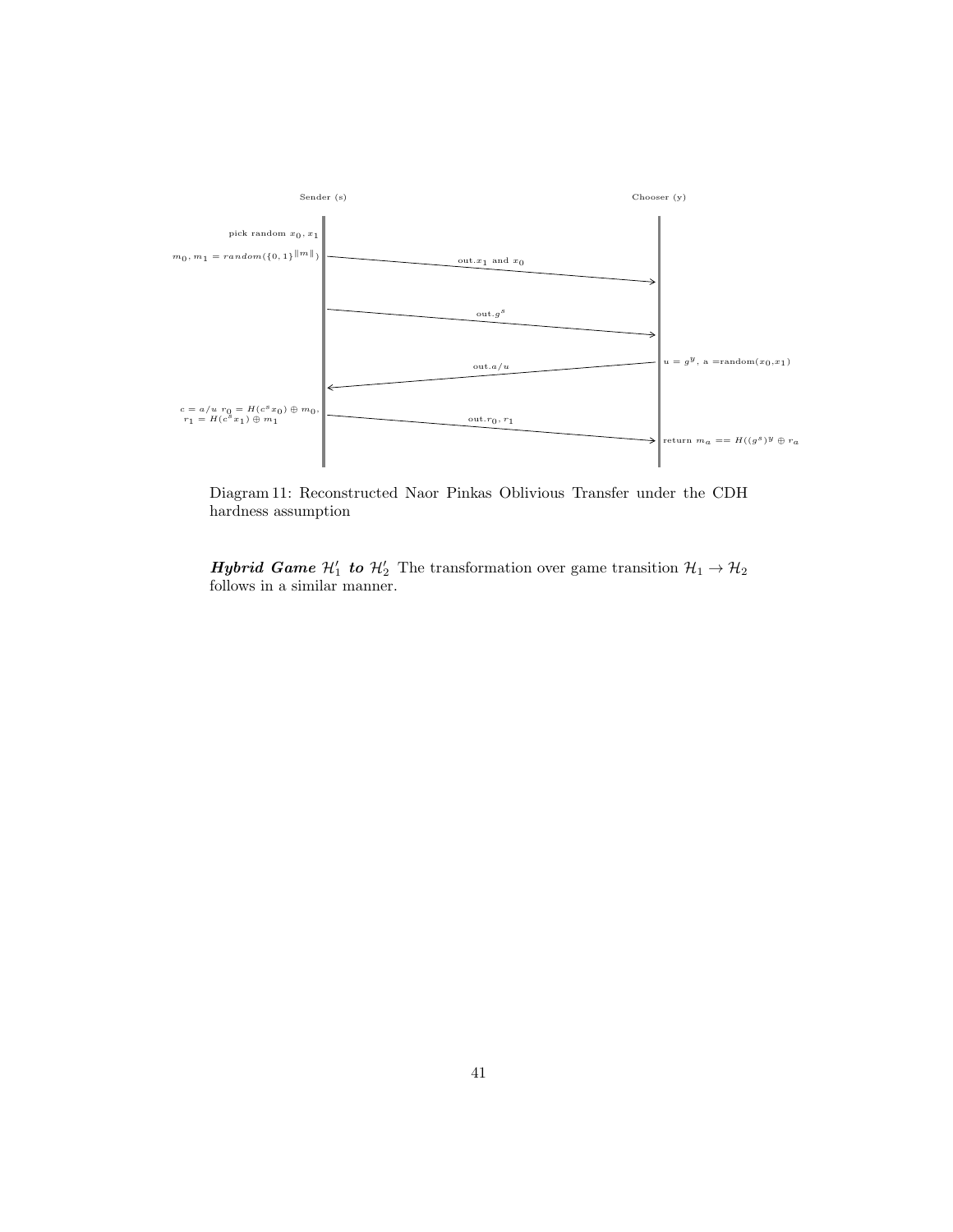<span id="page-41-0"></span>

Diagram 12: Games [12d](#page-41-0) to [12f](#page-41-0) show new security proof under ECDH. Games [12a](#page-41-0) to [12c](#page-41-0) depict the LWE-DH proof for the Sender. H denotes the random oracle.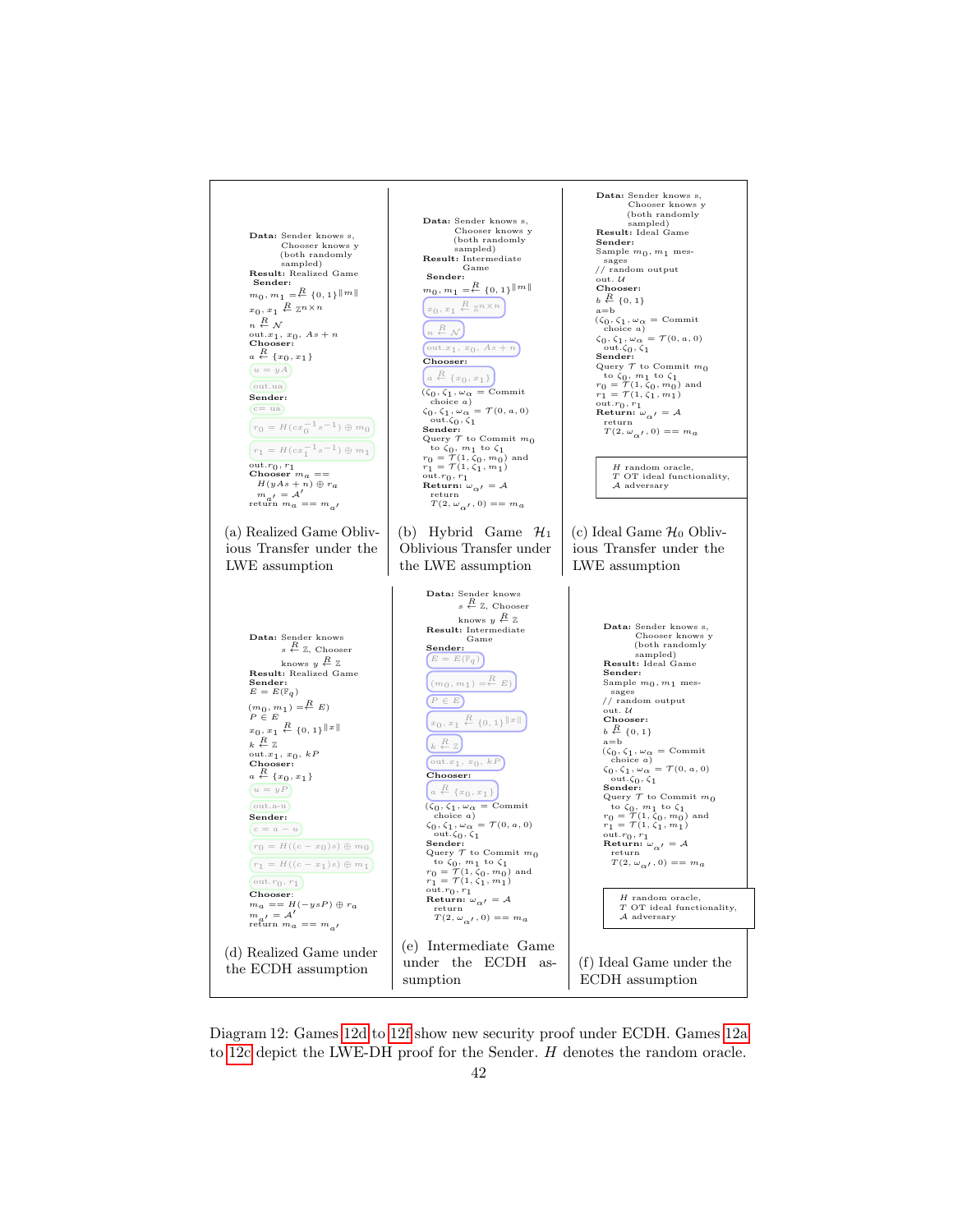# D Chameleon Encryption in the LWE

## <span id="page-42-0"></span>D.1 Construction

The construction, similar to original, is as follows:

<span id="page-42-2"></span>- Gen(1<sup>λ</sup>, n)→ (t, k):  
\n
$$
(a_{i,j} \stackrel{R}{\leftarrow} \mathbb{Z}_p, i \in 1, ..., n, j \in \{0, 1\})
$$
\n1.  $t = {a_{1,0}, ..., a_{n,0} \choose a_{1,1}, ..., a_{n,1}}, k = {A, {A_{a_{1,0}} + n, ..., A_{a_{n,0} + n} \choose A_{a_{1,1}} + n, ..., A_{a_{n,1} + n}})$ \n2. out  $(t, k)$   
\n-  $H(k, x; r) \mapsto h$ :  
\n1. Parse k as above,  $r \stackrel{R}{\leftarrow} \mathbb{Z}_p^n$   
\n2.  $h = A'r + \sum_{j \in \{1, ..., n\}} A_{a_{j,x_j}} + n$   
\n3. out h  
\n-  $H^{-1}(t, (x, r), x') \mapsto r'$ :  
\n1. Parse t  
\n2.  $r' = r + A'^{-1}A \sum_{j \in \{1, ..., n\}} a_{j,x_j} - a_{j,x'_j} \mod p$   
\n3. out  $r'$   
\n- Enc(k, (h, i, b), m)  $\mapsto$  ct:  
\n1. Parse k,  $\rho \stackrel{R}{\leftarrow} \mathbb{Z}_p^n$   
\n2.  $c = \rho A + n, c' = \rho h$   
\n3.  $\forall y \in \{0, 1\}, j \in \{1, ..., n\} \setminus \{i\} : c_{j,y} = \rho A a_{i,y} + n$   
\n4.  $c_{i,0} = c_{i,1} = \perp$   
\n5.  $e = m \oplus$  HardCore  ${}^4(\rho A a_{i,b} + n)$   
\n6. out  $ct = (e, c, c', {c_{1,0}, ..., c_{n,0}})$   
\nDec(k, (x, r), ct)  $\mapsto m$ :  
\n1. Parse c t as above  
\n2. out  $e \oplus$  HardCore  $\left(c' (cA^{-1}A'r + \sum_{j \in \{1, ..., \} \setminus \{i\}} c_{j,x_j}\right)^{-1}$ 

Diagram 13: Chameleon primitive under the LWE

where  $n \in \mathbb{Z}^n$  is noise resampled per invocation,  $x_j$  the j-th bit of x.  $A^{-1}$ must be such that  $A^{-1}$ (noise) is a small quantity.

# D.2 Uniformity

Similar to the original argument, for all arguments k, x, we have that  $H(k, x; r) =$  $A'r + \sum$  $\sum_{j \in \{1,...,n\}} A a_{j,x_j} + n$  is statistically close to the uniform distribution by assumption –  $\vec{r}$  is sampled uniformly.

<span id="page-42-1"></span> $\frac{4}{4}$  See [\[60\]](#page-29-16) for a candidate construction.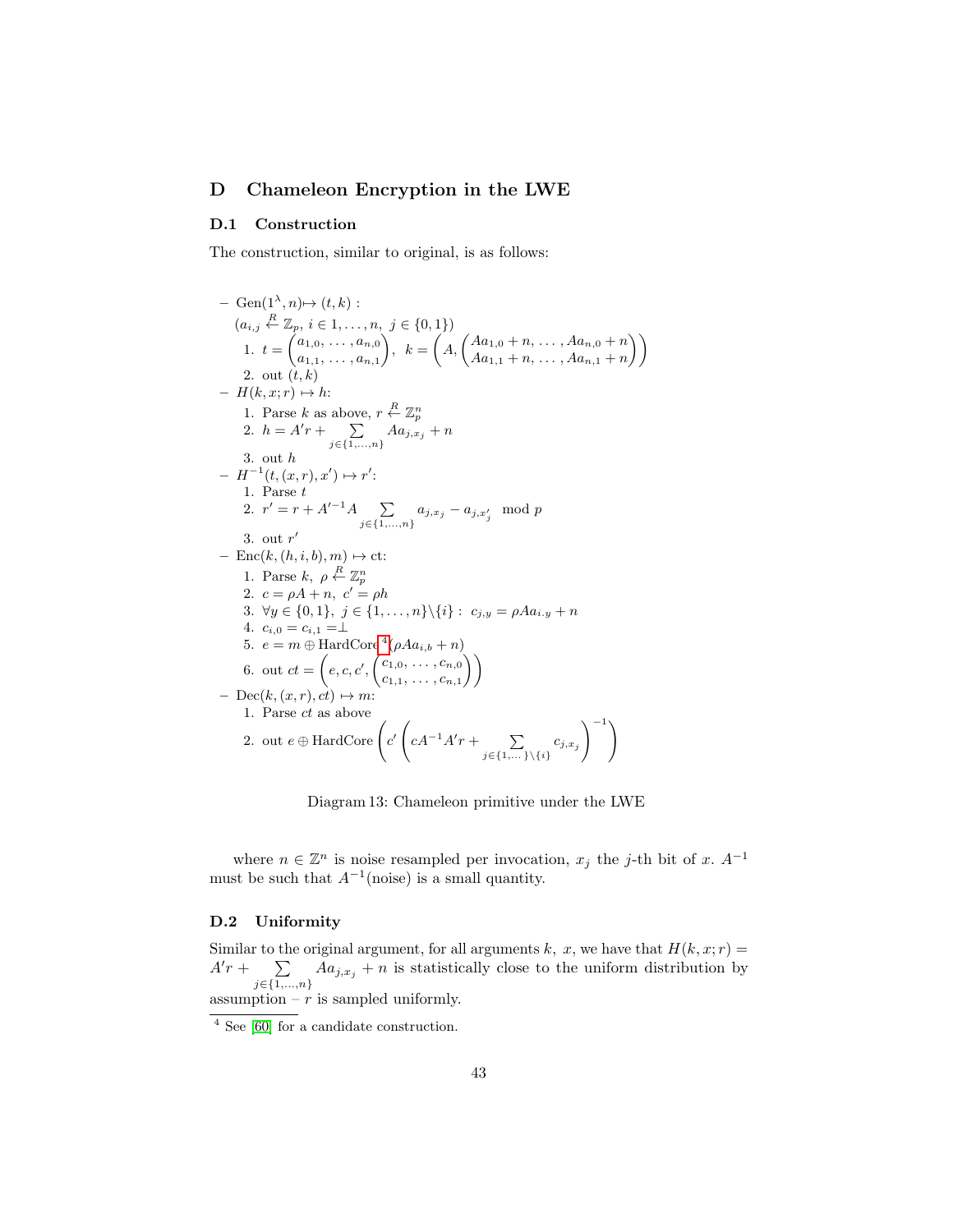#### D.3 Trapdoor Collision

Suppose  $x \neq x', r, k, t$  and  $r' = r + A'^{-1}A$   $\sum$  $\sum_{j \in \{1,...,n\}} a_{j,x_j} - a_{j,x'_j} \mod p.$  We need to show that  $H(k, x'; r') - H(k, x; r) = \text{noise:}$ 

$$
H(k, x'; r') = A'r' + \sum_{j \in \{1, ..., n\}} Aa_{j, x'_j} + n
$$
\n(83)

$$
= A'r + A'A'^{-1}A \sum_{j \in \{1, ..., n\}} a_{j,x_j} - a_{j,x'_j} + \sum A a_{j,x'_j} + n \qquad (84)
$$

$$
= A'r + A\left(\sum_{j \in \{1, ..., n\}} ((a_{j,x_j} - a_{j,x'_j}) + a_{j,x'_j}) + \Delta n\right) \tag{85}
$$

$$
=H(k,x;r)+n'\tag{86}
$$

Observe the original collision proof can now also derived if we apply the surjective homomorphism described in lemma ??. Similarly for the uniformity condition (applying lemma [5.1\)](#page-16-0).

# D.4 Correctness

Suppose  $x \in \{0,1\}^n$ , r, index  $i \in \{1,\ldots,n\}$  and message  $m \in \{0,1\}^n$ . Generate  $(k, t)$ , h and ct by invoking Gen, H and Enc respectively with the appropriate afforementioned arguments. It holds:

$$
\left(c' - \left(cr + \sum_{j \in \{1, \dots, n\} \setminus \{i\}} c_{j,x_j}\right)\right) = \rho h - \left(cA^{-1}A'r + \sum_{j \in \{1, \dots, \}\setminus \{i\}} c_{j,x_j}\right)
$$

$$
= \rho(A'r + \sum_{j \in \{1, \dots, n\}} Aa_{j,x_j} + n) - \left(cA^{-1}A'r + \sum_{j \in \{1, \dots, n\} \setminus \{i\}} c_{j,x_j}\right)
$$

$$
= \rho(A'r + n + \sum_{j \in \{1, \dots, n\}} Aa_{j,x_j} + n) - \left((\rho A + n)A^{-1}A'r + \sum_{j \in \{1, \dots, n\} \setminus \{i\}} c_{j,x_j}\right)
$$

$$
= Aa_{i,x_i} + \Delta n
$$

Thus it holds that  $Dec(k, (x, r), ct)=m$ .

## D.5 Security

Proof of security works the same as in [\[11\]](#page-27-8). Here, however we present a game-based proof (diagrams [14](#page-44-0)[-17\)](#page-46-1) and present how to derive a proof for the corresponding CDH primitive. Assume PPT adversary  $A = (A_0, A_1)$ . We define the ideal game in diagram [14.](#page-44-0)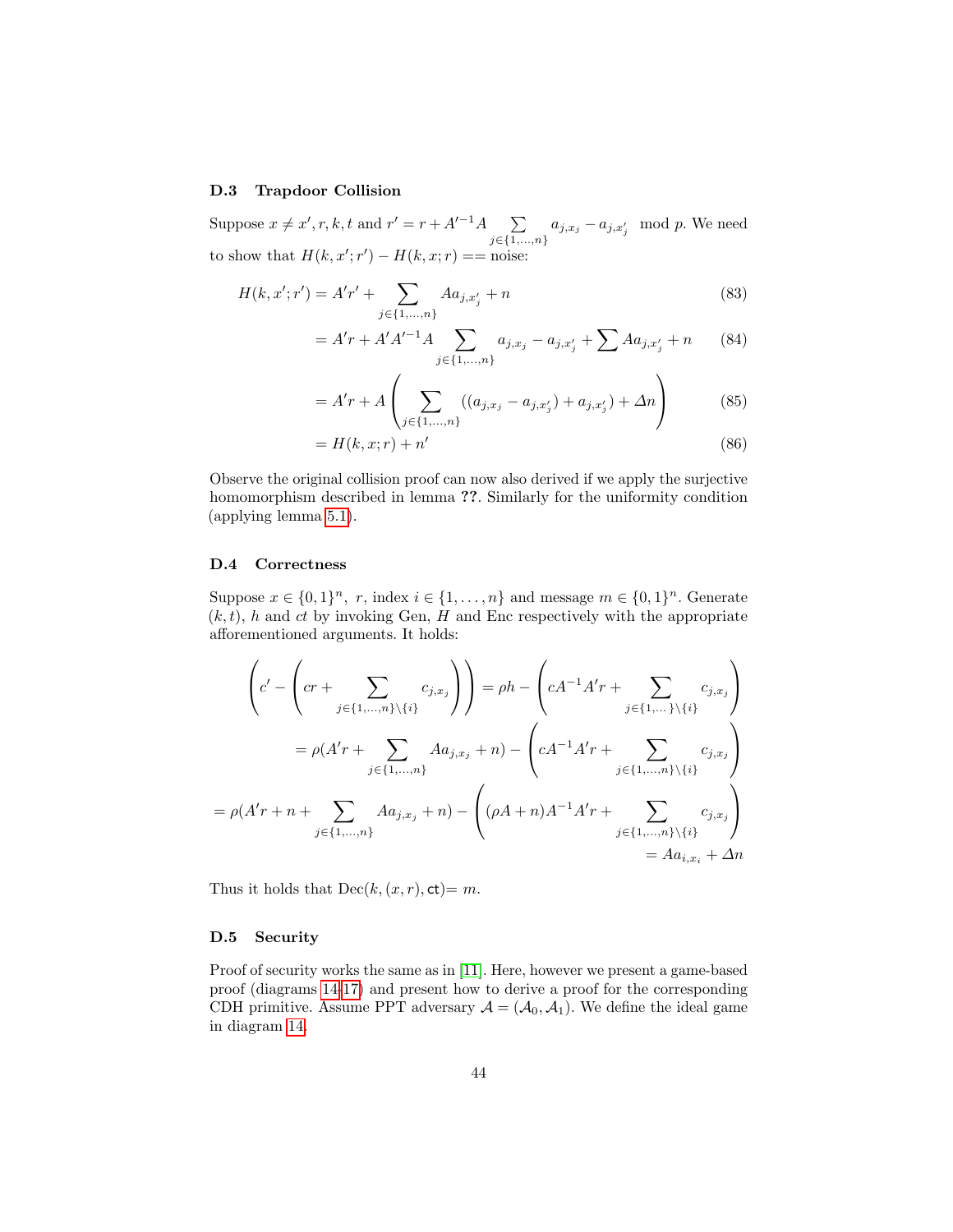<span id="page-44-0"></span>1.  $(k, t) \leftarrow R \text{Gen}(1^{\lambda}, n)$ 2.  $(x, r, i \in \{1, ..., n\}, \text{st}) = A_0$ 3.  $b \stackrel{R}{\leftarrow} \{0,1\}$ 4.  $\zeta = H(k, x; r)$ 5. ct =  $Enc(k, (\zeta, i, 1 - x_i), b)$ 6.  $b' = A_1(k, ct, (x, r), st)$ 7. out  $\begin{cases} 1, & b == b' \\ 0 & a == b' \end{cases}$ 0, otherwise

Diagram 14: Ideal  $\text{IND}_\mathcal{A}^\text{CE}$  Game

**Ideal to**  $\mathcal{H}_1$  **Hybrid Game** : We introduce the Gen algorithm to substitute its ideal equivalent. If  $A$  could distinguish between the two games, in particular between the old and the new  $k$  with non-negligible probabibility then it can break LWE. Thus the game transition is composed by applying  $\mathcal{D}\mathcal{H} - \mathcal{L}W\mathcal{E}$  to each element of  $k$  tuple to get:

$$
\begin{pmatrix} Aa_{1,0} + n, \dots, Aa_{n,0} + n \\ Aa_{1,1} + n, \dots, Aa_{n,1} + n \end{pmatrix}
$$
 (87)

 $\mathcal{H}_1$  to  $\mathcal{H}_2$  Hybrid Game: The inverse game transition is constructed directly by applying  $\overrightarrow{D\mathcal{L}}\mathcal{W}\mathcal{E}$ . Hence, the two games are computationally indistinguishable by assertion.

 $\mathcal{H}_3$  to  $\mathcal{H}_2$  Hybrid Game: We work from game  $\mathcal{H}_3$  to game  $\mathcal{H}_2$  for convenience. We break the game transition into three substeps. First we apply  $\overrightarrow{D\mathcal{L}}\mathcal{W}\mathcal{E}$  to step  $(b)$  and  $(c)$  of Enc. Next we apply the same transformation to step  $(d)$  $(\rho A a_{i,b} + n \simeq_c \rho U_{i,b} + n \simeq_c U)$ . As a final step we take two cases: if  $i \neq i^*$  or  $x \neq x_i$ then the two games are indistinguishable. Otherwise, the return distribution is indistinguishable from HardCore, and thus if  $A$  could distinguish the games in this event it could compute the hardcore bit.

For the sake of brevity we are going to only focus on the differences between games in diagrams [14,](#page-44-0) [15,](#page-45-0) [16,](#page-45-1)[17.](#page-46-1)

### D.6 Deriving the original CDH Chameleon Encryption primitive

We can't apply directly theorem [7.1,](#page-20-0) as there is no natural map between the two hardness assumptions. We can still however rederive all game transitions by applying lemma [5.2.](#page-17-0) In particular, proposition [C.1](#page-36-0) guarantees we can substitute the application of the DH-LWE assumption with CDH (effectively via  $\vec{CDH}$ )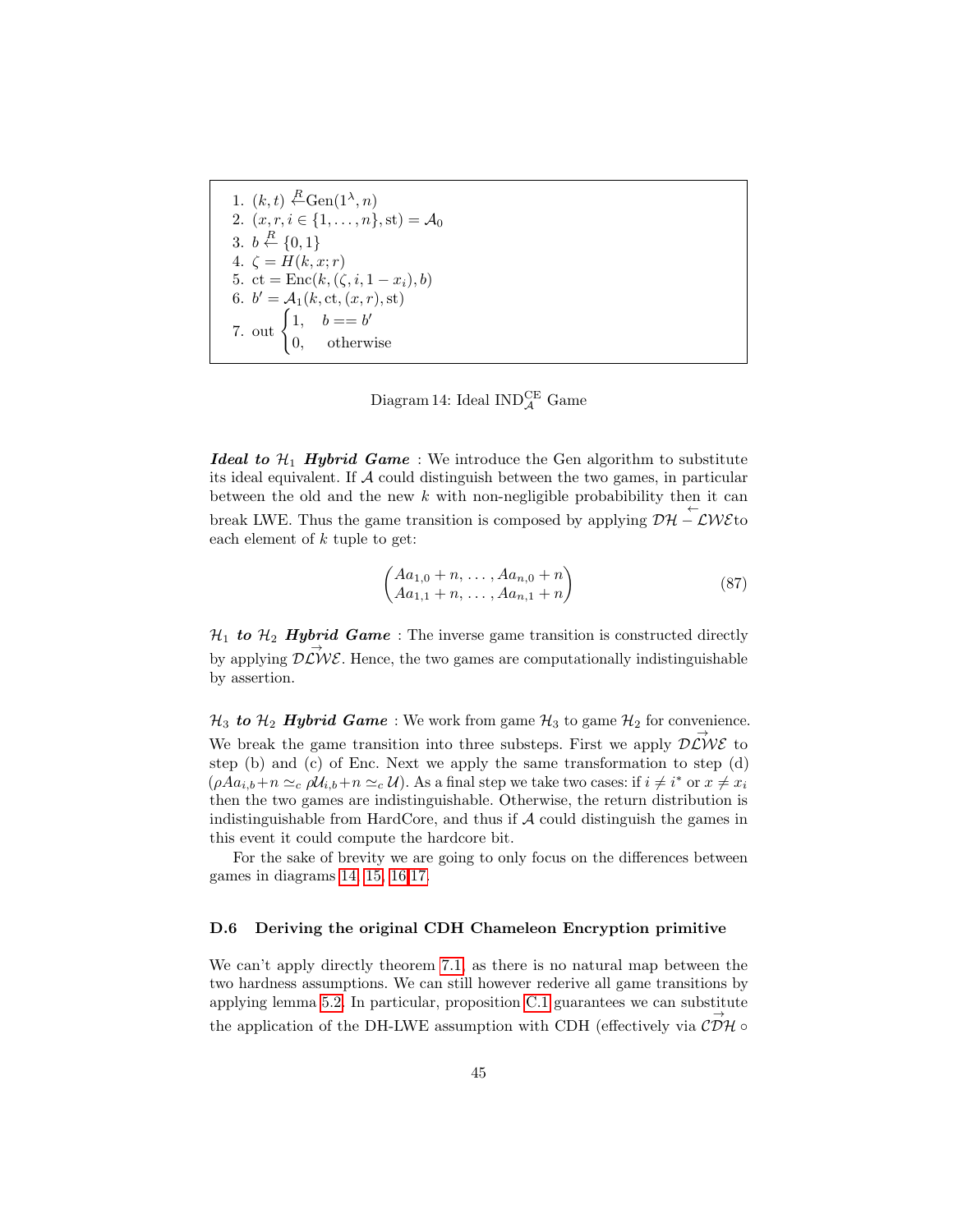<span id="page-45-0"></span>1. 
$$
(k, t) \stackrel{R}{\leftarrow} Gen(1^{\lambda}, n) \{
$$
  
\n(a)  $t = \begin{pmatrix} a_{1,0}, \dots, a_{n,0} \\ a_{1,1}, \dots, a_{n,1} \end{pmatrix}, k = \begin{pmatrix} A, \begin{pmatrix} Aa_{1,0} + n, \dots, Aa_{n,0} + n \\ Aa_{1,1} + n, \dots, Aa_{n,1} + n \end{pmatrix} \end{pmatrix}$   
\n(b) out  $(t, k)$   
\n2.  $(x, r, i \in \{1, \dots, n\}, st) = A_0$   
\n3.  $b \stackrel{R}{\leftarrow} \{0, 1\}$   
\n4.  $\zeta = H(k, x; r)$   
\n5.  $ct = Enc(k, (\zeta, i, 1 - x_i), b)$   
\n6.  $b' = A_1(k, ct, (x, r), st)$   
\n7. out  $\begin{cases} 1, & b == b' \\ 0, & \text{otherwise} \end{cases}$ 

Diagram 15:  $\mathcal{H}_1$  IND $_{\mathcal{A}}^{\mathrm{CE}}$  Game

<span id="page-45-1"></span>. . . 2.  $(x, r, i \in \{1, ..., n\}, \text{st}) = A_0$ 3.  $b \stackrel{R}{\leftarrow} \{0,1\}$ 4.  $\zeta = H(k, x; r)$ { (a) Parse k as above,  $r \leftarrow \mathbb{Z}_p^n$ <br>
(b)  $h = A'r + \sum_{\mathbf{A}a_{j,x_i}}$  $\sum_{j \in \{1,...,n\}} A a_{j,x_j} + n$ (c) out h } 5. ct =  $Enc(k, (\zeta, i, 1 - x_i), b)$ 6.  $b' = A_1(k, ct, (x, r), st)$ 7. out  $\begin{cases} 1, & b == b' \\ 0 & a == b' \end{cases}$ 0, otherwise

Diagram 16:  $\mathcal{H}_2$  IND $_{\mathcal{A}}^{\mathrm{CE}}$  Game

 $\mathcal{DH}-\mathcal{LWE}$  and subsequently apply lemma [5.2.](#page-17-0) Observe also that the new blackbox HardCore construction will have a distribution with negligible distance to the original HardCore distribution. Hence  $\mathcal{H}_3^{\rm CDH}$  and  $\mathcal{H}_2^{\rm CDH}$  are indistinguishable.

The proof of correctness is a direct result of applying  $\overrightarrow{\mathcal{CDH}} \circ h \circ \overrightarrow{\mathcal{DH}} - \overrightarrow{\mathcal{LWE}}$ , which returns a indistinguishable distribution – with  $h: \mathbb{Z}_q^n \to \mathbb{Z}_p$ . Uniformity is implied by lemma [5.1](#page-16-0) (or lemma [5.2\)](#page-17-0).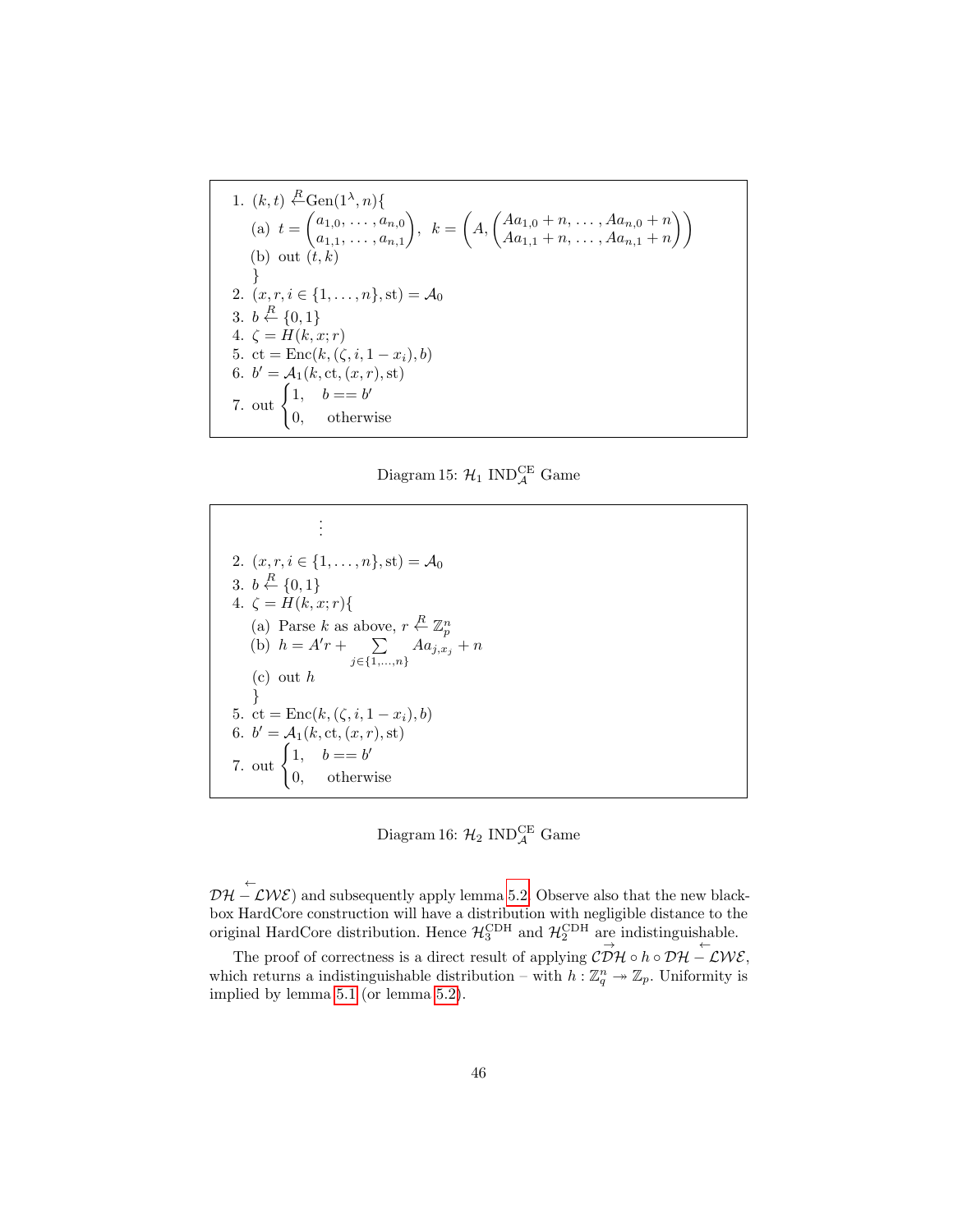<span id="page-46-1"></span>
$$
\vdots
$$
\n5. ct = Enc(k, (\zeta, i, 1 - x\_i), b) {\n6. a) Parse k,  $\rho \stackrel{R}{\leftarrow} \mathbb{Z}_p^n$   
\n7. b)  $c = \rho A + n, c' = \rho \zeta$   
\n8. c)  $\forall y \in \{0, 1\}, j \in \{1, ..., n\} \setminus \{i\} : c_{j,y} = \rho A a_{i,y} + n$   
\n9. d)  $c_{i,0} = c_{i,1} = \bot$   
\n10. e)  $e = m \oplus \text{HardCore}(\rho A a_{i,b} + n)$   
\n11. f) out  $ct = \left(e, c, c', \begin{pmatrix} c_{1,0}, \ldots, c_{n,0} \\ c_{1,1}, \ldots, c_{n,1} \end{pmatrix}\right)$   
\n12. b)  $d = \mathcal{A}_1(k, ct, (x, r), st)$   
\n13. d)  $d = b'$   
\n14. b = = b'  
\n15. d) otherwise

Diagram 17:  $\mathcal{H}_3$  IND $_{\mathcal{A}}^{\mathrm{CE}}$  Game

# <span id="page-46-0"></span>E Garbled Circuit Constructions

In  $[11]$  Döttling and Garg provide a selectively secure IBE scheme. They bypass the algebraic restriction of [\[61\]](#page-29-17) compressing exponential number of keys via construcing a decryption tree based on garbled circuits [\[62\]](#page-29-18). The construction utilizes the chameleon encryption primitive of the previous section.

At this point, note we have taken all of the steps to introduce an IBE protocol in LWE similar to the work of Döttling and Garg [\[11\]](#page-27-8). First observe that the proof of correctness and security in [\[11\]](#page-27-8) of the Garbled Circuit evaluation is abstract and independent of the CDH construction. Thus the main construction and proofs of security and soundness were presented in the previous section. To derive the proof of security in CDH, we need only apply [5.2](#page-17-0) for each hybrid game between different uniform samplings.

(This showcases the power of the compression method despite its inefficiency. It appears that similar constructions using Garbled Circuits can bypass similar algebraic impossibilities.)

We now introduce basic notions for completeness, before stating the main lemmas.

An IBE protocol is a tuple of

- Setup  $(\lambda)$
- Extract(PP, MK, id)
- $-$  Encrypt(PP, id, m)
- $-$  Decrypt(PP, SK, c)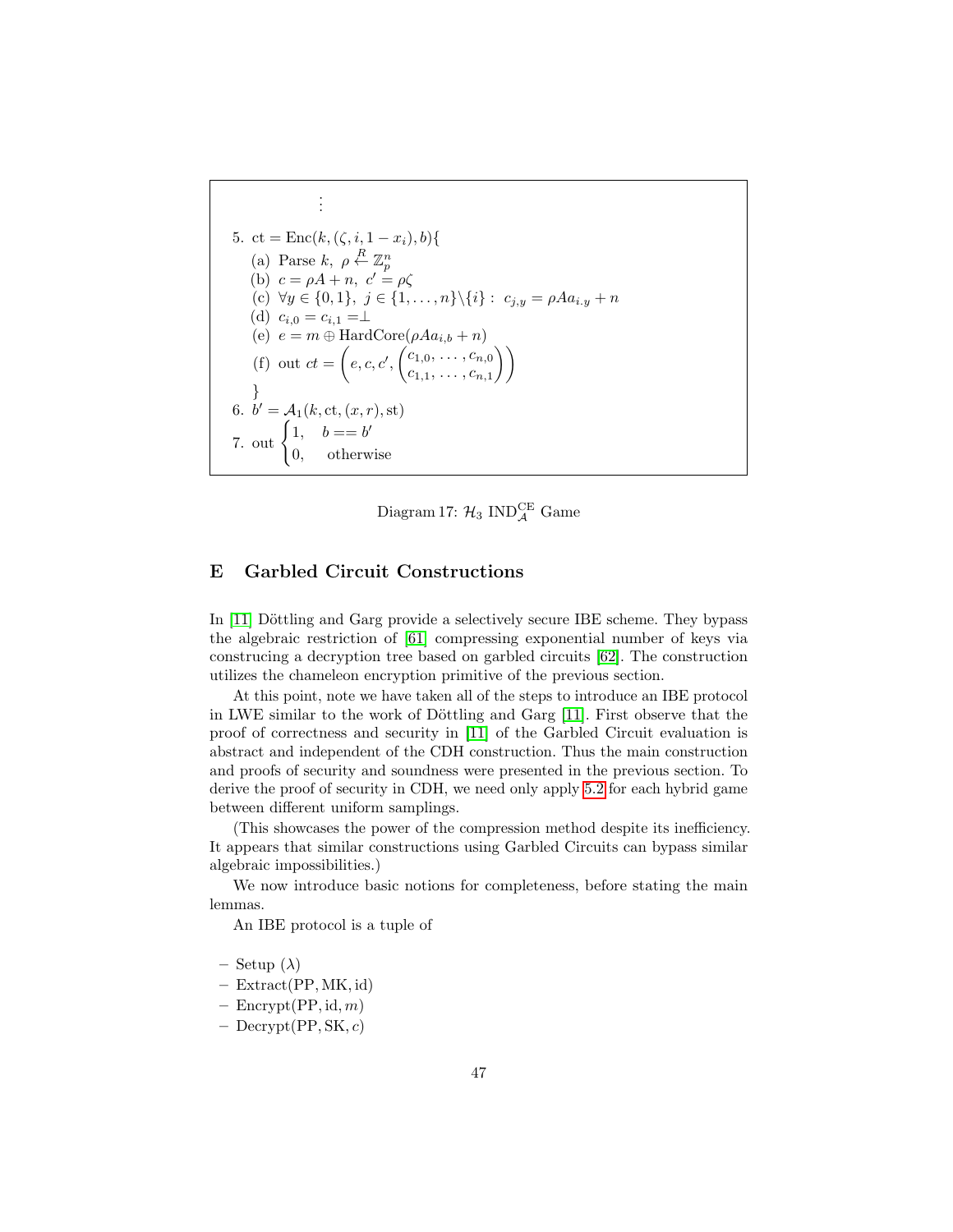for security parameter  $\lambda$ , MK master key, SKsecret key, PP public parameters, id an identity and  $m \in \{0, 1\}$  a message, c ciphertext. It satisfies the following completeness and security properties.

**Completeness** : For any security parameter  $\lambda$  and any id  $\in \{0,1\}^n$ , message m and for a  $SK_{id} = Extract(PP, MK, id):$ 

 $\text{Decrypt}(PP, SK_{id}, \text{Encrypt}(PP, id, m)) = m$ 

**Security**: For any adversary  $A = (A_0, A_1)$  it holds that

$$
\mathrm{Adv}_{\mathcal{A}}\left(\mathrm{IND}_{\mathcal{A}}^{\mathrm{IBE}},\left[\mathrm{out},b\stackrel{R}{\leftarrow}\{0,1\}\right]\right)\leq\frac{1}{\mathrm{poly}(n)}(\lambda)
$$

as shown in diagram [18.](#page-47-0)

<span id="page-47-0"></span>For each adversary  $A = (A_0, A_1)$  query we have that  $id \neq id^*$ . 1.  $(PP, MK) = Setup(1^{\lambda})$ 2. (id<sup>\*</sup>,  $m_0, m_1$ , st) =  $\mathcal{A}_0$ (PP),  $|m_0| == |m_1|$ . 3.  $b \stackrel{R}{\leftarrow} \{0,1\}$ 4. ct =  $\text{Energy}(PP, id^*, m_b)$ 5.  $b' = A_1(\text{PP}, \text{ct}, st)$ 6. out  $\begin{cases} 1, & b == b' \\ 0, & b == b' \end{cases}$ 0, otherwise

Diagram 18:  $IND_{\mathcal{A}}^{\text{IBE}}$  Game

#### E.1 Basic Definitions

**Definition E.1.** A garble circuit  $[62]$  is a tuple of algorithms:

- $-$  Garble:  $\lambda \times C \rightarrow \tilde{C} \times e_c$  with  $e_c = \{X_{i,0}, X_{i,1}\}_{i \in \{1,\dots,n\}}$
- $-$  Project Encoding:  $x \in \{0,1\}^n \times e_c \mapsto \tilde{x} = \{X_{i,x_i}\}_{i \in \{1,\ldots,n\}}$
- Evaluate:  $\tilde{x} \times \tilde{C}$  → y

satisfying the following security and correctness properties:

Security: There is a PPT Simulator  $Sim$  that for any circuit and input  $C, x$  it holds:

$$
(\tilde{C}, \tilde{x}) \stackrel{c}{\simeq} \text{Sim}(C, C(x)) \tag{88}
$$

with  $\stackrel{c}{\simeq}$  denoting computational equivalence.